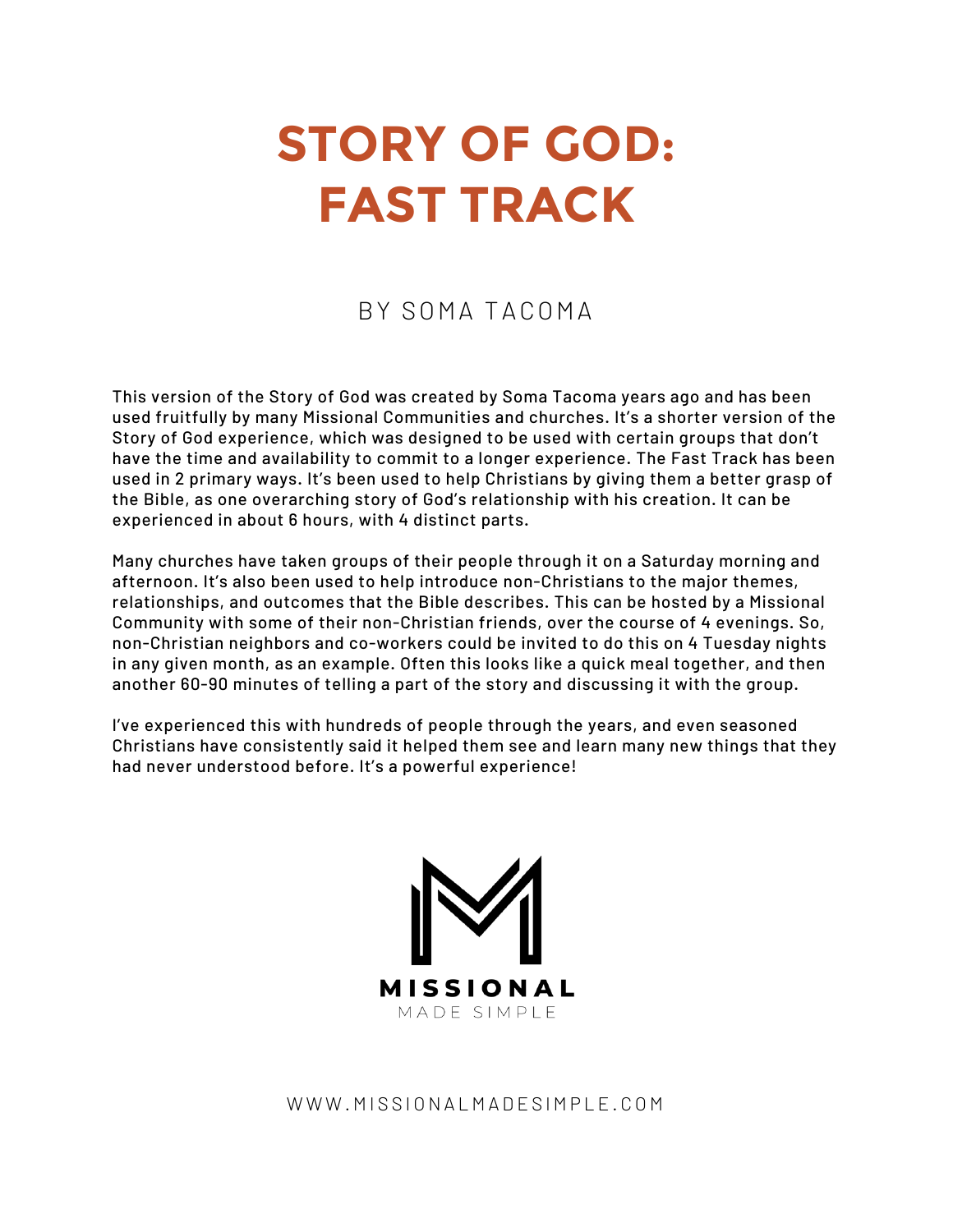# STORY OF GOD FAST TRACK

Version 1.24



The Story of God Fast Track is a derivative of The Story of God © Copyright 2003-2006 Michael Novelli & Caesar Kalinowski, all rights reserved. This derivative was created and distributed with permission. **You are free to use, remix, and build upon this work non-commercially if you attribute Soma Communities**. For details, see creativecommons.org/licenses/by-nc/3.0/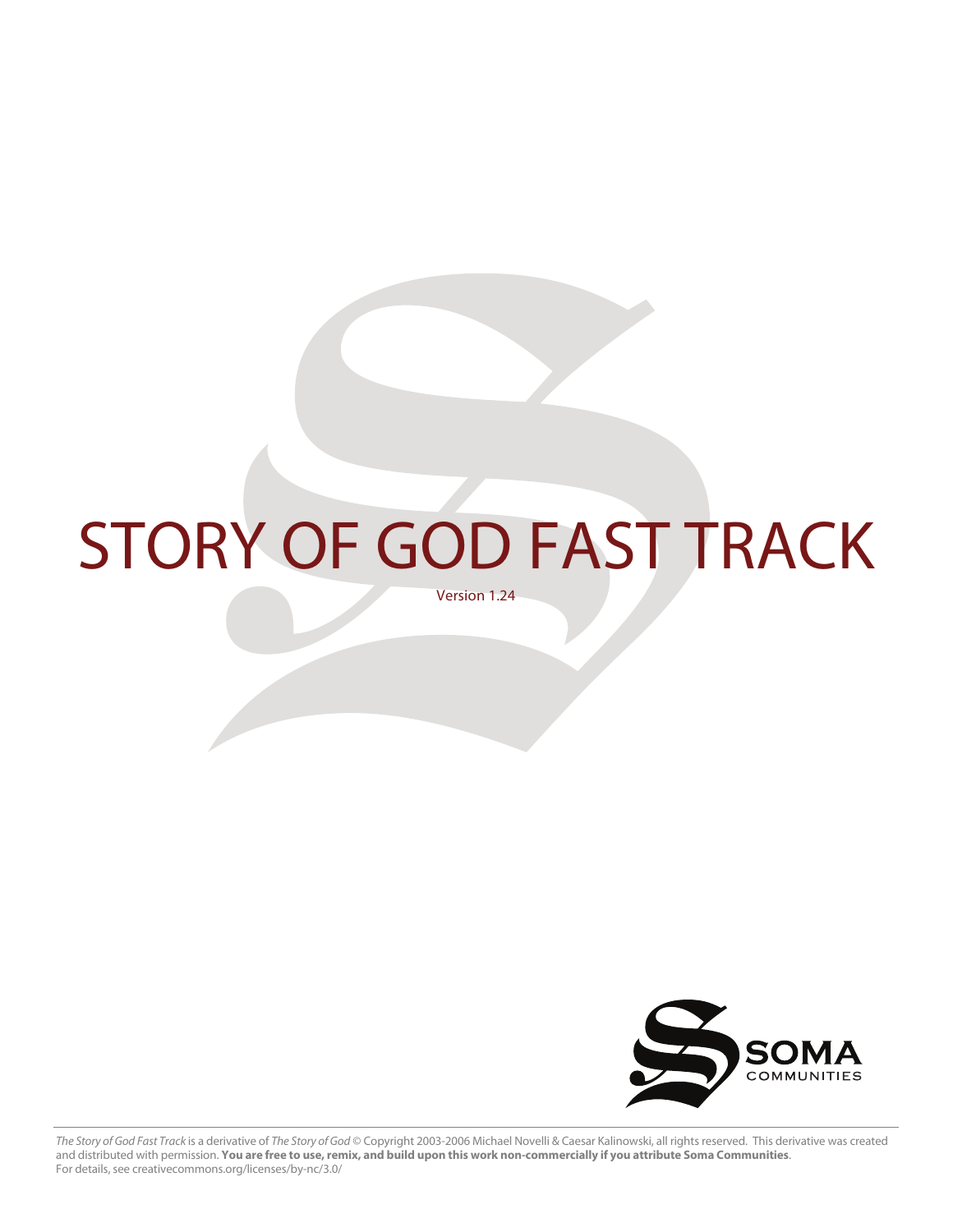# **^ BEFORE YOU BEGIN**

# **Introducing the Story of God Fast Track**

Take a few moments to welcome everyone. Introduce yourself or your team. Be upbeat.

#### **Pray**.

We use the story as a foundation for discipleship…

The Fast Track is a hybrid of the Story of God and Storyformed Way…

An ideal setting for doing the Story is in a home with a missional community, including some who don't yet call Jesus Lord—it's a much more fruitful experience with not-yet-believers. Take a minute and picture a friend or neighbor who doesn't know this Story. Have their face in mind and think about the Story, the dialogue, your responses through their ears. What would they think? What questions would they have?

Often after hearing a great story or seeing a movie we want to sit around and discuss the deeper meaning or remind ourselves of our favorite parts of the story. And we learn things from stories that were not right on the surface. That's what we're doing today with God's Story.

# **Set the Training Tone**

Spend some time setting up the right atmosphere for dialogues which will foster growth.

- This Story comes from the Bible. **Some of us believe it's true**, but you can engage the story and the dialogue even if you don't…
- **We are here to learn and change** (not just a social time, but we also desire to grow closer and build community)
- **Have fun**, keep things moving and participatory.
- **Welcome a challenge** from me or others in the group (let's give each other permission to challenge us—probe, ask questions etc.).
- **Strive to be honest** and vulnerable and we should honor that by keeping what is shared in confidence.
- **Only discuss information that has emerged from narratives that have already been told.** If you already something about the Story from the Bible, don't jump ahead, let the Story unfold. Sticking with only what we've heard so far keeps the playing field level for everyone.
- Put away all your notebooks, computers and even Bibles during this time. **Simply engage the Story and dialogue orally**. We encourage you to read the biblical passages the narratives come from later.
- If you are here as part of training to use the Storyformed Way yourself, resist the urge to disect what **we are doing** or think about how you might lead the Story. A crucial part of your training is simply to allow the Story to move your heart. Talking about methodology is for later.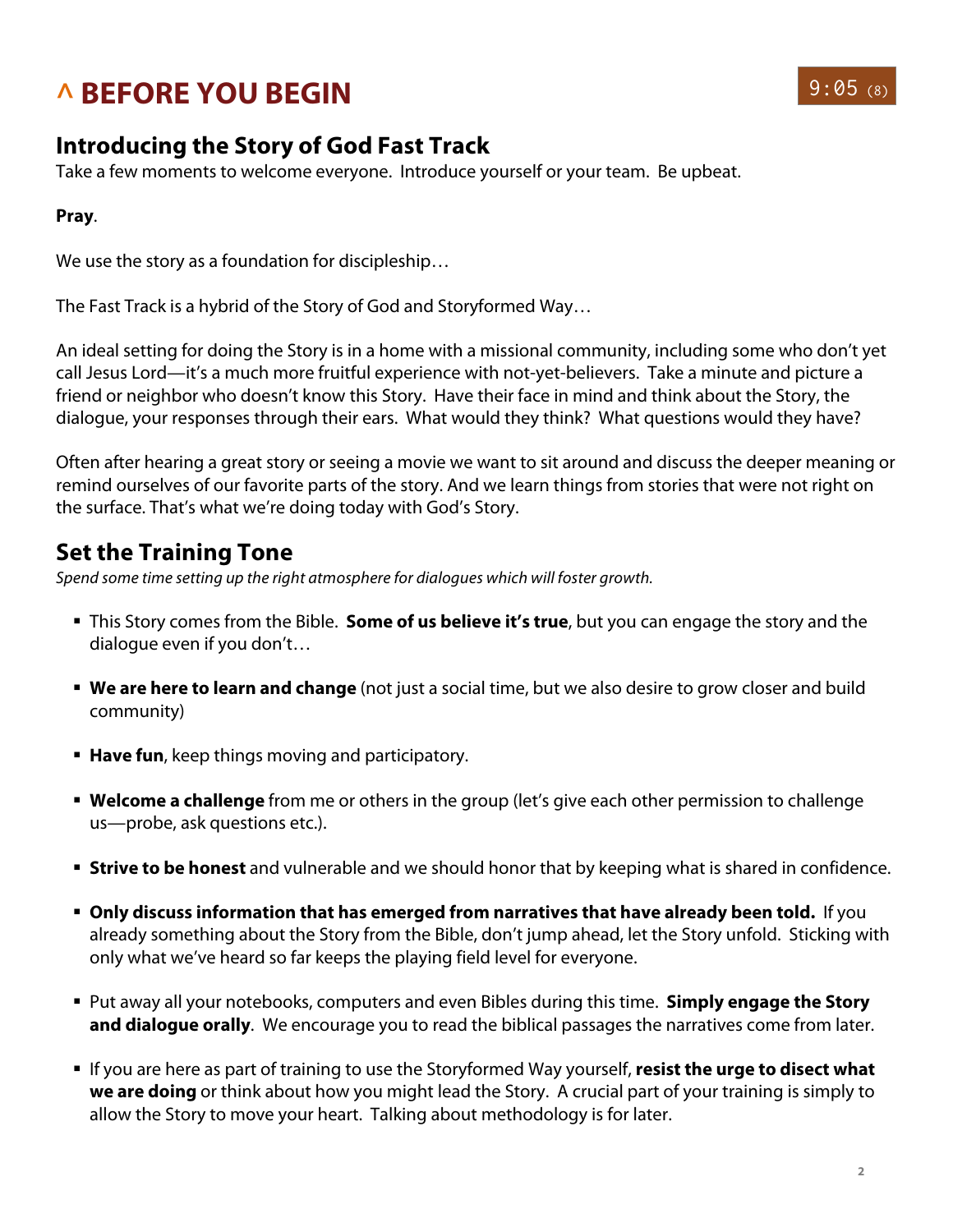# **^ BEGINNINGS & SEPARATION**

# **Pre-Story Setup**

#### **Ask this question:**

#### **If you could imagine the world the way it should be, what would it be like?**

There was a day when the world was very much like you described… and a day when it will be again.

What if we could live in a world where there was no sickness or pain or death? No pollution, poverty, war or hatred? Is it possible that the world that we all want, what we all dream of, is exactly the world that God originally created and intended for us?! And what if God actually has a plan and a way to set everything right again? The Bible shows us that there is such a way… Let's start at the beginning of The Story…

# **Scene 1 ~ Beginnings**

Story from Genesis 1-3, Job 38, Isaiah 14, Revelation 12

This story is found in the Bible, and is about God, a being that was before all things, and created this earth and everything on it. God *alone* always does what is good and right and perfect—the Bible calls him holy.

While God was creating the foundations of the earth, angels watched with amazement, singing together and shouting for joy! God created these beautiful angels to worship him. But some of these angels rebelled against God and his ways — any rebellion against God is called sin. The angel who led this rebellion would now be called Satan, which means adversary. God will not allow sin to remain in his presence, so he sent the rebellious angels, also called demons, into darkness on the earth, to face final punishment later.

**(Pause for a moment…)**

# **Scene 2 ~ First Humans**

Story from Genesis 1-2, Psalm 8

Then God decided he would create another being, one that was lower than the angels, called a human. So God took the earth and prepared it as a place for humans to live. His Spirit moved over the surface of the earth as…

He made light—separating it from the darkness…

He divided the oceans and the sky…

He gathered the waters—so dry land would appear…

He grew plants, flowers, and trees with seeds to reproduce themselves...

He created the sun, the moon and the stars—setting the days and seasons in to motion…

He flled the seas with fsh, the sky with birds, and the earth with all kinds of wild animals!

God put great care and creativity into all of his creation, Then he looked at everything and said, "This is good!"

After he had prepared the earth God said, "Let us make humans in our image, to be like us. They will be in charge of the earth and the plants and the animals that live on it."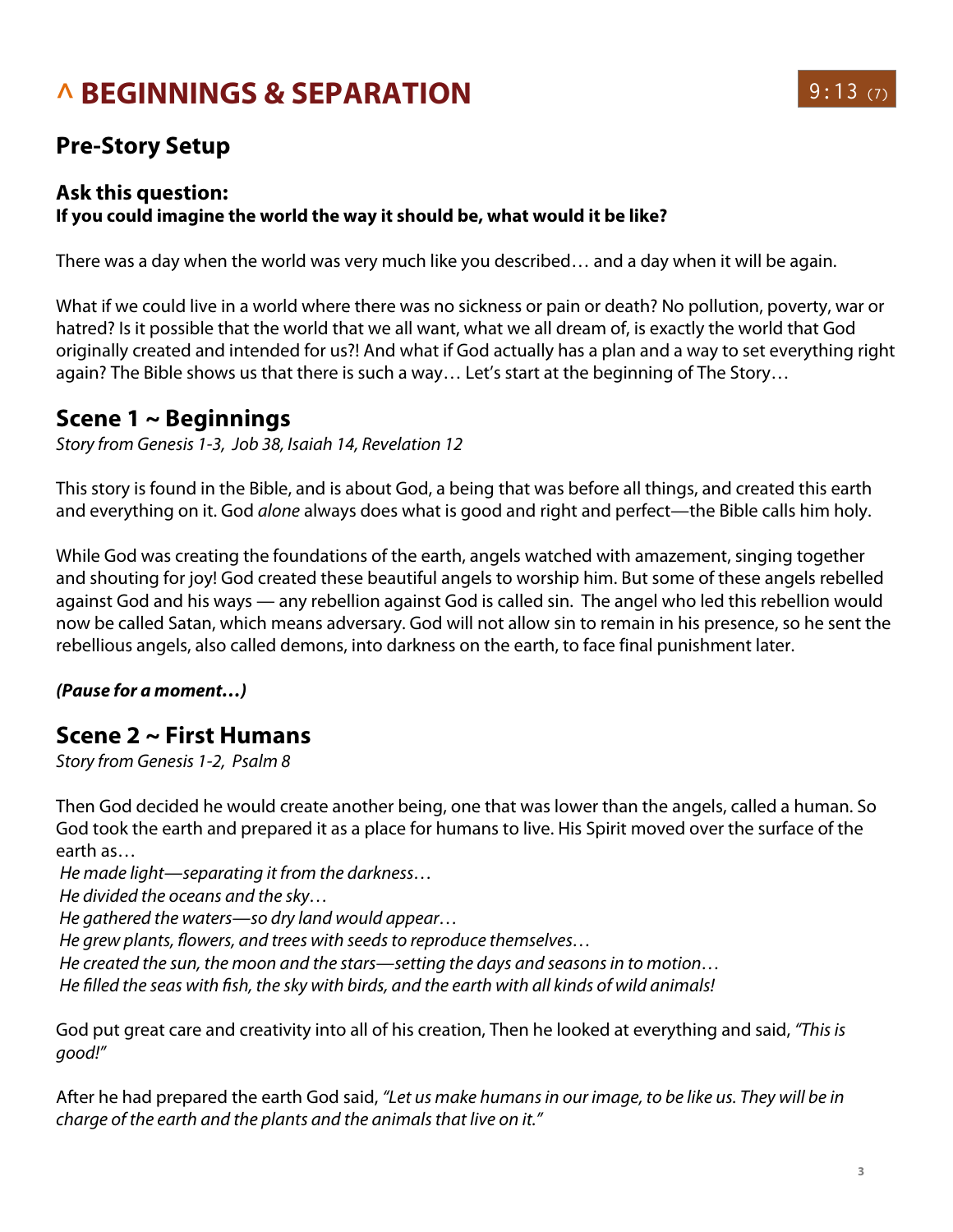So God formed man from the dust of the ground and breathed his own breath into him, giving him life. This man would be called Adam.

Later, God created the first woman, Eve, from one of Adam's ribs, to be a companion and helper for him. So God created both the man and the woman in his own image.

God joined them in a close relationship as husband and wife, where they devoted themselves to each other. Although Adam and Eve were naked, they felt no shame.

God blessed the man and the woman with the ability to continue creating through having children. He told them, "Be fruitful and multiply."

He placed the humans in a beautiful garden, a place where they had everything they needed to live life to the fullest.

In the center of the garden God placed two special trees. One was the Tree of Life and the other was the Tree of the Knowledge of Good & Evil. God said that Adam and Eve could eat from any tree in the garden, except for one—the tree that would give them knowledge of good and evil. He warned them not to eat from this tree or they would surely die…

Daily, God would come and spend time with the humans, walking with them in the cool of the day. He showed them how to live in the best possible way—a life lived close to God and under his protection—a life that is full and complete. And Adam and Eve loved being with God.

As God looked over all of his creation he thought, "this is VERY GOOD!" After creating all of this God rested, and he set aside a day of rest each week for his creation.

# **Scene 1 & 2 Dialogue ~ Beginnings & First Humans**



Remember **this is a dialog, not a quiz**. The "answers" below each question are there to help you as a leader guide the discussion toward some key ideas.

- **1. How did God make humans unique among his creations?** You may need to guide the discussion toward:
	- They were made in God's image—this is known as Imago Dei!
	- He breathed his own breath into Adam.
	- $\blacksquare$  He was given authority to rule over the garden and all the animals.

#### **2. How do we know humans were created good?**

You may need to guide the discussion toward:

- They were made in God's image!
- God declared them "Excellent."
- **3. Who do you view yourself to be? What makes up your identity? (roles, family, abilities, occupation?) How important are these things on making up your identity?**
- **4. Be honest… what "identity" in your life currently provides the most powerful dose of selfworth?**
- **5. What would change if our identity depended on the Imago Dei for our worth?**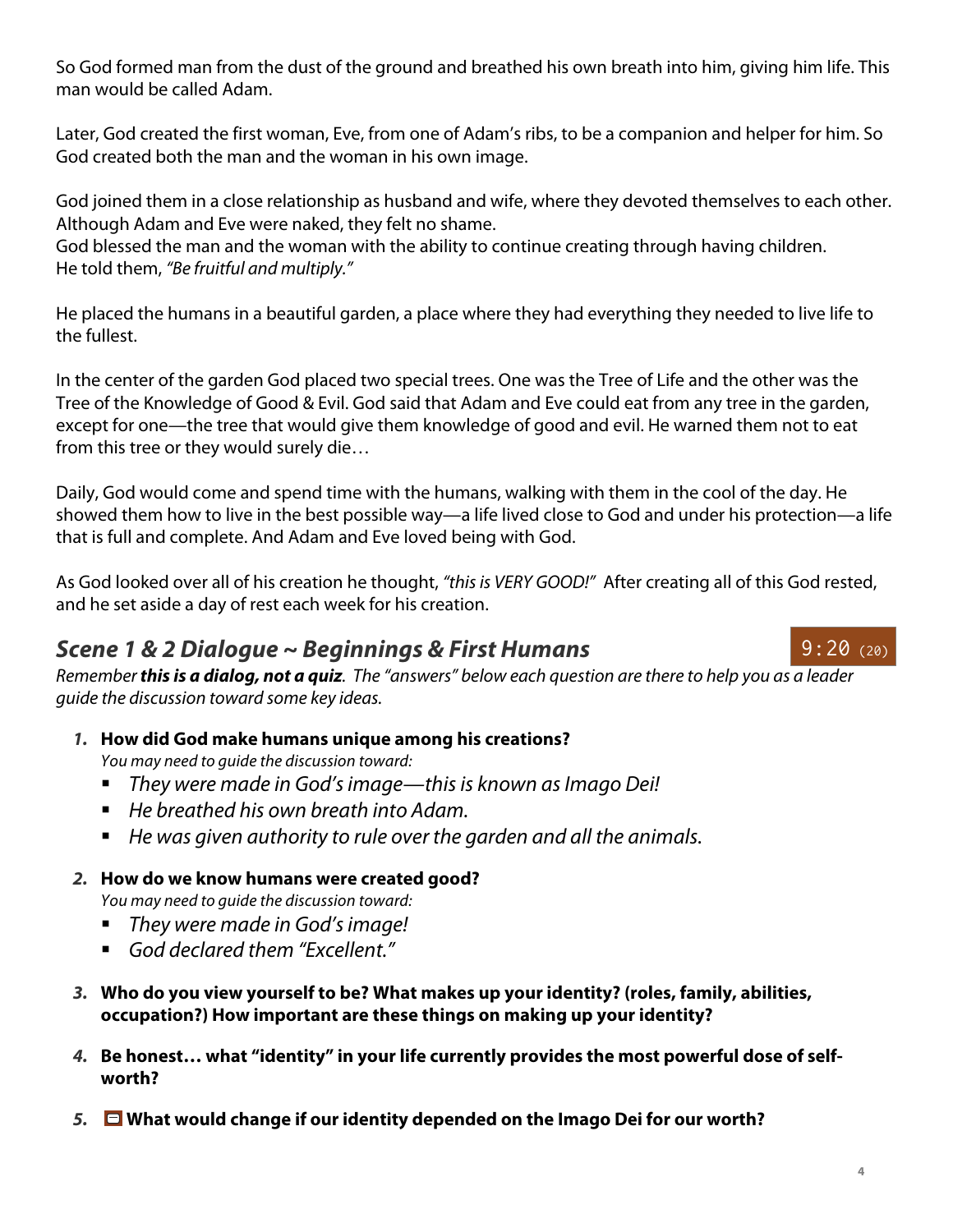# **[Resting Slide]**

### **6. What kind of relationship did God have with the humans?**

You may need to guide the discussion toward:

- He spent time with Adam and Eve. They loved being with God.
- He gave them responsibility–to care for God's creation and to create.
- $\blacksquare$  He showed them the best possible way to live.
- He protected them from evil.
- They loved being with God. He gave them the ability to choose.

#### **7. What kind of relationship did Adam & Eve have with each other?**

You may need to guide the discussion toward:

- Close, Eve came out of Adam's body.
- Naked and unashamed.
- **8. What do you think is signifcant about the two trees in the center of the garden?**
- **9. Do you think that humans were created to live forever? What shows us this in the Story?**

#### **10. What do we learn about God in this scene?**

You may need to guide the discussion toward:

- God is the source of all blessing...
- God is all powerful. God is the creator of all things
- God created humans in his image.
- God showed the humans how to live in the best possible way.
- God trusts humans with the care of his creation.
- God gives humans the ability to create.
- God provides and takes care of humans-the garden had everything they needed.
- God enjoys his creation–he said it was excellent in every way!
- God sets aside time for rest!

#### **11. What do we know so far about the meaning of life? Why are we here?**

Be sure to direct folks back to the Story for their answers!

- To bear God's image well
- To hang out and be in relationship with God
- To take care of God's creation (stuff), which includes other people...

# **12. If this story does not center on us (but on God) how do we find our purpose or value in life?**

You may need to guide the discussion toward:

- We must find our purpose and identity in the One who gave them to us.
- Enjoying and learning from God—spending time with him and living in his ways.

#### **13.How does that contrast to the way people think in our culture?**

This question should be allowed to create some tension here…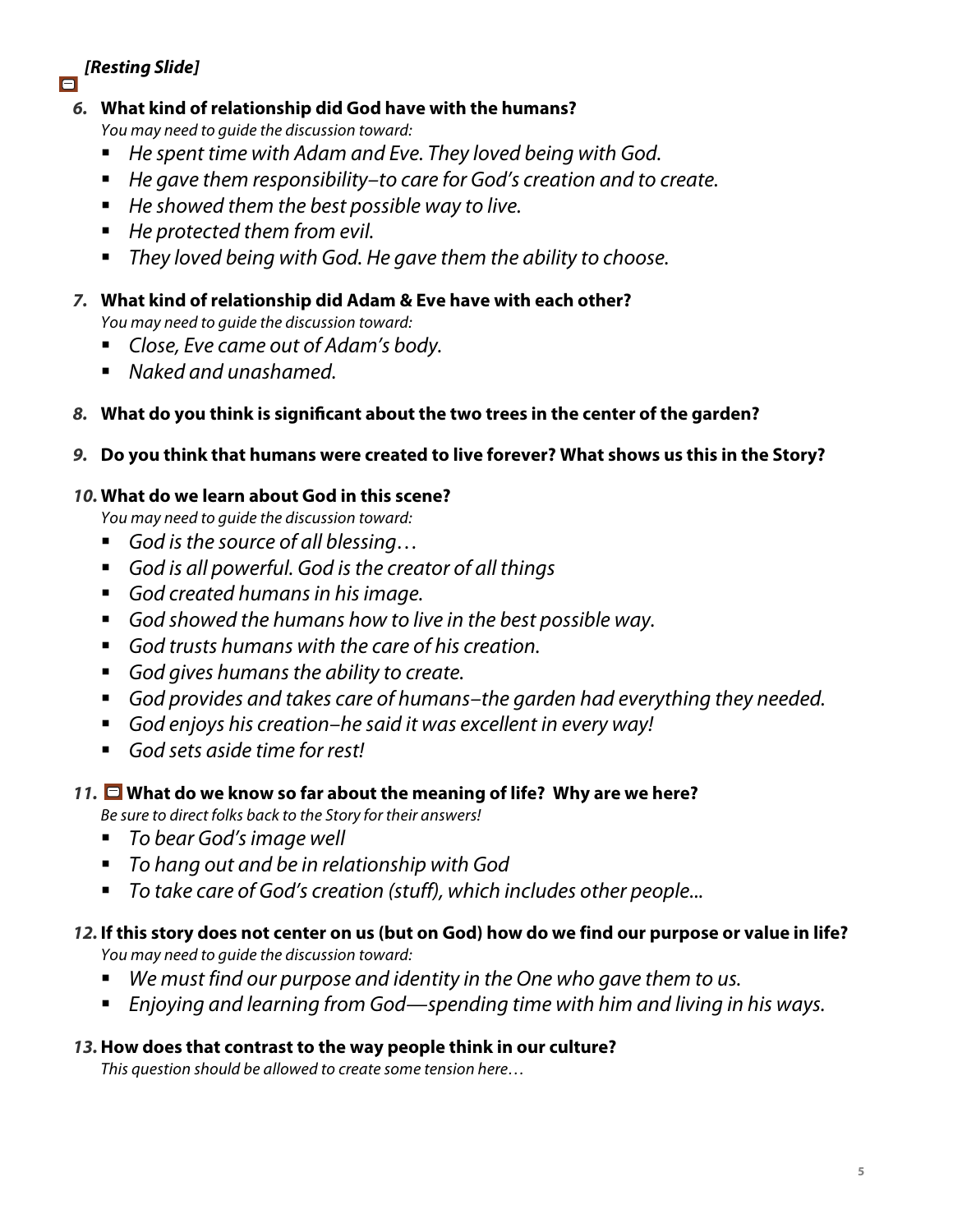# **Scene 3 ~ Separation**

Story from Genesis 1-3

One day, a serpent—the most clever of all the animals in the garden—came to the woman. He asked Eve, "Did God really say you must not eat any of the fruit in the garden?"

Eve told him, "No, we can eat from any tree in the garden. It's only the Tree of the Knowledge of Good and Evil that we are not allowed to eat from—or even touch, or we will die."

The serpent said to her, "You won't die! God knows that your eyes will be opened when you eat it. You will become just like God—knowing everything, both good and evil."

When Eve saw how good and delicious the fruit looked, and that it would make her wise, she took some of it and ate it. She also gave some to Adam, her husband, who was with her, and he ate it! They chose not to believe God and to believe the lie. Instantly their eyes were opened and they became filled with shame and fear. They strung fig leaves together around their hips to cover their nakedness.

Toward evening they heard God walking about in the garden, so they hid themselves among the trees. God called to them, "Where are you?" Adam answered, "I heard you coming and I was afraid because I was naked, so I hid." God answered, "Why are you ashamed of being naked? Did you eat the fruit I told you not to eat?" Adam blamed Eve saying, "It was the woman you gave me. She gave me some." Then God said to Eve, "How could you do this?" Eve blamed the serpent saying, "The serpent tricked me into eating the fruit."

So God said to the snake, "Because you have done this, you will crawl on your belly and you will eat dust all the days of your life. You will be the enemy of the woman and her children. You will bite his heel, but he will crush your head."

God's heart was broken because of their disobedience, but he could not ignore what they had done. God always does what is good, right and perfect—his perfect justice required that there be consequences for rebellion. So God punished Adam and Eve by putting them out of the Garden outside of his care and protection. No longer following God's ways, they were now subject to sickness, pain and death. God continued to love Adam and Eve—he even made clothing for them out of animal skins so they would not be ashamed outside of the Garden.

# **Scene 3 Dialogue ~ Separation**

Remember **this is a dialog, not a quiz**. The "answers" below each question are there to help you as a leader guide the discussion toward some key ideas.

#### **14. What did Adam and Eve choose to do in the story?**

You may need to guide the discussion toward:

■ Believe the lie of the serpent...choose to NOT trust God's words... trust in self apart from God…trust in their own abilities to manage good & evil in their lives.

#### **15. What was the real temptation that Adam & Eve were presented with by the serpent?**

You may need to guide the discussion toward:

■ To choose self apart from relationship with God (pride)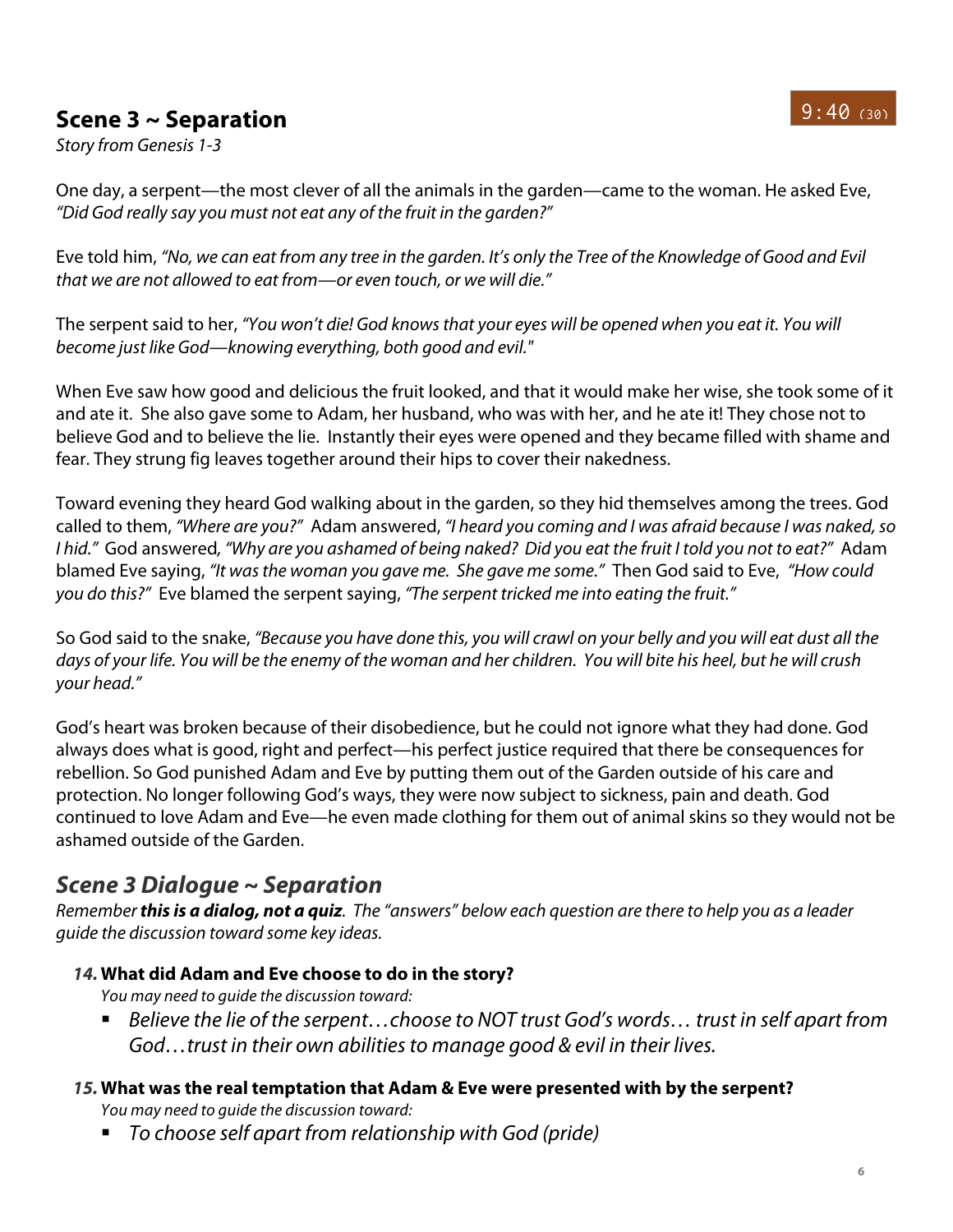• and to believe that we are more equipped to manage the good and evil, right and wrong in our own life.

#### **16. What was God's initial response to Adam right after he had disobeyed?**

You may need to guide the discussion toward:

■ God went looking for them... asked a question, "Where are you?"

#### **17. What was the consequence of their actions?**

You may need to guide the discussion toward:

- Judgment—separation from God.
- Relationships broken with God and each other.
- **Sickness, pain and death**
- Mercy. He did not destroy them and also covered their nakedness and shame.
- **18. Why do you think God required consequences for their sin and rebellion? Why didn't God just overlook their rebellion?**
	- God will never allow sin to remain in his presence. He always does good, right and perfect (Holy).

#### **19.Are we like Adam and Eve or different from them?**

You may need to guide the discussion toward:

- We are just like them.
- Often, despite knowing God's commands, we choose to go our own way and rebel.
- We manage right and wrong from our own perspective instead of from God's.
- We try to be our own god and displace God in our lives.

#### **20. An American Story** <sup>i</sup>

Birth > School > College > Starter Job > Starter Marriage > Picket Fence > 2.5 Kids > 2<sup>nd</sup> Marriage > Secure Job > Dump Kids > Retire to Florida > Death

- **What is the motive behind this "American Story"? What is the outcome focused on?**
- **Who does this story center on—whose story is being lived out?**
- **How powerful is this story in our culture? In your experience?**
- **Do you think you can live this story and still please God?**
- **How is this version of the "American Story" different from the way God started writing The Story? Is there a way to get back to living in the "original" story? (God's Story)**

#### **21. What do we learn about God in this story?**

You may need to guide the discussion toward:

- He seems to know all things: He knew Adam and Eve had eaten from the tree.
- God will never allow evil to remain in his presence: He judged each of the characters in the story. He cast Adam and Eve out of the garden, and away from his presence. He promised One who would come to kill the serpent.
- He keeps his promises: Although they did not die immediately, Adam and Eve did in fact die.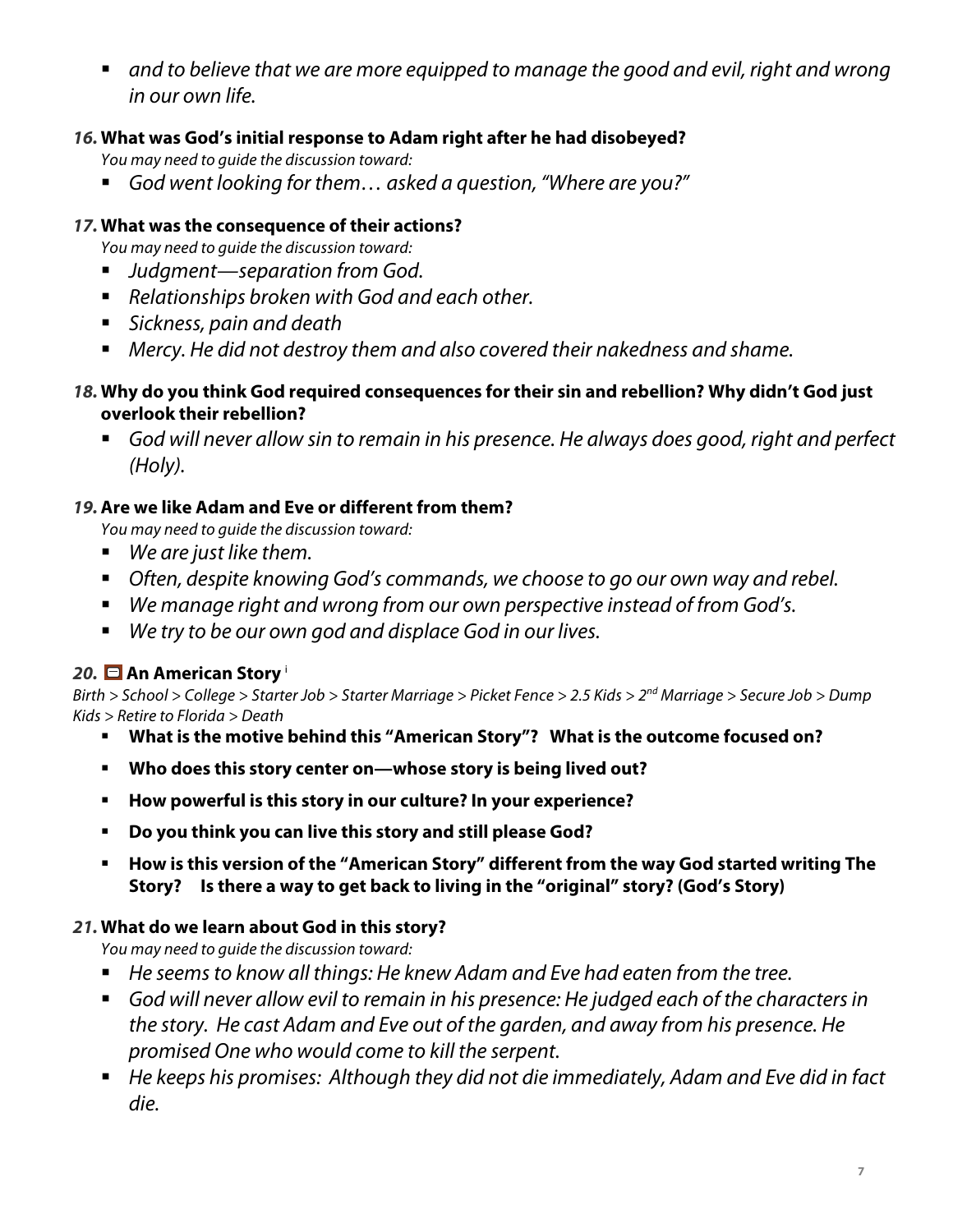■ He is the source of all grace: He warned them in advance... He made clothing for them of animal skins. The innocent animals were killed on their behalf so they could have clothing/covering.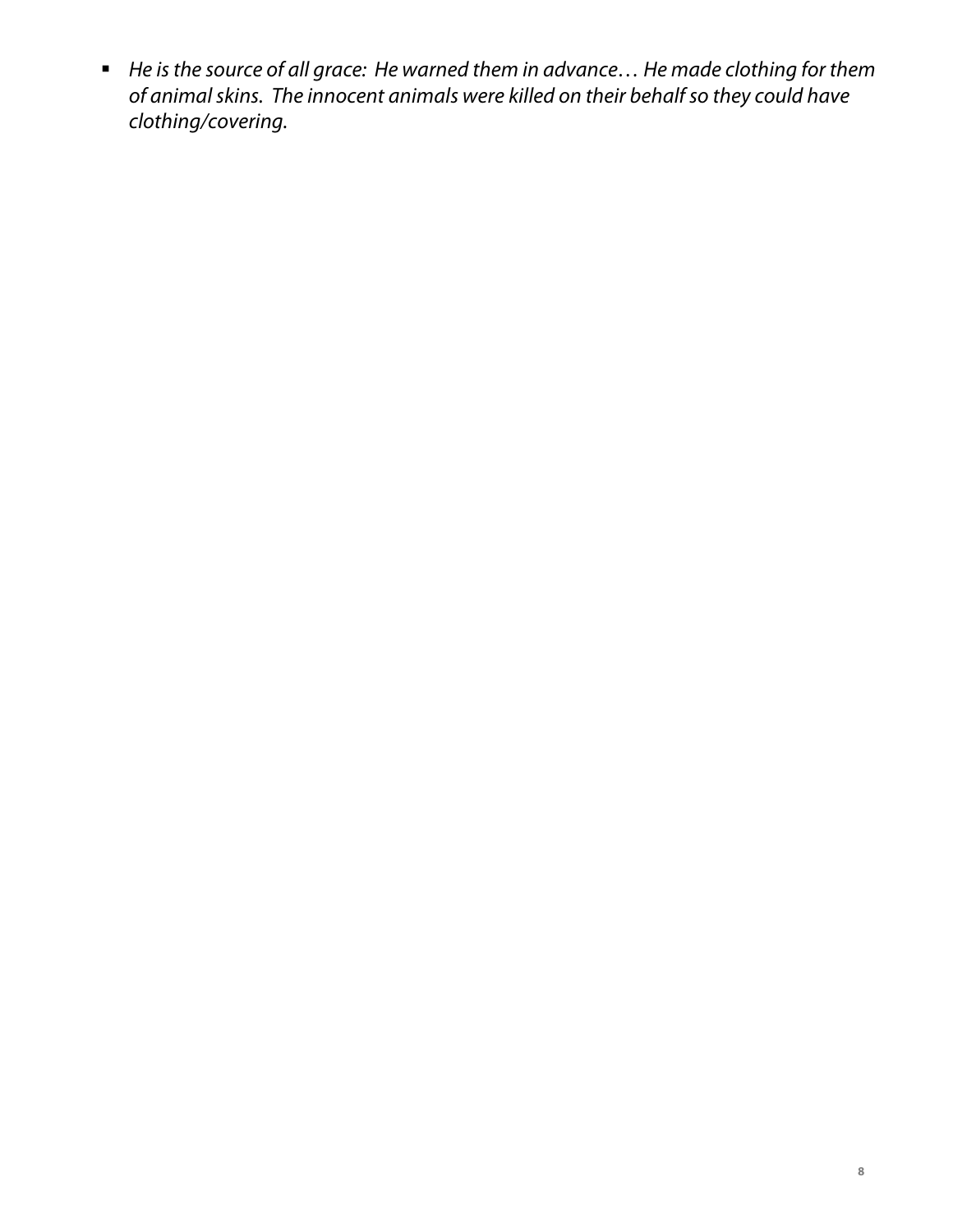# **CAIN & ABEL**

## **Scene 1**

Story from Genesis 4, Hebrews 11

After leaving the garden, Adam and Eve had two sons; one was named Cain and the other named Abel.

When their sons grew up, Cain became a farmer, and Abel became a shepherd. At harvest time, people would bring portions of their work—called offerings—and give them to God as gifts.

So Cain brought some of his farm produce, and in faith, Abel brought the very best lambs from his flock and they offered them to God. When God saw their gifts, he accepted Abel and his offering but rejected Cain and his offering.

This made Cain very angry and upset.

"Why are you so angry?" God asked Cain. "Why do you look so discouraged? Won't you be accepted if you do what's right? But if you refuse to do what's right, then watch out! Sin is crouching at your door, waiting to attack and destroy you, and you must bring it under control."

Soon after that, Cain suggested to his brother, Abel, "Why don't we go out into the field..." While they were walking in the field, Cain attacked and killed his brother. This was the first murder described in the Bible.

Later on, God asked Cain, "Where is your brother Abel?" "I don't know!" Cain replied. "Am I supposed to keep track of him wherever he goes?"

But God said, "What have you done? Listen... your brother's blood cries out to me from the ground! I am removing you from this land that you've corrupted with your brother's blood. From now on you will be homeless — a fugitive who wanders from place to place."

Cain replied to God, "This punishment is more than I can handle! You have removed me from my home... and from your presence; you have made me a fugitive. All who see me will try to kill me!"

God replied, "No! Anyone who tries to harm you will receive seven times your punishment."

Then God put a mark on Cain to warn anyone who might try to attack him. Cain left God's presence and traveled to the land east of the garden, where he would start a family of his own.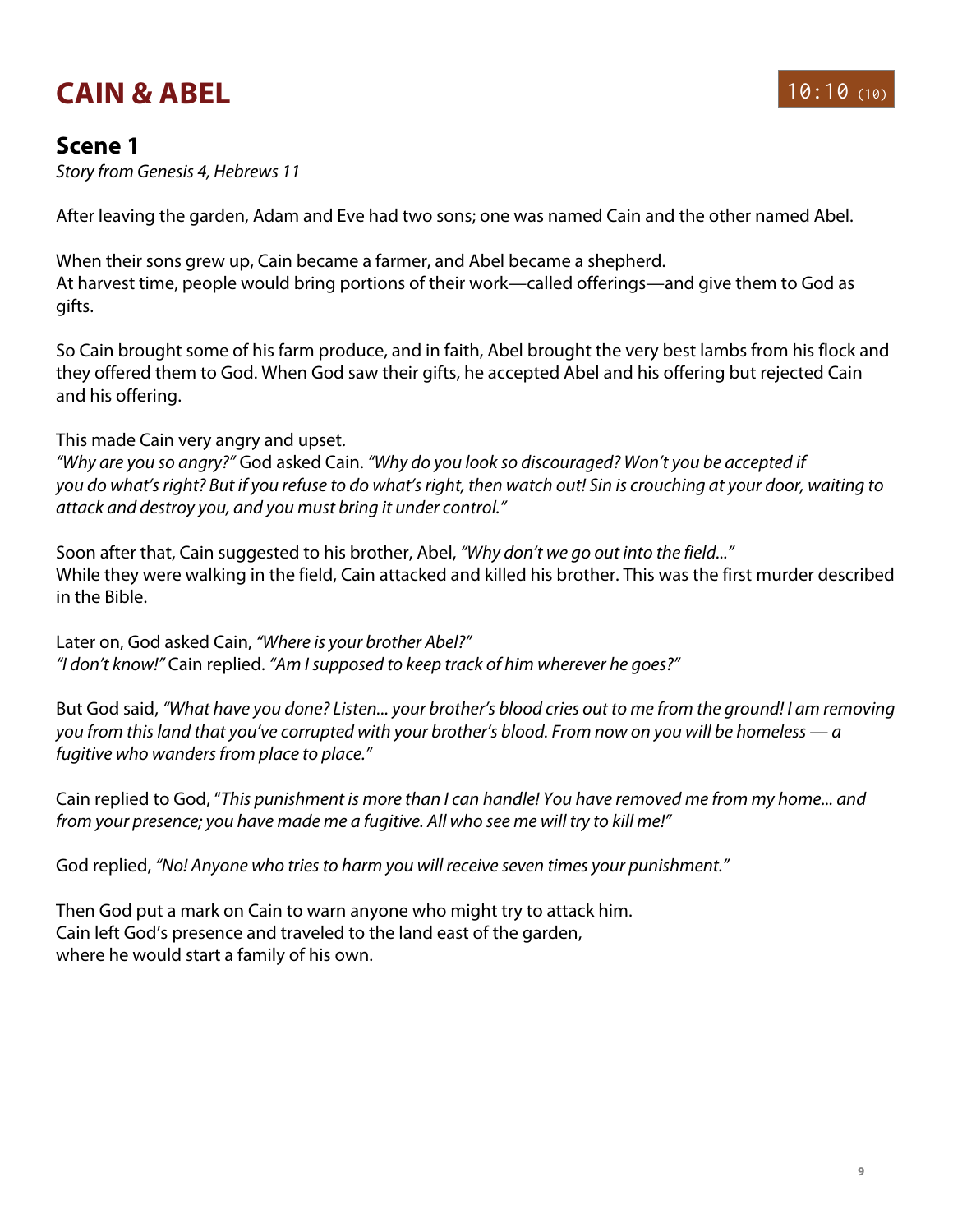# **Scene 1 Dialogue ~ Cain & Abel**

- **1. What did God say to Cain after he rejected him and his offering? What do you think that meant?** 
	- Won't you be accepted if you do what is right? But if you refuse to do what is right, sin is waiting...

God's question assumes Cain knew what was right. "Won't **you** be accepted…" implies it's more about Cain and his heart than the gift.

• The Story mentions that Abel, by FAITH, brought his offering to God... (Hebrews 11)

#### **2. Why do you think Cain killed his brother?**

#### **3. What was God's reaction to the murder?**

- Why didn't God just ignore what Cain had done? What punishment did Cain deserve?
- God did not repay evil with evil—he showed fairness and grace.
- **1. Did you hear anything that reminded you of previous stories? What connections did you make?**

#### **2. What do we learn about God in this story? (Where in the story did you see this?)**

- God is interested in people's lives—he wants to interact with them.
- God punishes sin. God is merciful.
- God knows all things.
- God provides a way for us to live with him.
- God alone is good. God's ways are not our ways.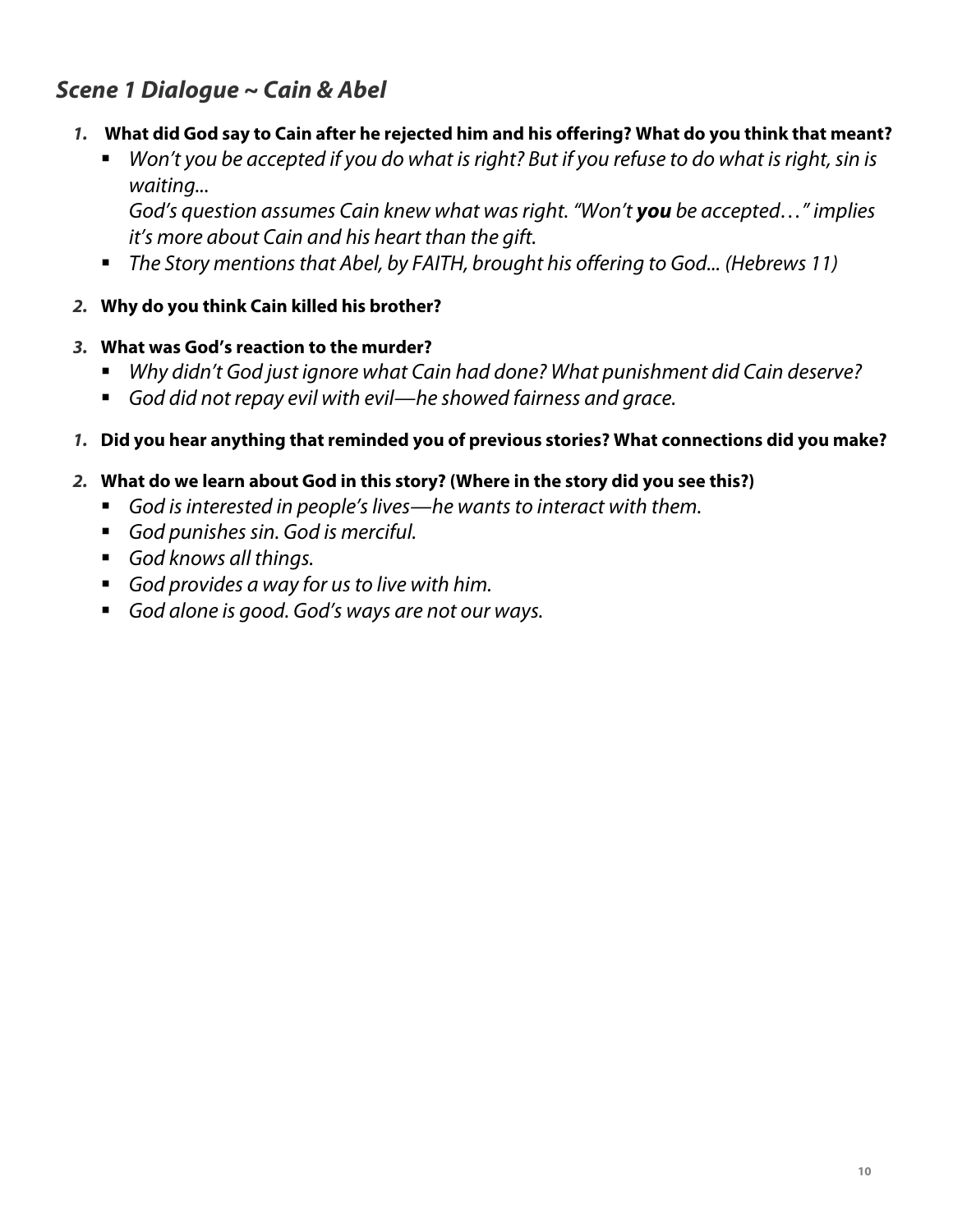# **THE FLOOD**

# **Scene 1**

Story from Genesis 4-9

The number of humans on the earth grew rapidly. Not only did rebellion spread from Adam and Eve to their sons, it spread from generation to generation.

Even though humans were created in God's image, each person chose to disobey God's ways. Humans were completely out of control, acting out in selfishness and violence all the time.

When God saw that the people's hearts and minds were filled with evil day and night, his heart was broken. So God decided to start over, saying, "I will completely wipe out the human race that I've created. I am sorry that I ever made them."

But there was one man, named Noah, who still had a close relationship with God. Noah was the only blameless man living on earth at that time. So God said to Noah, "I have decided to cover the earth with a flood, destroying everything alive! But, I will give you a plan to keep you safe."

God told Noah to build a large boat called an ark, giving him specific instructions about how big to make it and what it should look like. God said to him, "Make an ark from wood and seal it with tar, inside and out. Then build many decks and stalls for animals inside of it. I promise to keep you safe in this ark! A pair of every kind of animal—a male and female—will come to you to be kept alive. You will also bring seven pairs of animals that I approved for you to eat and sacrifice. And remember, take enough food for your family and for all the animals."

So Noah did everything exactly as he was told. Just as God had said, the floods came — water burst from the earth and rain poured from the sky. When the waters came, Noah and his family and all of the animals boarded the ark. As the waters rose, the boat floated safely on the surface. The flood covered even the tallest mountains, and all living creatures on the earth were destroyed, except for those on the ark.

After 40 days, the rains stopped. Many months passed as the waters slowly began to dry up. For weeks, Noah sent out a dove to see if it could find dry land. Finally, the dove returned with an olive leaf in its mouth. Noah sent the dove out again, and when it didn't come back, he knew it was safe to return to land. As soon as Noah came off of the ark, he built an altar, selected pure animals from every approved species, and sacrificed them to God as a symbol of thankfulness and worship.

God was pleased with Noah's sacrifice and said, "Even though people's thoughts and actions are bent toward evil from the time they're children, I promise to never again destroy all living things with a flood. As a symbol of my promise, I will hang a rainbow in the clouds. When I see the rainbow, I will remember the eternal covenant between God and every living creature on earth."

Then God told Noah and his sons, "I have put all animals under your control. You can use them for food, but you must never eat animals that still have their lifeblood in them. Life is in the blood, and all life belongs to me! Those who murder must be punished by death."

God blessed Noah and his sons, telling them to have many children and once again fill the earth with people.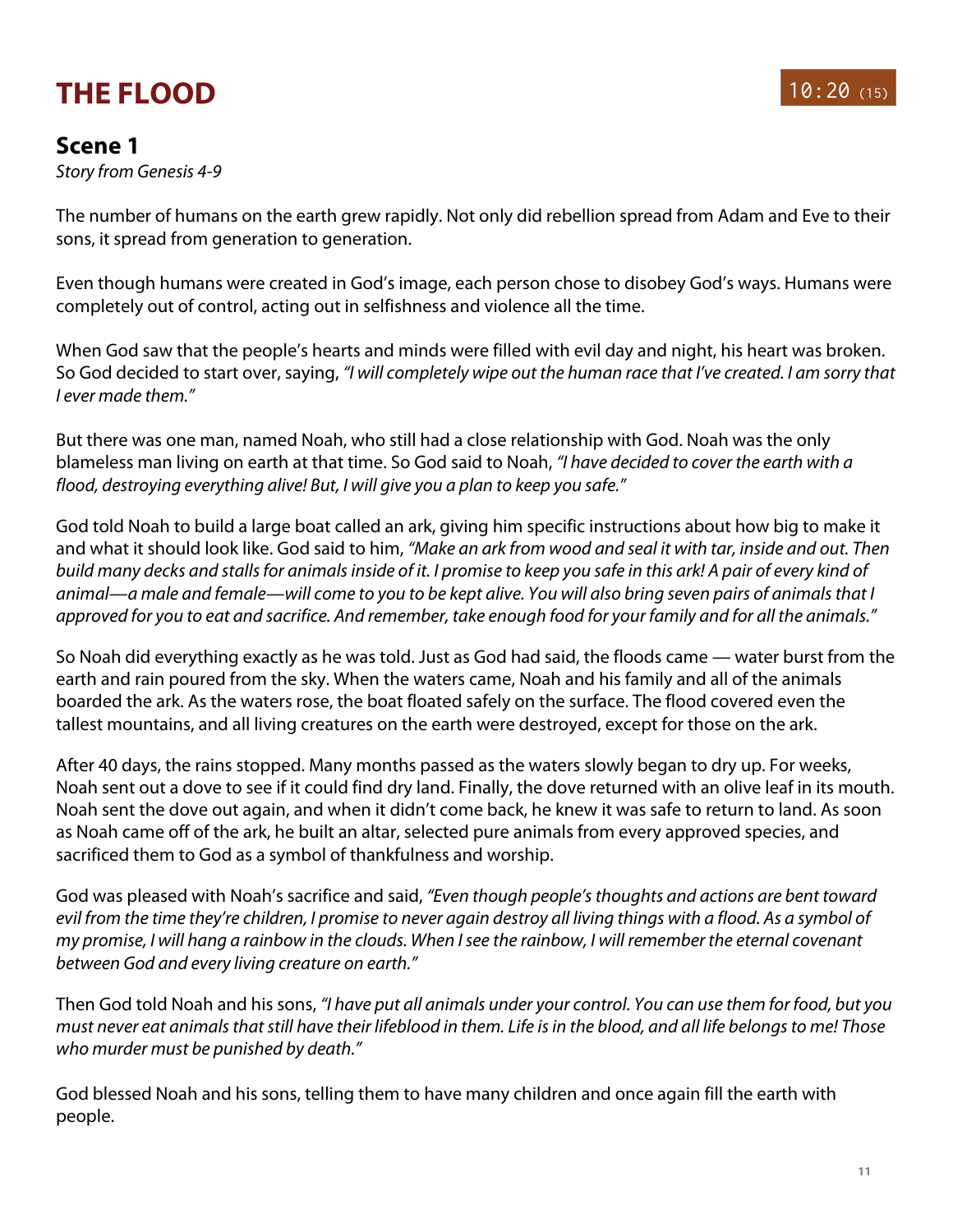# **Scene 1 Dialogue ~ The Flood**

- **1. Why did God flood the earth and destroy everything? Do you think he had good reasons for doing this?**
	- The heart of every human was completely evil.
- **2. What do the stories we have heard so far show us about what humans are like?**
	- Since the fall of Adam and Eve every person has rebelled against God.

#### **3. From this story, how does God feel about humans?**

- Disappointment and anger at our corruption.
- **Compassion:** by saving the human race and making a promise to not destroy us again.
- **4. What did God say to Noah about the blood from the sacrifices? Why was this important?**
	- All life belongs to God and life is in the blood. It is God himself who gives life.
	- When Noah came out of the ark, he offered sacrifices to God presumably as a way of thanking God for showing him grace.

#### **5. What does the story teach us about God?**

- God is powerful—in control of the elements.
- God will never allow evil to remain in his presence. The flood is absolute confirmation that God always judges sin in all men.
- God is the source of all grace. He saved Noah and his family. Before saving them, he warned them of the coming judgment, an act of grace, just like with Cain. He promised never to destroy the earth again, even though he knew man would continue to sin.
- God knows all things. He knew what was in the heart of every man.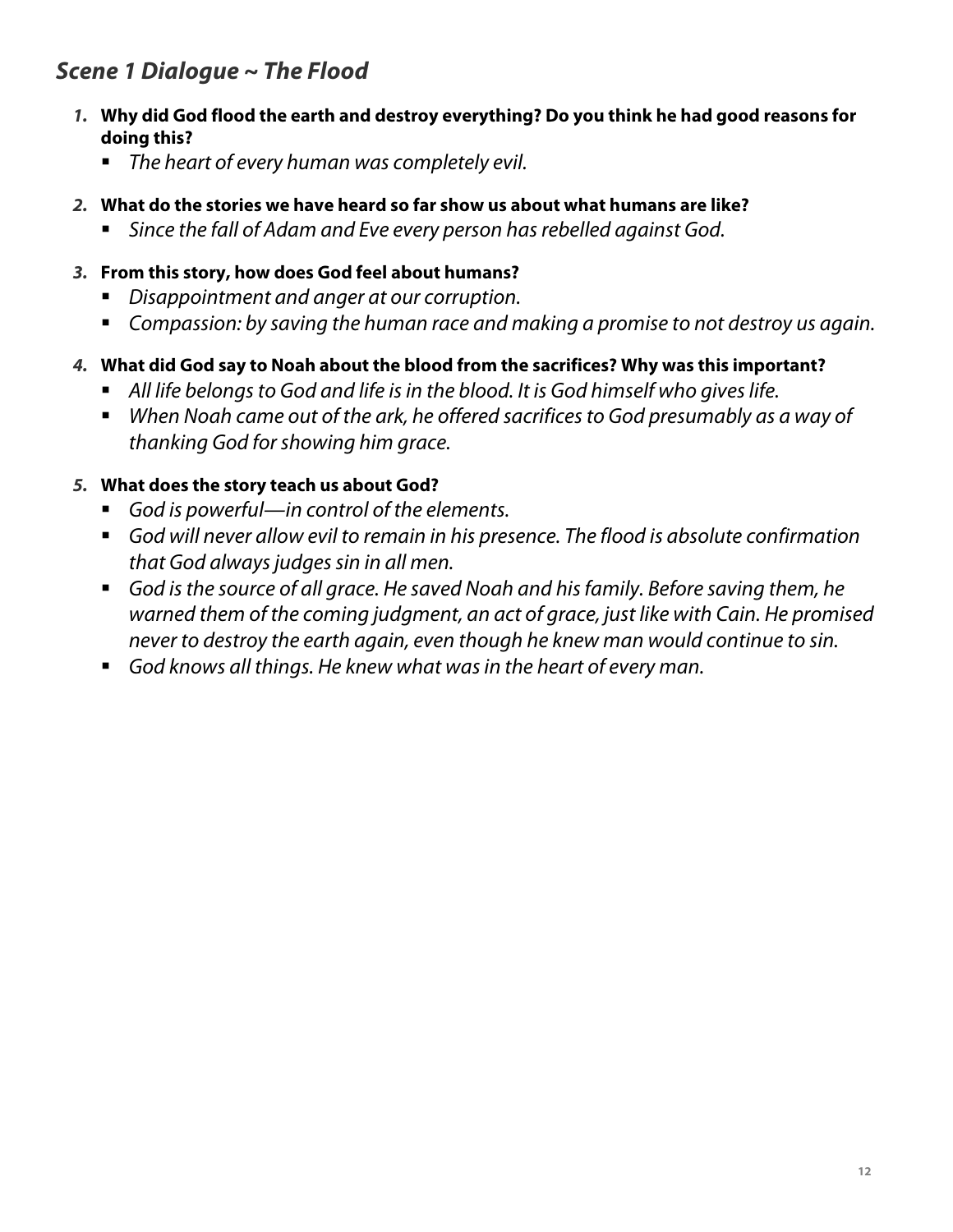# **THE COVENANT**

# **Scene 1**

Story from Genesis 11-18, 21

Noah's descendants forgot about God and how he had spared them in the flood. They made plans to construct a great city out of brick.

They said, "Let's build a monument to ourselves that reaches to the heavens to show how great we are."

God saw how the people were gathering together to honor themselves instead of him. At that time, everyone on earth spoke the same language. So, God gave people different languages to make it harder for them to join together in rebellion. Then, He scattered them all over the earth. (pause)

A few generations later, God made a special promise to a man named Abram. This promise was called a covenant—representing the deepest of all agreements between two people.

God made this covenant with Abram...

"I will make you the father of a great nation—famous throughout history. I will bless those who bless you and curse those who curse you. I will bless the entire earth through your descendants."

(You may want to repeat the covenant)

This was an amazing promise that God was making. He was choosing to bless the entire earth through one family! There was just one problem... Abram's wife, Sarai, was unable to have children. So how would the earth be blessed through their descendants? And besides, they were getting old. Abram was about 75 and Sarai was about 65!

God told Abram, "Leave your country and your relatives and go to the land that I will show to you."

God led Abram and his family to a land called Canaan. There, God told Abram, "Look as far as you can see in every direction. I am giving this land to you and your descendants." This land of Canaan would now be called the "Promised Land."

Some time passed, and Abram and Sarai still did not have a child. Abram asked God, "What good are all of your blessings if I don't even have a son? I am getting old, and soon I will have to give my inheritance to one of my servants."

God replied to Abram, "No, you will have a son who will inherit everything that I have promised you."

Then God took Abram out beneath the night sky and said, "Look up into the heavens and count the stars. Your family will be like this—too many to count!"

And Abram believed what God said, so God called him "righteous" because of his faith.

10:35 (25)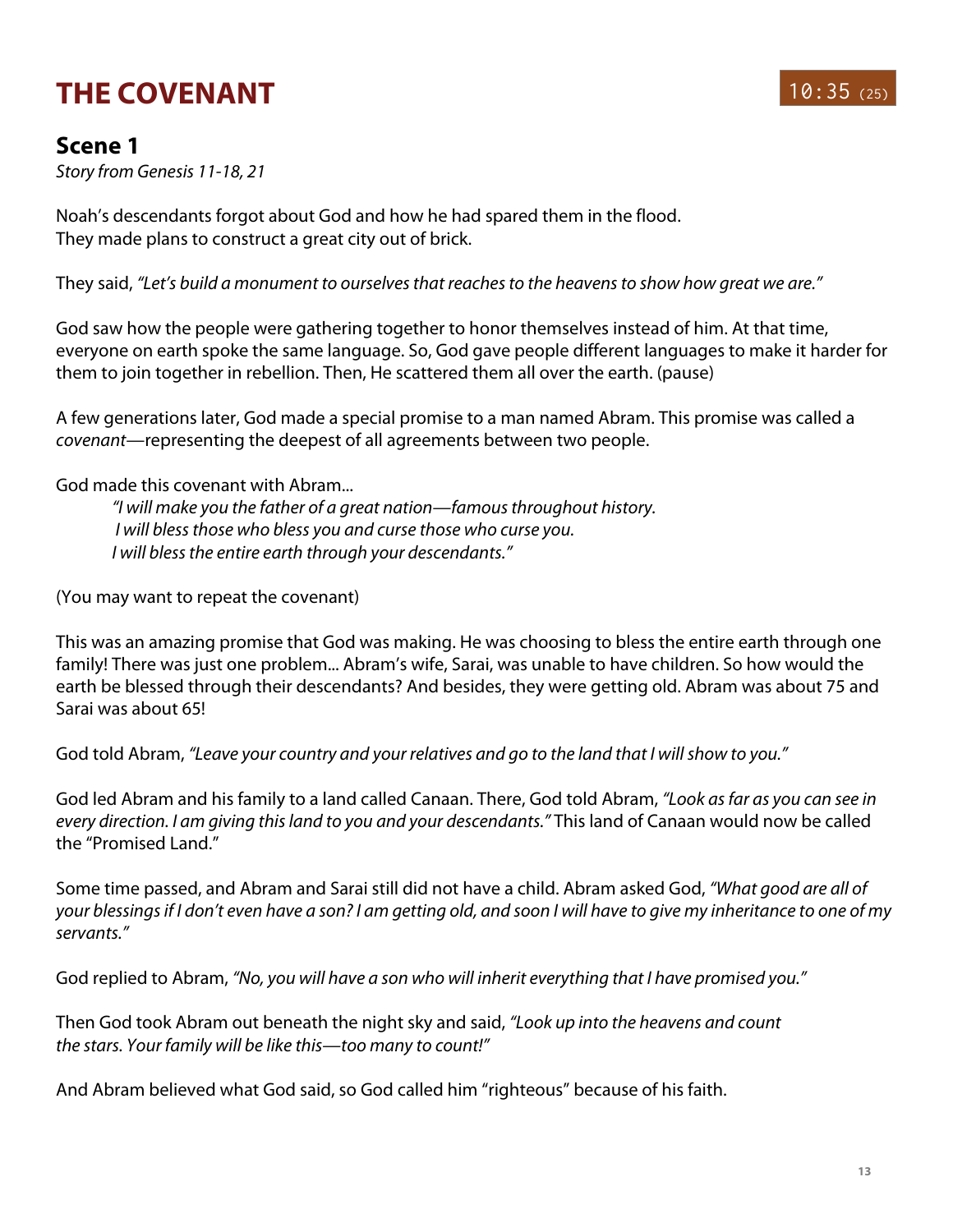More years passed and Sarai became impatient with not having a child. She asked her servant, an Egyptian woman named Hagar, to be a substitute mother for her.

Abram agreed with this plan. Hagar became pregnant and gave birth to a boy named Ishmael. But Hagar and Sarai's relationship became strained. During Hagar's pregnancy, she began to despise Sarai. In return, Sarai treated her servant Hagar terribly. Eventually, Hagar and Ismael were sent away and not allowed to live with Abram's family.

When Abram was 99, God appeared to him again saying, "I am the mighty God; serve me with your entire life and live purely. I will keep my covenant with you for many generations to come. I am changing your name to Abraham, which means 'father of many nations.' Remember this... I will always be your God, and you will always be my people."

Then God added, "I am also changing your wife's name to Sarah, which means 'mother of many nations.' Very soon, she will be blessed with a son. You are to name this son Isaac."

Both Abraham and Sarah laughed to themselves in disbelief of God's promise.

Abraham wondered, "How can I become a father at 100 years old? How can Sarah have a baby when she is almost 90?"

Sarah thought, "How could a worn out woman like me have a baby? And my husband is even older than I am!"

Abraham asked God, "Would you pass on your blessing through my son Ishmael?"

But God said, "Why did you laugh? Is anything too hard for me? About a year from now, you will have a son. It is through Isaac that I will pass on my blessing—not through your sevant's child."

Sure enough, a year later—exactly as God had said—Sarah gave birth to their first son, naming him Isaac, which means "laughter."

The birth of Isaac was the beginning of God fulfilling the promise he made to Abraham. God desired for Abraham's descendants, called the Hebrews, to be a new kind of people who would show the world what it means to live in God's ways.

# **Scene 1 Dialogue**

- **1. Why did God stop the people from building a monument to themselves?**
- **2. What do we learn about Abraham from the story? About Sarah?**
	- God selected him to carry out his blessing.
	- $\blacksquare$  He was old!
	- He trusted God and left his home.
	- Even though he trusted, he struggled to believe what God had said.

#### **3. Where in the story did we see Abraham struggle to believe the promise?**

■ Abraham thought he would have to give up his inheritance to one of his servants.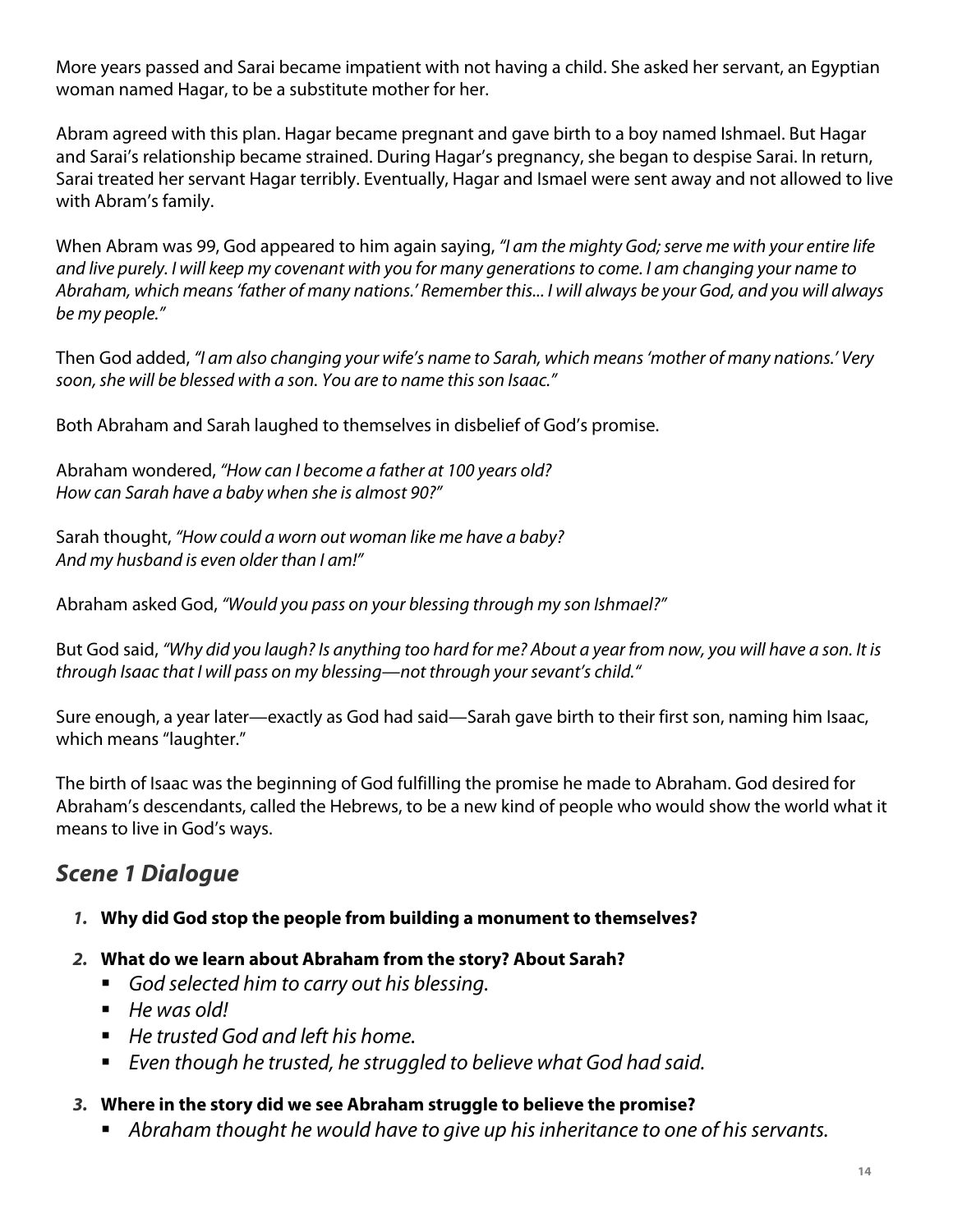- Abraham and Sarah laughed at God's promise and thought "How could this happen...?"
- **4. Why did God call Abram righteous? What do you think it means to be "righteous"?**
- **5. What was God's relationship with Abraham?**

#### **6. What do we call this special promise that God made with Abraham? How is it special? Where have we seen God make a promise or covenant before?**

With Cain and with Noah.

#### **7. What did God promise to Abraham?**

- To make him the father of a great nation, giving him many descendants.
- To bless and protect him.
- To bless all the nations of the earth through him.

#### **8. If you had to wait 25 years for a promise of God to come true, would you still believe God?**

#### **9. What does this promise tell us about what God is like?**

- God desires to bless all people.
- God has chosen a family (nation) to be his blessing and to live in his ways.
- God will protect and bless his people.

Quick stretch break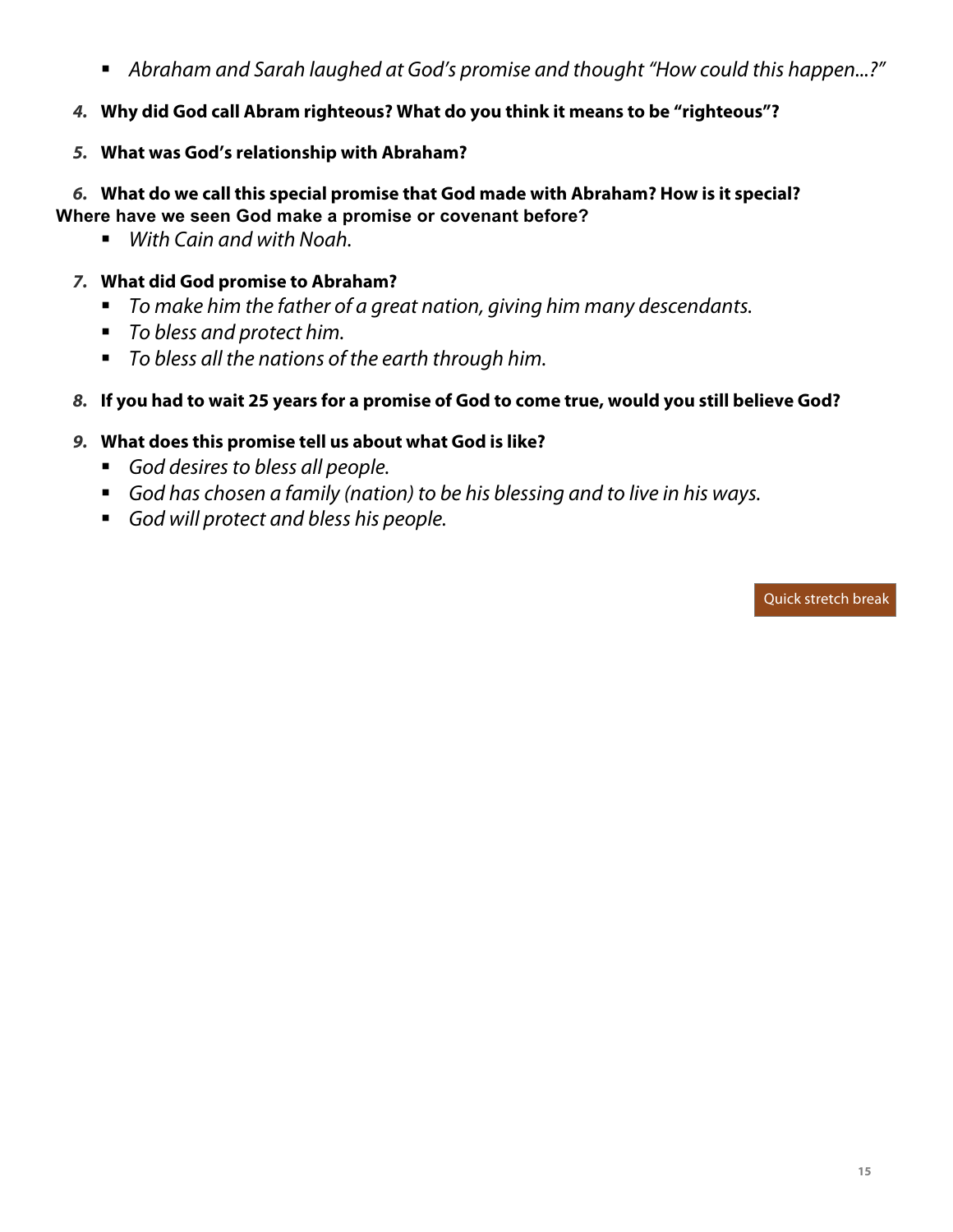# **^ EXODUS & THE LAW**

Years later this son Isaac had his own son named Jacob—his name was later changed to Israel—meaning "struggler with God". The Hebrews would then be called the people of Israel after Jacob. Jacob had twelve sons. One of his sons, named Joseph, ended up living in Egypt. (Joseph's story is an interesting one for another time…) Joseph invited his family to join him to escape a horrible famine that covered all the land. While living in Egypt, the people of Israel grew into a large nation. After Joseph died, the King of Egypt named Pharaoh, feared Israel because of their great numbers. He treated them horribly and made Israel his slaves. Their slavery lasted 400 years. But God promised he would bless his people…

# **Scene 1 ~ Deliverance and the Instructions**

Story from Genesis 37-50, Exodus 1-2, 7-12, 19-20

God inspired a man named Moses to rescue the Israelites from slavery. He sent Moses to warn Pharaoh that terrible things would happen to the Egyptians if they didn't release God's people. Pharaoh was arrogant and didn't listen, so God sent a series of horrible plagues to punish the Egyptians, but these plagues did not affect the Israelites.

God turned water to blood, filled the nation with frogs, gnats and flies, killed livestock, covered people in boils, destroyed the land with hail and locusts, and brought great darkness over the land.

In spite of these horrific events, Pharaoh would not let the Israelites go. So God sent one more plague… a plague that would take the life of every firstborn person and animal in Egypt. But God provided a way for the firstborn of Israel to be spared.

He instructed them to take a first-born male lamb without defect, and sacrifice it to him without breaking any of its bones. Then, they were to take the blood from the lamb and put it on the doorposts of their homes. So the people of Israel did what God told them to do.

At midnight God sent the death angel through Egypt taking the life of all the firstborn, but passing over the homes that had blood on their doorposts. The Egyptians wept over this tragedy and begged the Israelites to leave, releasing them from their slavery. And now Israel, a large nation of over two million people, set out to return to the land God promised to Abraham.

But Pharaoh wanted revenge—he sent his armies after Israel to catch them and kill them. When the Israelites approached the Red Sea they thought they were trapped by the waters and would be caught by the Egyptians. But God split the waters so that the Israelites could cross the river on dry ground. When Pharaoh's armies tried to cross behind them, God brought a huge wind that blew the waters back over them. The Egyptian Army was completely wiped out!

Two months after leaving Egypt, the Israelites set up camp at the bottom of Mount Sinai. God descended onto the mountain in fire and a thick cloud of smoke covered the mountain. God called Moses into his presence on the top of the mountain. There, God spoke to him saying, "Tell my people this, 'You saw how I carried you on eagles wings and rescued you from Egypt. Now if you obey me and keep my covenant, you will be my treasured people—a kingdom of priests—set apart to represent me."

When Moses came down the mountain he told the people what God said.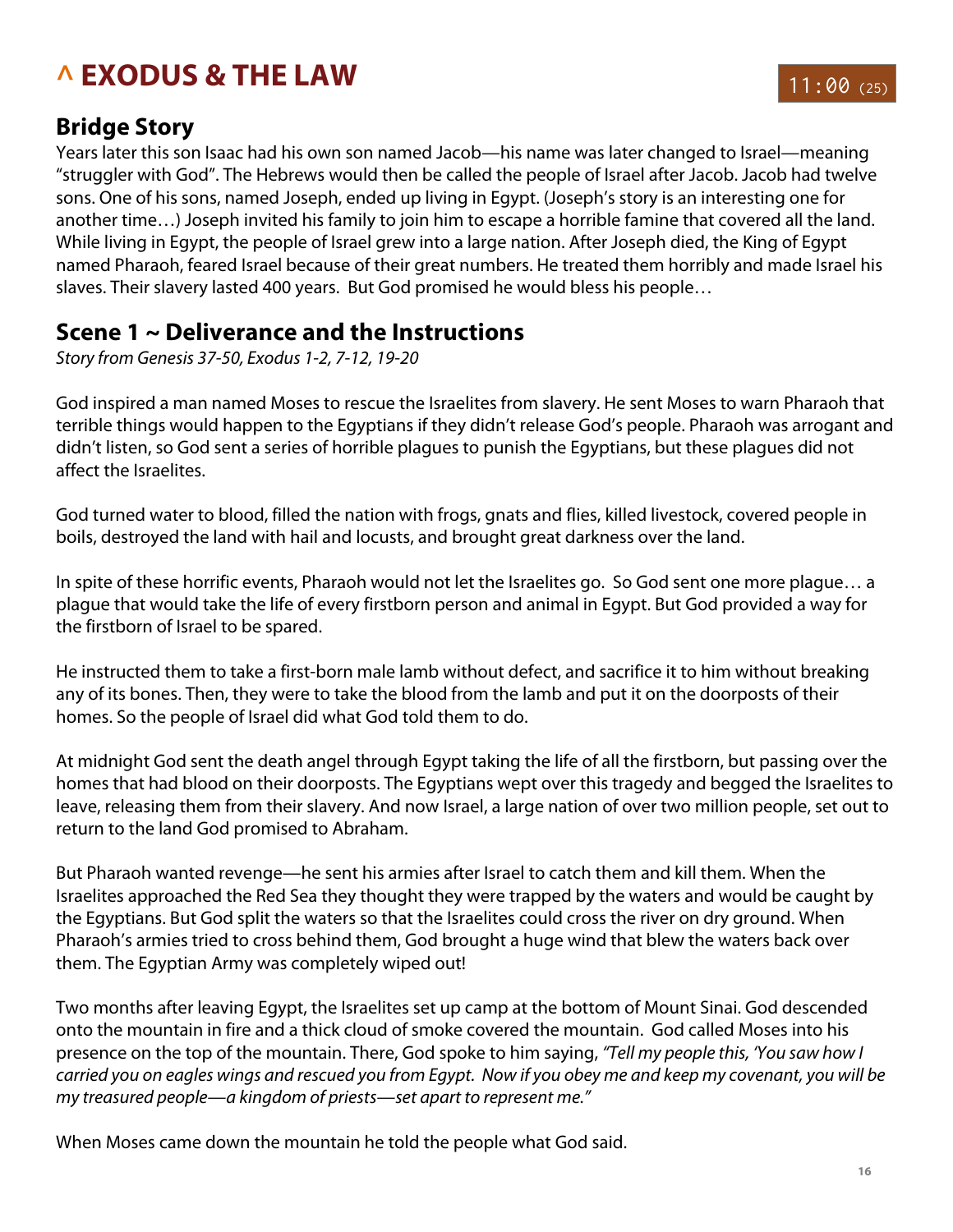They all agreed, "We will do everything that God asks us to do. No really, we will follow all the commands." After that God gave Moses instructions on how the people could return to following his ways and live in freedom, a life lived close to God and under his protection. God himself wrote them on stone tablets, and we call these instructions the Ten Commandments, which were God's basic rules for life…

"I am your God who rescued you from slavery in Egypt. Put me above everything else. Do not worship other things. Do not misuse or disrespect my name. Remember to set aside a day each week to rest and worship me. Honor your parents. Don't murder or steal or lie. Do not sleep with any one but your husband or wife—be faithful. Don't lust after what others have—be satisfed with what I give you."

God gave Moses more instructions, called laws, to give to Israel. These laws gave specifc details about things like…

How to treat neighbors and enemies, how to handle conficts, what is fair punishment, when to work and rest, when to celebrate and worship, and what offerings are acceptable to God.But the people did not want to live within God's boundaries and rebelled again, calling these instructions a new kind of slavery. Even those who tried to obey these rules found they could not keep them perfectly.

Because God always does what is good, right and perfect, he could not overlook their sins and the ultimate punishment for sin was death. A life must be given to pay for each person's disobedience. But God loved his people, so he provided a way for them to substitute the life of an innocent animal in place of their own.

People would bring pure animals to God, asking him to transfer their sins to the helpless animal. The animal was killed and its blood was given in place of the guilty person.

This system of sacrifice continued for hundreds of years. Sacrifices for sins had to be given day after day, year after year. And God accepted this, but only as a symbol of what was to come. He was preparing a final sacrifice that would pay for the world's sins once and for all.

# **Scene 1 Dialogue ~ Deliverance and the Instructions**

Remember **this is a dialog, not a quiz**. The "answers" below each question are there to help you as a leader guide the discussion toward some key ideas.

**1. How could the Israelites avoid the death of their firstborn?**

You may need to guide the discussion toward:

- They had to kill a lamb that was firstborn, male, and perfect, and put its blood on the door to their house.
- They had to go inside, and hide behind the blood as the death angel passed through the land.
- God was the provider! Of course they would only do this if the believed God.

#### **2. In what other place in the Story have we seen that the life (and blood) of an innocent animal was given for the sake of covering another person's sin?**

You may need to guide the discussion toward:

In the story of Adam and Eve when God made clothes for them from the skins of animals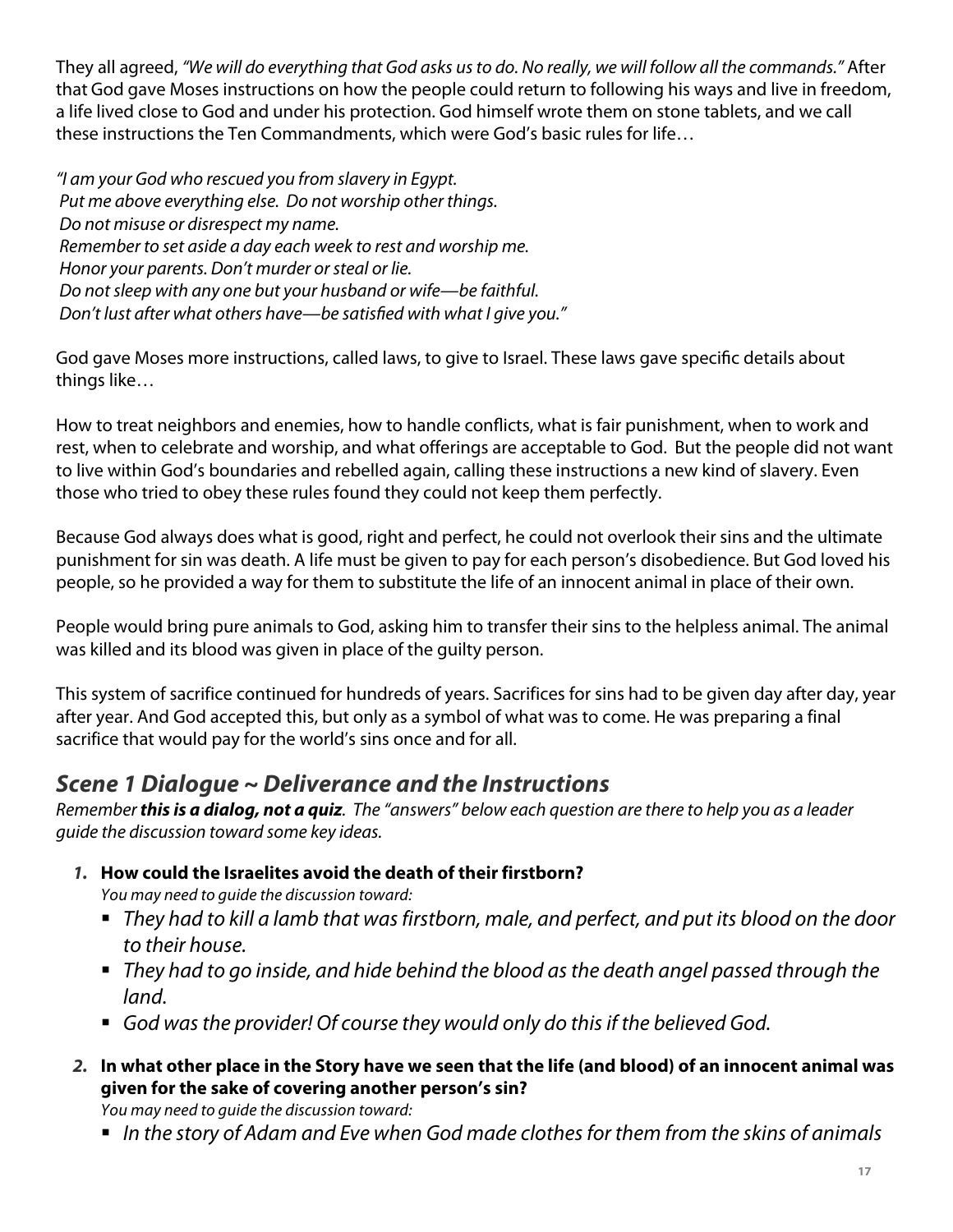#### **3. Why are the sacrifices and the blood important?**

You may need to guide the discussion toward:

- God said that sin and rebellion must be paid for. The wages of sin is death.
- Payment for sin is life. Life for life. The covenant with Noah teaches us that the life is in the blood. Blood (a life given) is the only way to pay for sin.
- God holiness requires that sin and rebellion be dealt with or be removed from his presence.

#### **4. What is a covenant? What was the covenant that God was talking about? Who was it given to originally?**

You may need to guide the discussion toward:

- Abraham
- The people of Israel
- Review elements of the original covenant promises: "I will make you the father of a great nation—famous throughout history. I will bless those who bless you and curse those who curse you. I will bless the entire earth through your descendants."

#### **5. How do you think the Israelites could keep their side of the covenant?**

You may need to guide the discussion toward:

- Follow God's commands.
- Obey him.
- **6. Do you think God would remove his covenant if they did not obey him?** You may need to guide the discussion toward:
	- Partially—he may not bless them and protect them, but ultimately he chooses to save them to show how great he is, not basing this on how sinless they are.

#### **7. What do you think God meant by saying, "You will be a kingdom of priests"?**

■ They were to be his "display people" showing the world what he is like.

### **8. What is the purpose of the Commandments and Laws?**

You may need to guide the discussion toward:

• The Law was given to the people once they were rescued from slavery, showing them how to live in freedom, close to God. So that they could live in covenant with him.

#### **9. Which of these commandments do you think is the hardest to keep?**

You may want to guide the people to see that the  $1<sup>st</sup>$  of the 10 Commandments actually sums up all the rest.

#### **10. What do God's Commandments and Laws show us about him?**

■ They show us that God wants to live in a close and grace-filled relationship with him

#### **11. What is the result of following in God's ways?**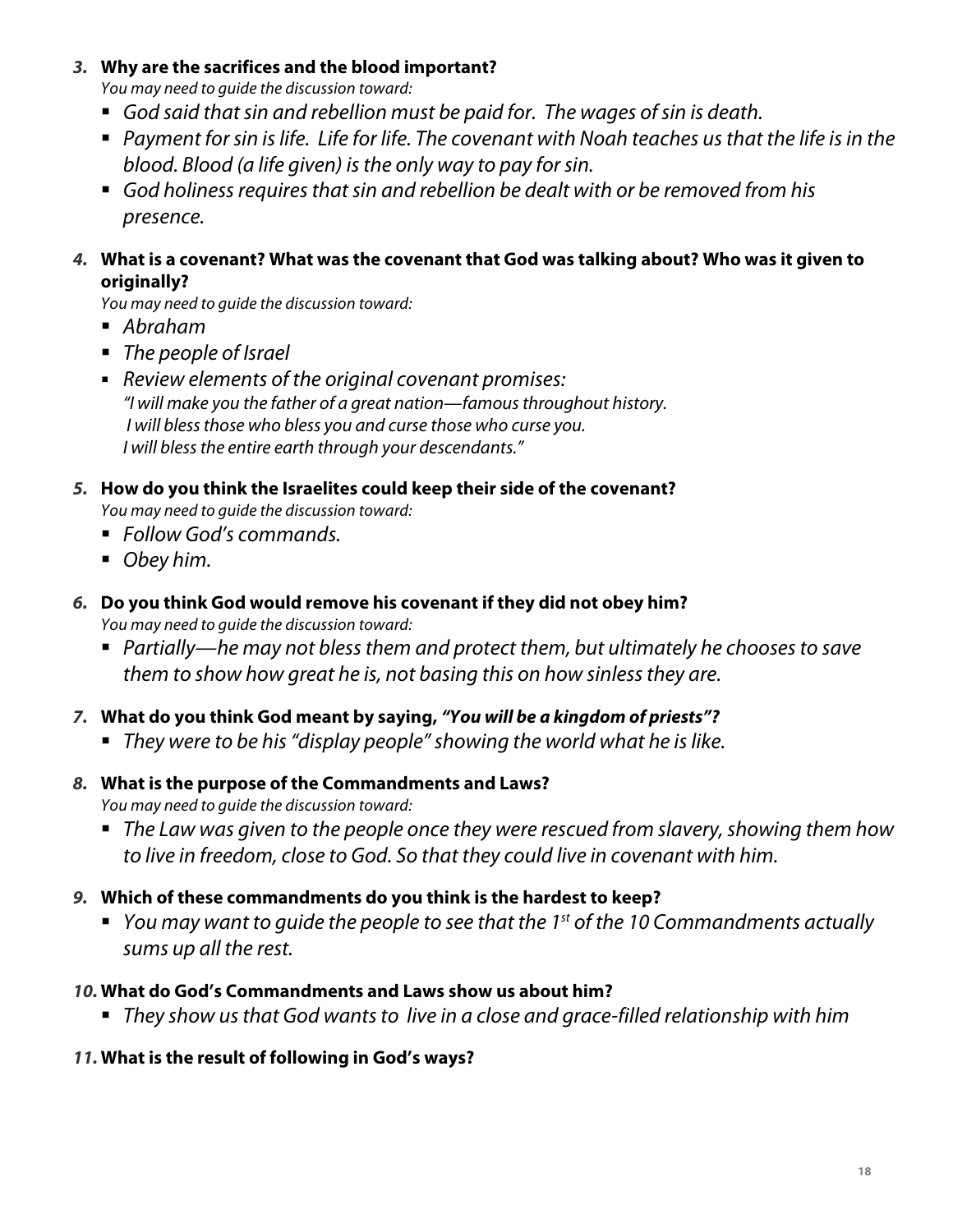# **Scene 2 ~ The Kings and Prophets**

Story from Deuteronomy, Joshua, Judges, 2 Samuel, 2 Kings Prophecies from 2 Samuel 7; Isaiah 7, 9, 40, 53, 61; Psalm 22; Micah 5; Zachariah 12

After wandering the desert for forty years, God led the people of Israel to recapture the Promised Land from their enemies. God gave them many victories in battle, and completely honored his promises to them—but the people rejected him and worshipped false gods. This false worship led them into many other sins.

Because of their sin and disobedience, God removed his protection and allowed them to be overpowered and punished by foreign nations. When the people suffered they would come back to God and beg for his help and forgiveness. God once again forgave them and sent leaders, called judges, to lead them in defeating their enemies. (These are not like judges we have today, but more like generals). Battle after battle, Israel conquered their enemies at every border. In victory the people would worship God, but soon after that the people turned away from God again and lived their own way.

Unfortunately, this became a pattern from generation to generation… the people of Israel would come to God and worship him when they needed help, but when things were going well, they returned to worshipping other things. This was a time where everyone did what was right in their own eyes.

Since kings ruled other nations, the people of Israel complained to God saying, "We want a human king that we can see to rule over us." God gave the people what they wanted and allowed them to be ruled by a succession of human kings that ultimately rebelled against God and his authority. Because of their rebellion, God removed his protection from Israel and allowed other nations to come in and conquer them. The Israelites were forced out of the Promised Land and many were taken away to be slaves once again.

During the time of these kings, God sent prophets to be his messengers. God spoke through the prophets, calling people to return to his ways and follow his commandments. The prophets warned Israel of what would happen if they continued to rebel against God. Prophets also foretold of a new covenant God would make with his people. They pointed people to a coming Messiah, an eternal king who would fulfill this covenant, save them and rule forever. God gave the prophets visions of what the Messiah would be like when he came.

Prophets like Isaiah foretold that…

- …a virgin would give birth to him in Bethlehem.
- …he would be from the line of King David, (their greatest King) who was a descendent of Abraham.
- …he would do no wrong, living a life without sin.
- …he would be beaten, killed and buried in a rich man's tomb.
- …his life would be made an offering for our sin.
- …he would establish a kingdom like no other Israel had ever known.
- …he would fulfill every promise God had made to Abraham, Isaac and their descendants.
- …God will lay the punishment and guilt for all of our sins on him. His life will be made an offering for us.
- …because of him, many will be made right with God.

Despite the warnings of the prophets, the people of Israel stopped listening to God, and God did not speak to humans again for 400 hundred years…

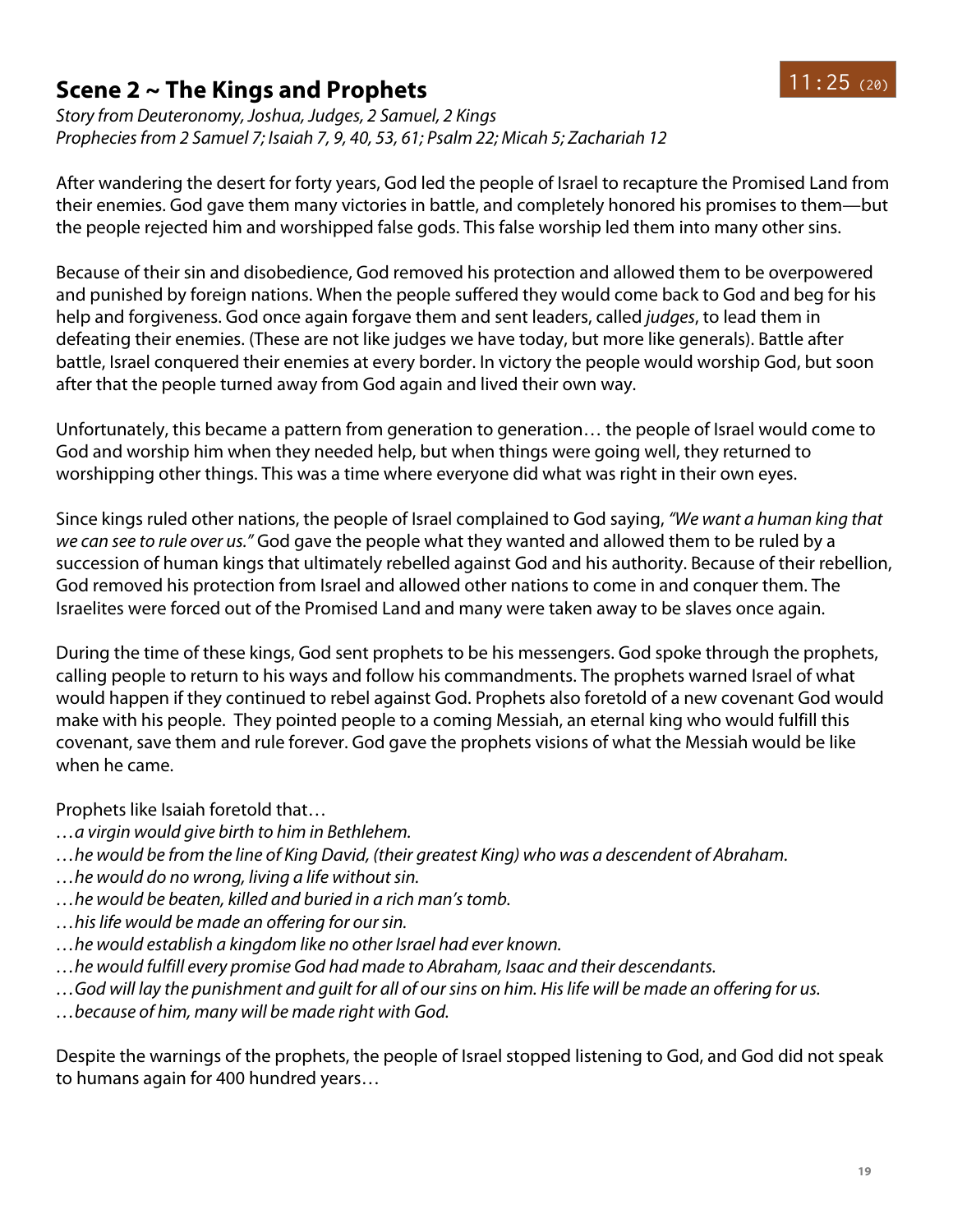# **Scene 2 Dialogue ~ The Kings and Prophets**

Remember **this is a dialog, not a quiz**. The "answers" below each question are there to help you as a leader guide the discussion toward some key ideas.

#### **12. What, to you, are the most striking characteristics of the history of the Israelites?**

#### **13. What is the pattern that the Israelites got into?**

You may need to guide the discussion toward:

- They trusted in themselves instead of God, determining good and evil for themselves.
- When it got them into trouble they cried out to God... and he saved them.
- Then they went back to doing what was right in their own eyes. They followed other gods after all he had done for them.

#### **14. In what ways can you relate to this pattern that the Israelites lived in?**

- **15. They did what was right in their own eyes. What's wrong with that?**
- **16.How quick are you to question or submit to authority in your life? Are you quicker to assume your own authority? Why or why not?**
- **17. Overall, how has it worked throughout the Story when humans have not obeyed God's commands and lived for themselves?**
- **18. Who saved them from slavery initially and then over and over again?** 
	- God!

# **19. From all of the stories so far what have you learned about God?**

You may need to guide the discussion toward:

- **God is holy—God will never allow evil to remain in his presence.**
	- $\Box$  He always does what is good, right and perfect.
	- $\Box$  He never treats man unjustly.
	- $\Box$  He judged Lucifer and the fallen angels by casting them out of heaven.
	- $\Box$  He cast Adam and Eve out of the garden.
	- $\Box$  He cast Cain away from his presence by making him a wanderer.
	- $\Box$  He destroyed the earth with a flood.
	- $\Box$  He thoroughly judged Egypt.
	- $\Box$  He also judged Israel through enslavement and deportation when they followed false gods.
- **He has all power.**
	- $\Box$  He created everything including the angels.
	- $\Box$  He created man and fashioned the earth for him to live on.
	- $\Box$  He destroyed all men and animals by the flood.
	- $\Box$  He caused barren women to become pregnant.

11:45 (10)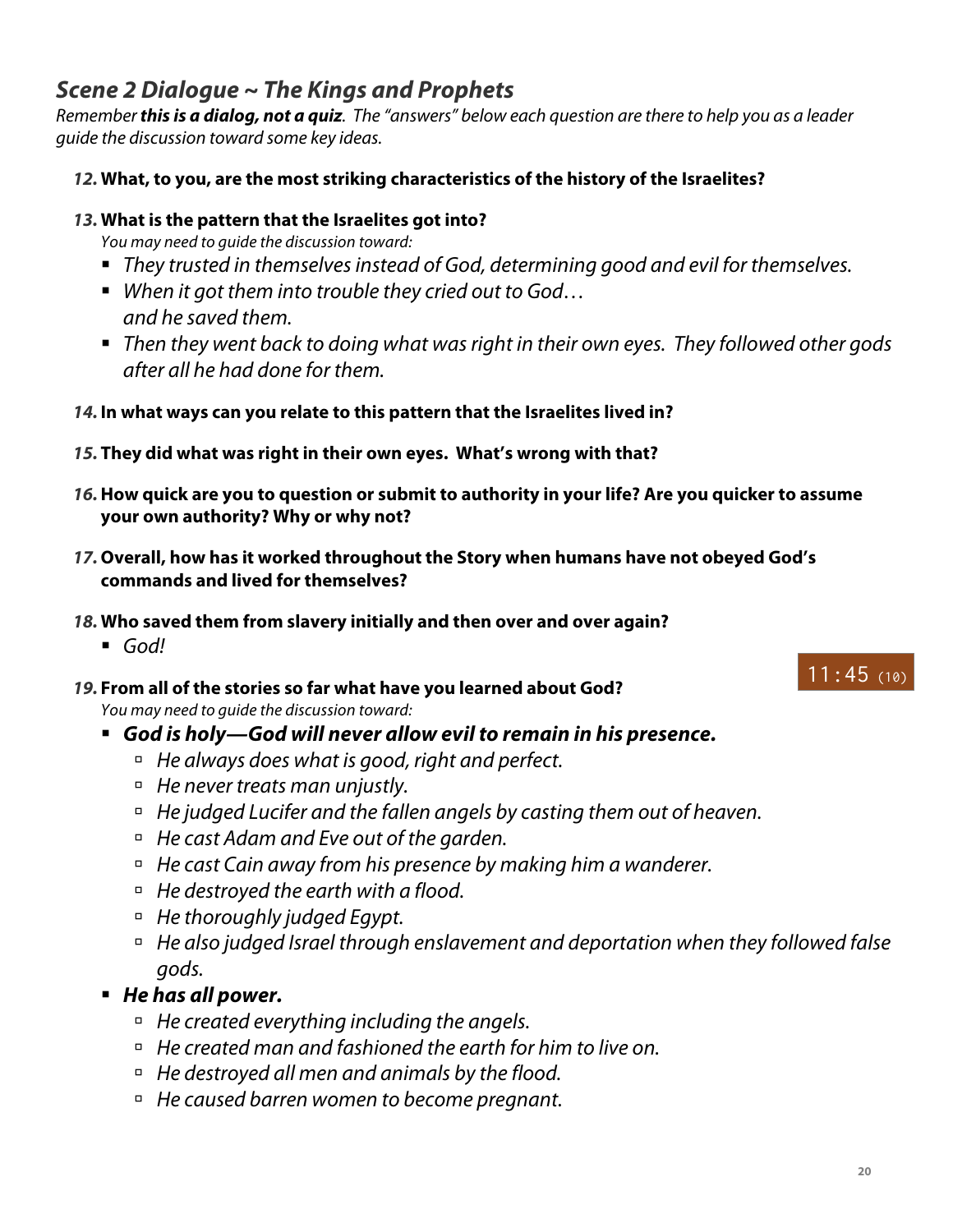- $\Box$  He destroyed the most powerful nation, Egypt, and the most powerful king, Pharaoh easily.
- □ He has complete control over his creation: He can turn the Nile to blood, cause storms greater than ever known in history, bring in insects to eat all the crops, cause day to be night, and even divide the waters of the Red Sea. He controls the wind and the waves!
- $\Box$  He controls the nations: When Israel disobeyed He could bring in a foreign power to enslave them.

### **He knows all things.**

- $\Box$  He knew what Lucifer was thinking in his heart.
- $\Box$  He knew that Adam and Eve had sinned.
- □ He knew that Cain was about to do evil.
- $\Box$  He knew the thoughts and intentions of every person on the earth.
- $\Box$  He knew that Sarah would have a baby.
- $\Box$  He knew that Joseph would save his family from drought.

### **He is the source of all grace.**

- □ He did not destroy Lucifer.
- $\Box$  He did not kill Adam and Eve instantly.
- $\Box$  Noah found grace in the eyes of the LORD.
- $\Box$  He called Abraham and promised to make him a great nation and to bless all the nations of the world through him.
- $\Box$  He gave Sarah a son in her old age.
- □ He told Moses how the firstborn could be saved at the Passover.
- $\Box$  He made a way for the Israelite's sins to be forgiven through the blood of sacrifices so they could dwell with Him.
- $\Box$  He sent judges, kings, and prophets to give the people His word.
- $\Box$  He promised a coming king who would establish save the people from all of their sins.
- **God declares the "right-use-ness" of his people.**
- **He always keeps his promises.**
	- $\Box$  He told Adam & Eve if they ate of the fruit he forbid that they would die.
	- $\Box$  He promised to bring a flood and he did.
	- □ He promised a son to Abraham and Sarah and they conceived.
	- $\Box$  He promised to make Abraham into a great nation and it came true.
	- $\Box$  He promised to deliver his people from Egypt and He did.
	- $\Box$  He promised to save the firstborn if the blood of a lamb was applied and He did.
	- $\Box$  He promised to give the descendants of Abraham the land of Canaan and He did.
	- □ He promised a coming messiah and savior... Will he come?<br>11:55



#### Snack break (15)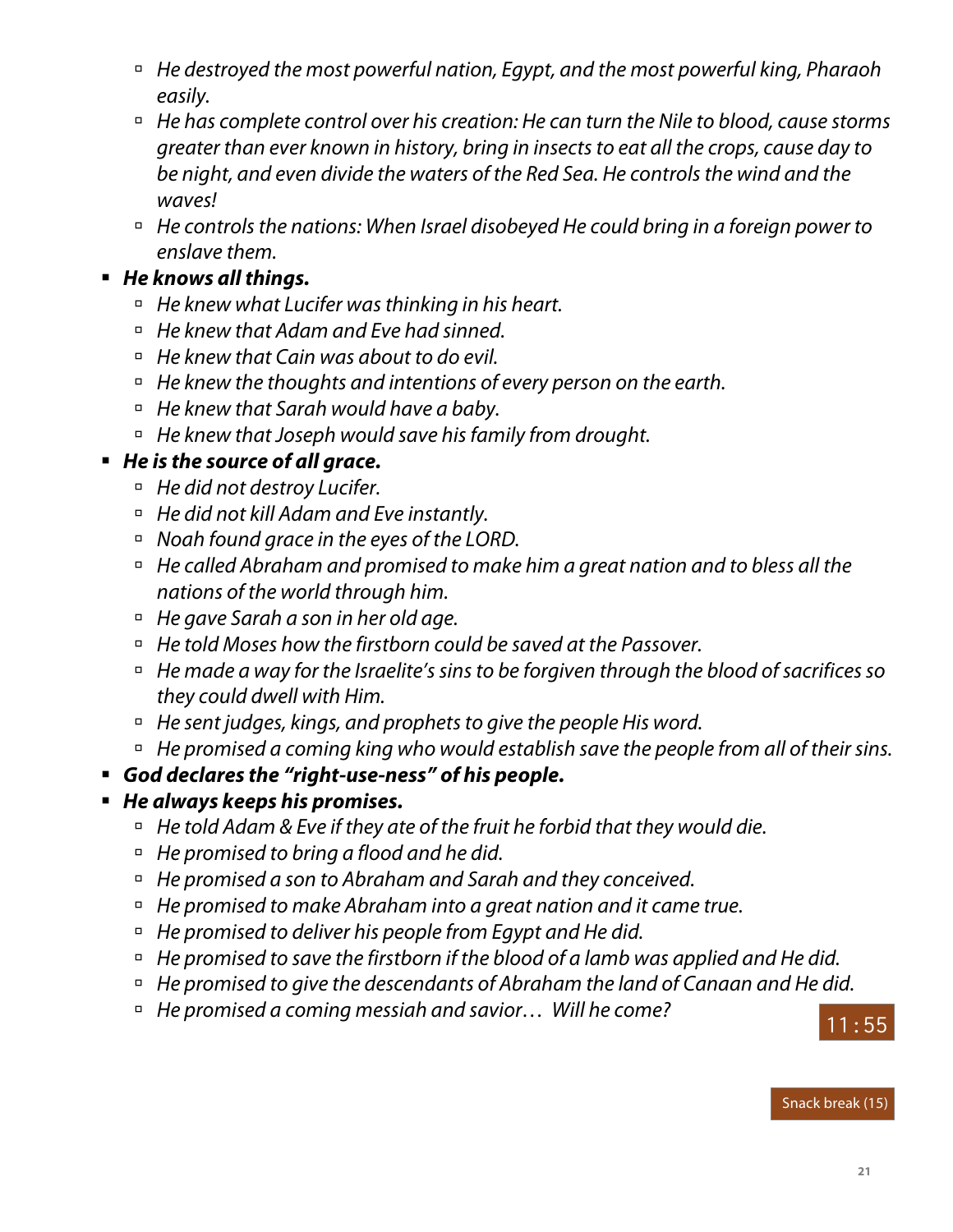# **THE PERSON OF JESUS**



# **Scene 1 ~ The Birth of Jesus**

Story from Matthew 1—2 Luke 1—2

400 years passed since God had spoken to his people. The Israelites, called Jews, had been under the control of other nations for hundred of years. They were now ruled by Rome, the most powerful empire that the world had ever known. The Jews were still waiting and hoping for a king who would come to save them and lead them into victory.

Finally, God sent an angel to a young woman named Mary in the town of Nazareth. She was engaged to marry a man named Joseph who was a descendant of King David—a direct descendant of Abraham's.

The angel told Mary that she would become pregnant and give birth to God's Son—even though she was still a virgin! The angel revealed that this child in her was from the Holy Spirit and would become a king whose kingdom would never end!

Sure enough, the next year Mary gave birth to a son, whom they named Jesus, which means, "the Lord is salvation." Not only did God reveal to Mary and Joseph that this boy was the long awaited Messiah king, but he revealed it to others, too. Angels shouted the news to shepherds who then ran into town to find the baby Jesus and tell everyone the amazing news! A star guided wise men from distant lands to come and worship and bring gifts to this newborn king. This birth was truly a miracle!

Jesus grew up in both height and wisdom, and was loved by God and everyone who knew him.

### **Scene 1 Dialogue ~ The Birth of Jesus**

Remember this is a dialog, not a quiz. The "answers" below each question are there to help you as a leader guide the discussion toward some key ideas.

- **1. What was unique about Jesus' birth?**
- **2. Who was Jesus a descendant of? How might this be significant?**

You may need to guide the discussion toward:

- King David / Abraham
- The Covenant being fulfilled
- **Prophecy fulfilled.**

#### **3. What else did you hear in this story that reminds you of what the prophets said about the messiah?**

- Born of a virgin in Bethlehem / Nazareth
- **4. Why might these things be important? You may need to guide the discussion toward:**
	- His human, virgin birth shows that he is a human. It was predicted by the prophets that this would be true of the Messiah.
- **5. What does Jesus name mean? The Lord is Salvation** Guide the conversation toward defining…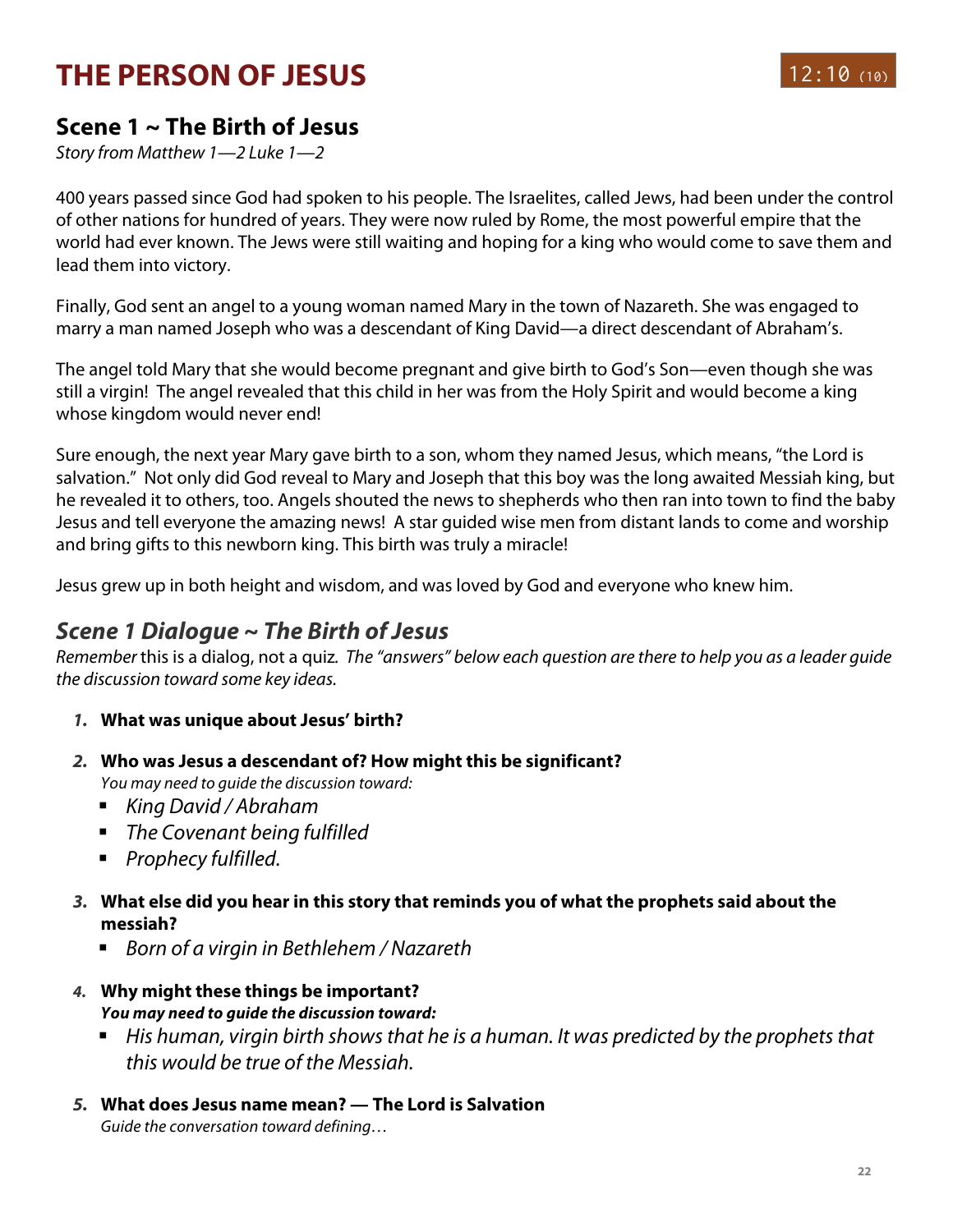- Lord. Lord of who...what?
- What is salvation? For who, from what? To what?

# **Scene 2 ~ Jesus' Baptism**

Story from… Matthew 3; Mark 1; Luke 3; John 1

God sent a messenger named John to tell people to get ready because the Messiah was coming. John was a distant cousin of Jesus, born just six months before him. He was a rugged man who lived in the wilderness, ate locusts and wild honey, and wore clothes made out of camel hair. John boldly challenged the Jews, "Don't just say that you love God—prove it with your life. Turn from your sins and turn to God!"

He became known as John the Baptizer as he dunked those who had confessed their sins in the Jordan River. Baptism was a symbol of being washed clean from your sins and choosing a new way of living. When Jewish leaders asked John if he was the Messiah, he responded, "No! But someone is coming soon who is far greater than me—I'm not worthy to untie his sandals or even to be his slave. You see… I baptize with water, but he will baptize with God's Spirit!"

Soon after that Jesus came to be baptized. When John saw him he said, "I'm the one who needs to be baptized by you." But Jesus insisted, so John baptized him in front of the crowds. When Jesus came out of the water, God's Spirit came down from the sky—it looked like a dove foating down and resting on him. Then a voice from heaven said, "You are my son who I love—you bring me great joy!"

# **Scene 2 Dialogue ~ Jesus' Baptism**

- **6. What do we learn about John from this scene?**
- **7. What was John's message?**
- **8. Why were people coming to be baptized by John?** What did the Story say…?
- **9. What do you think is significant about God saying to Jesus, "This is my son who I love…"?**
	- Declaring Jesus is his son! Son of God!!!

If the dialog doesn't naturally get to the word "identity," just add something like this: **It looks like God is affirming Jesus' identity publically for everyone.**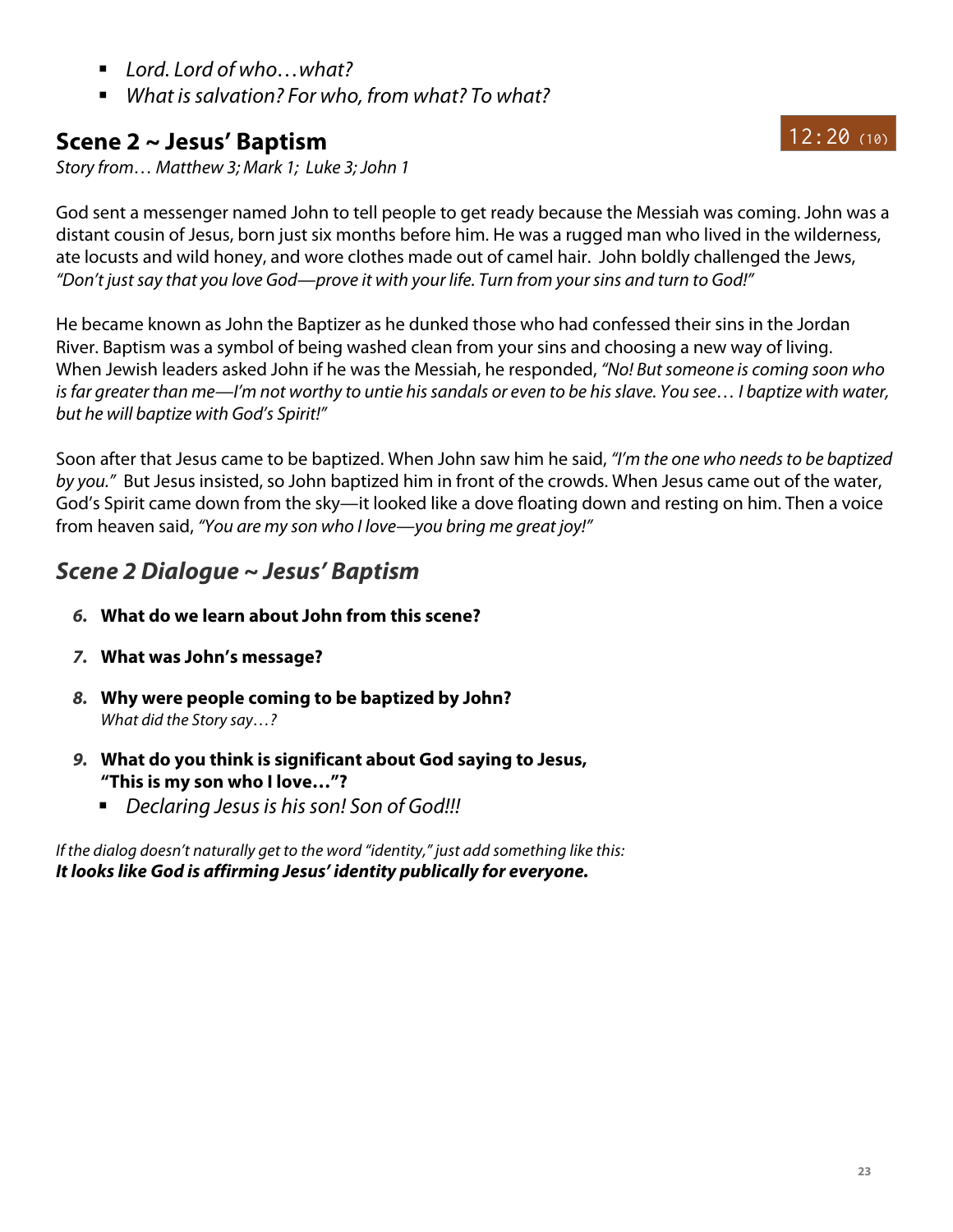# **Scene 3 ~ Jesus' Temptation**

Story from Matthew 4; Luke 4

Immediately after being baptized, Jesus was led by God's Spirit to go into the wilderness. There, Satan tempted him for forty days and forty nights. During that entire time Jesus didn't eat anything and became very hungry. Satan tried to deceive Jesus saying, "If you're God's Son, why don't you turn these rocks into loaves of bread to eat?"

Jesus answered him, "No! When God spoke to Moses he said, 'People need more than bread to live—they must fnd their life in the words of God.'"

Then Satan took Jesus to the top of the tallest building in Jerusalem and said, "If you are God's Son, jump off! Your sacred writings say, 'God will send his angels to catch you and you won't even hit the ground!'"

Jesus replied, "Moses also wrote, 'Do not even try to test God.'"

Next, Satan took Jesus to the peak of a huge mountain. He showed him all of the nations of the world in their brilliance. He said, "I will give you all of this—anything you want—If you'll kneel down and worship me."

Jesus responded, "Get away from me, Satan! It's commanded, 'Put God above everything else and only worship him!'"

Then Satan went away and angels came and took care of Jesus. At this time he was about thirty years old. Throughout Jesus' life he never sinned or rebelled against God. He always chose to do what was good and right and perfect.

### **Scene 3 Dialogue ~ Jesus' Temptation**

#### **10. In your own words, what was Satan tempting Jesus with?**

There are clues to this answer in how Jesus responds to each of Satan's temptations…

- To trust in his own provision for himself—but God is the true provider God is good—so we don't have to look elsewhere
- To test his faith/relationship with God—but God alone is trustworthy God is great—so we don't have to be in control
- To gain Jesus' worship, away from God but God alone is worthy to be worshipped (where in the Story have we seen Satan try and do this before?) God is glorious—so we don't have to fear others

#### **11.How did Jesus respond in this scene to Satan's temptations? How is it different from Adam?**

You may need to guide the discussion toward:

- Resisted, and quoted God's words to Satan
- **12. What is Satan challenging when he asks Jesus… "If you're the son of God…do this"?**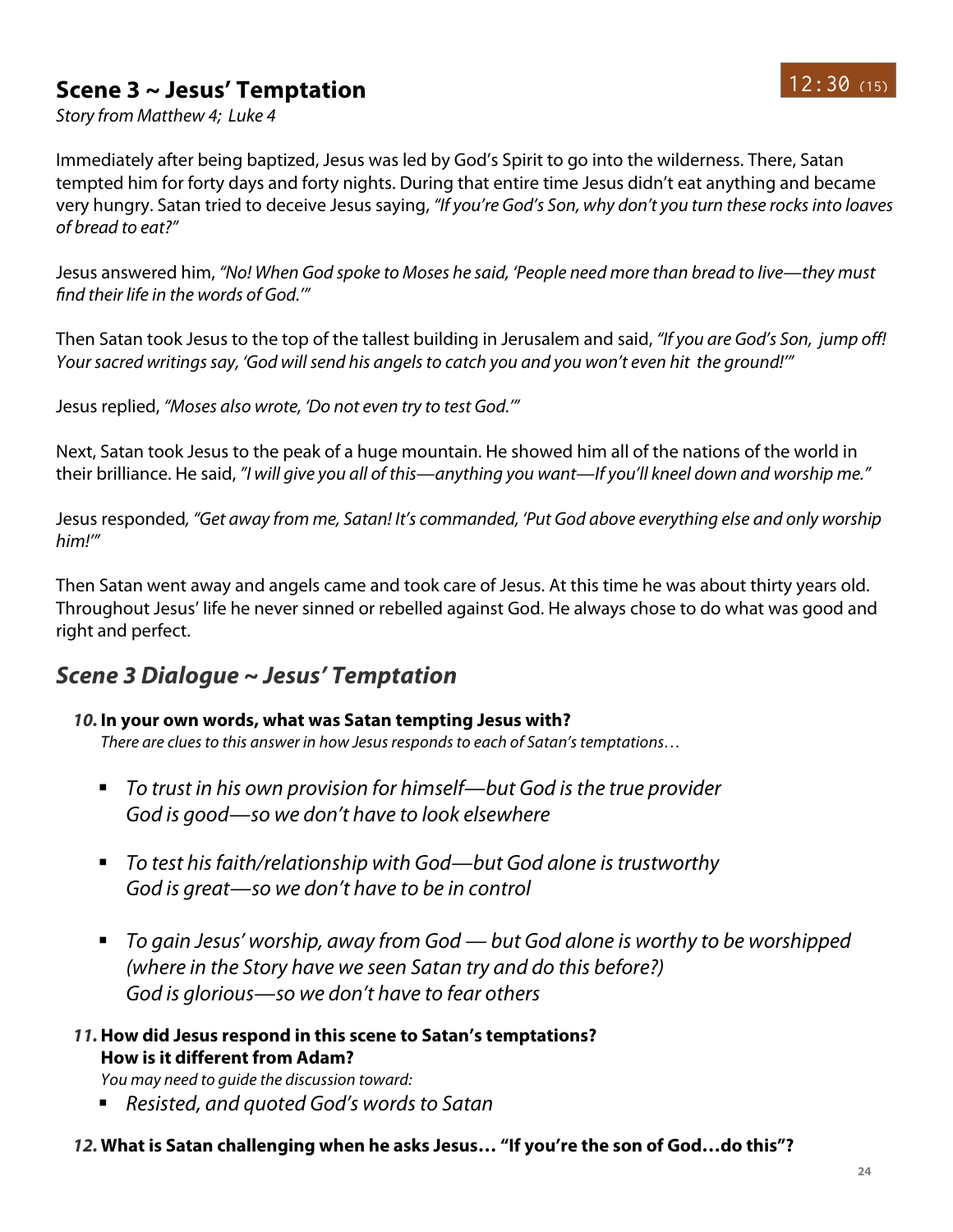You may need to guide the discussion toward:

- His Identity!
- **13. Where have we seen Satan challenge a person and tempt them before? Did he challenge Eve's identity too?**

You may need to guide the discussion toward:

- "God just knows that you will be like him if you eat..." They were created in God's image! To be like him!
- Satan's scheme is always the same here—twist God's original words around and challenge our identity in God.
- **14. What are your thoughts about the part of the Story where it said: "Jesus never sinned or rebelled against God. He always chose to do what was good and right and perfect?"**
- **15. From what we have seen and learned about humans so far, have we ever seen this before?**
- **16.Have humans done well at managing good and evil, right and wrong? But Jesus is a human…how could this be possible!? Only God does what is good, right and perfect. Only God has the ability to manage good and evil perfectly. Jesus would have to be God. He is God's son—both God and man.**

**Share this… And yet, even though he was sinless, Jesus was baptized to identify with sinful humanity.**

- **17.How well do you do at always choosing what is good and right and perfect?**
- **18. What do you think enabled Jesus to do this—live this way perfectly?**

# **Scene 4 ~ Disciples**

Story from… Matthew 4; Mark 1; Luke 5

Not long after that, John saw Jesus coming toward him and yelled out, "Look! There is God's Passover Lamb he'll take away the sins of the world! God showed me he's the Messiah we've been waiting for—God's own son!"

As Jesus walked along the sea he told some of John's followers, "Come and follow me!"

From then on Jesus surrounded himself with a few close followers, called disciples, showing them how to live in the ways of God. Then Jesus traveled throughout the area meeting in market places, homes and Jewish synagogues, teaching people God's ways. He brought a new message to them saying, "The Kingdom of God has come—now turn from your sins and turn to God!"

Full of the Spirit's power, Jesus healed people with every kind of sickness and disease. News spread quickly about him and huge crowds began following him wherever he went. People traveled from miles away to be near him and see the amazing miracles he performed.



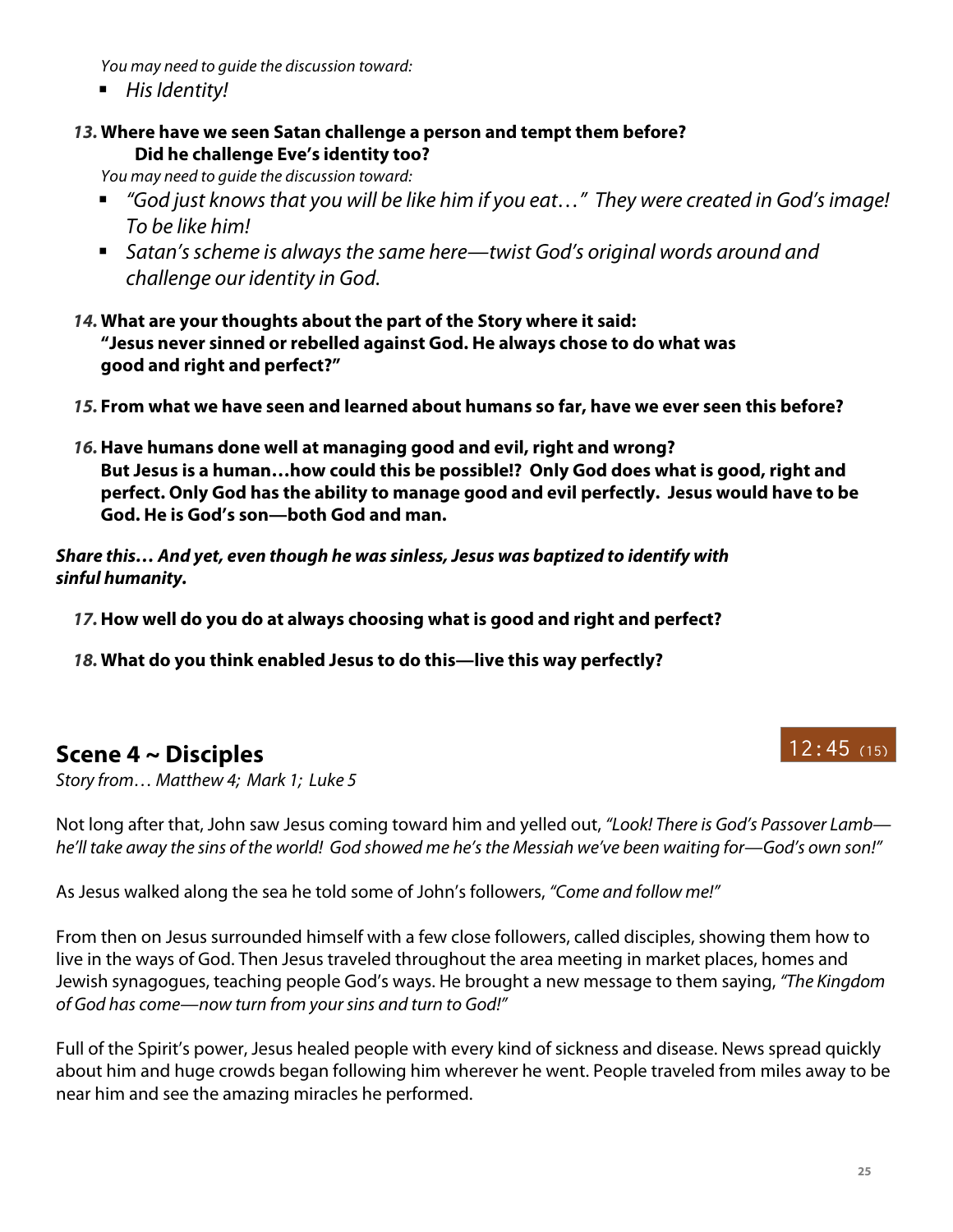# **Scene 4 Dialogue ~ Disciples**

#### **19. Why did John say, "Look! There is God's Passover Lamb"?**

**20. What do you think the people thought of when he said this? What are the implications of this claim about who Jesus is? What details do you remember about the frst Passover lamb from our previous stories?**

#### **21. Where in the Story today did we see God's Spirit (the Holy Spirit) mentioned?**

You may need to guide the discussion toward:

- Mary becomes pregnant through the work of the Spirit
- At Jesus' baptism
- The HS led Jesus out into the wilderness to be tempted
- **UPSO** Jesus did his miracle by the power of the Holy Spirit.

#### **22. Where do you think Jesus got his power to do miracles?**

You may need to guide the discussion toward:

■ The Spirit of God that had descended on him—The Holy Spirit.

#### **23. What do we learn about the Holy Spirit from all of this?**

You may need to guide the discussion toward:

- The Father sent the Spirit.
- The Spirit has power and leads Jesus

#### **24. What do we learn about Jesus from this story (all four scenes)?**

You may need to guide the discussion toward:

- Jesus humbled himself.
- $\blacksquare$  He is God and man.
- God called him his son who he loves.
- He never rebelled against God, living a sinless life.
- $\blacksquare$  He has amazing powers.
- **People wanted to be near him.**
- $\blacksquare$  He taught in new ways  $\blacksquare$  1:00



Lunch break (45)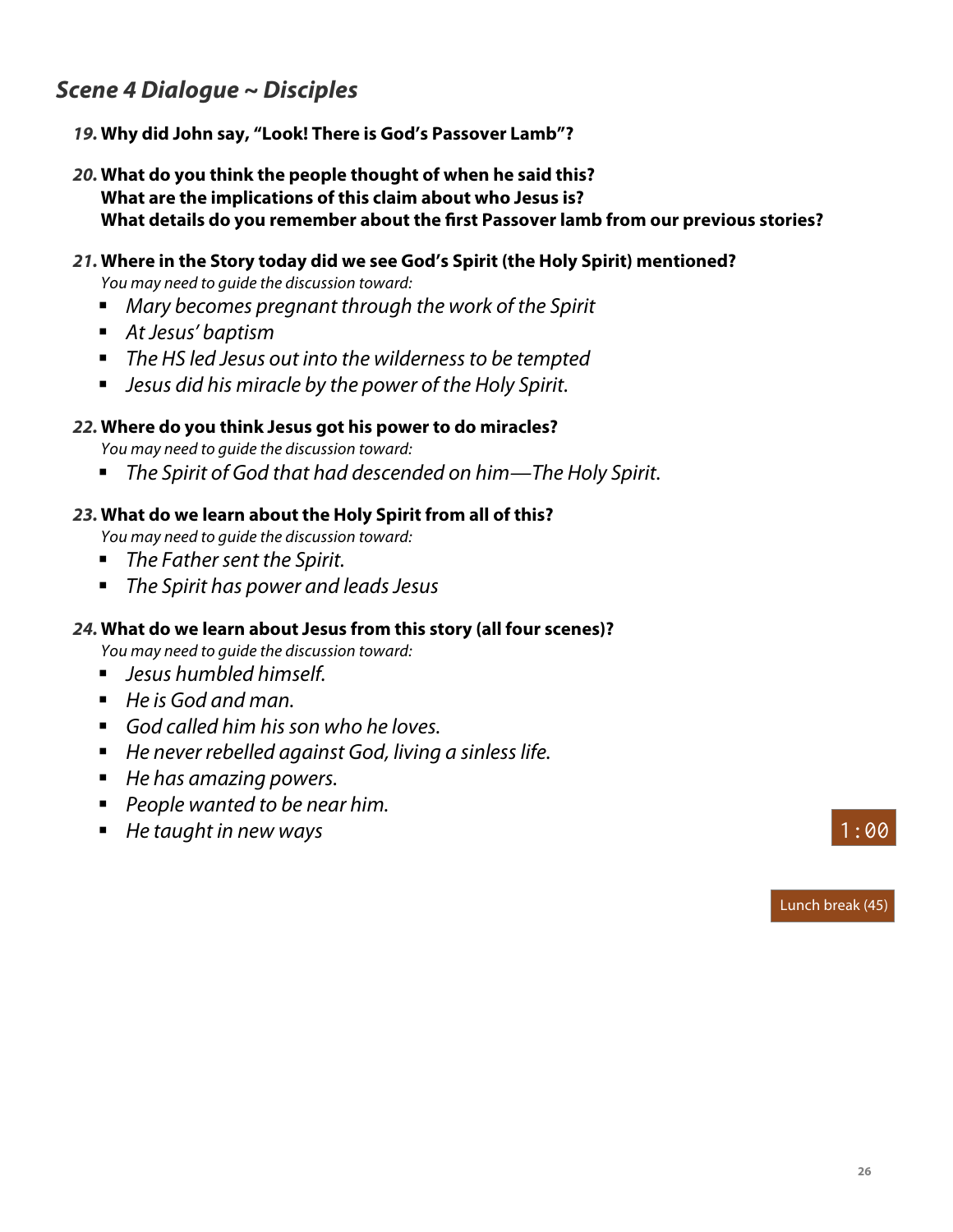# **JESUS & THE PHARISEES**



Story from Matthew 9, 12; Mark 2; Luke 5, 11; John 5

# **Scene 1 ~ Healing a Paralyzed Man**

Crowds continued to surround Jesus everywhere he went. Once, when he was teaching in a house where he was staying, so many people came to hear him that the house was completely packed. There wasn't room for one more person—even outside of the door!

Four men brought their paralyzed friend who was lying on a mat to see Jesus, believing he would heal him. But the only way they could get him in the house was to climb up on the roof, dig a hole through the clay tiles and lower him down! Jesus was impressed with their effort and faith. He told the paralyzed man, "Don't worry… your sins are forgiven!"

Some religious leaders, called Pharisees, were watching and listening to Jesus.The Pharisees were a powerful group of Jewish teachers. In addition to the laws given to Moses, they created their own set of strict rules on how to follow God.

They said to each other, "Who does this man think he is? No one can forgive sins but God!"

But Jesus knew what they were thinking, so he asked them, "Why are you offended? Would you rather I would've just said 'pick up your mat and walk'? I will prove to you that I have the authority on earth to forgive sins."

Then Jesus told the paralyzed man, "Now get up—take your mat and walk home—you are healed."

The man was no longer paralyzed! He jumped up and pushed his way out the door and went home. Everyone there was amazed and thanked God saying, "We've never seen anything like this before!"

### **Scene 1 Dialogue ~ Healing a Paralyzed Man**

- **1. What do we learn about Jesus in this story?**
	- $\blacksquare$  He can forgive sins
- **2. But who alone can forgive sin?**
	- $\overline{\phantom{a}}$  God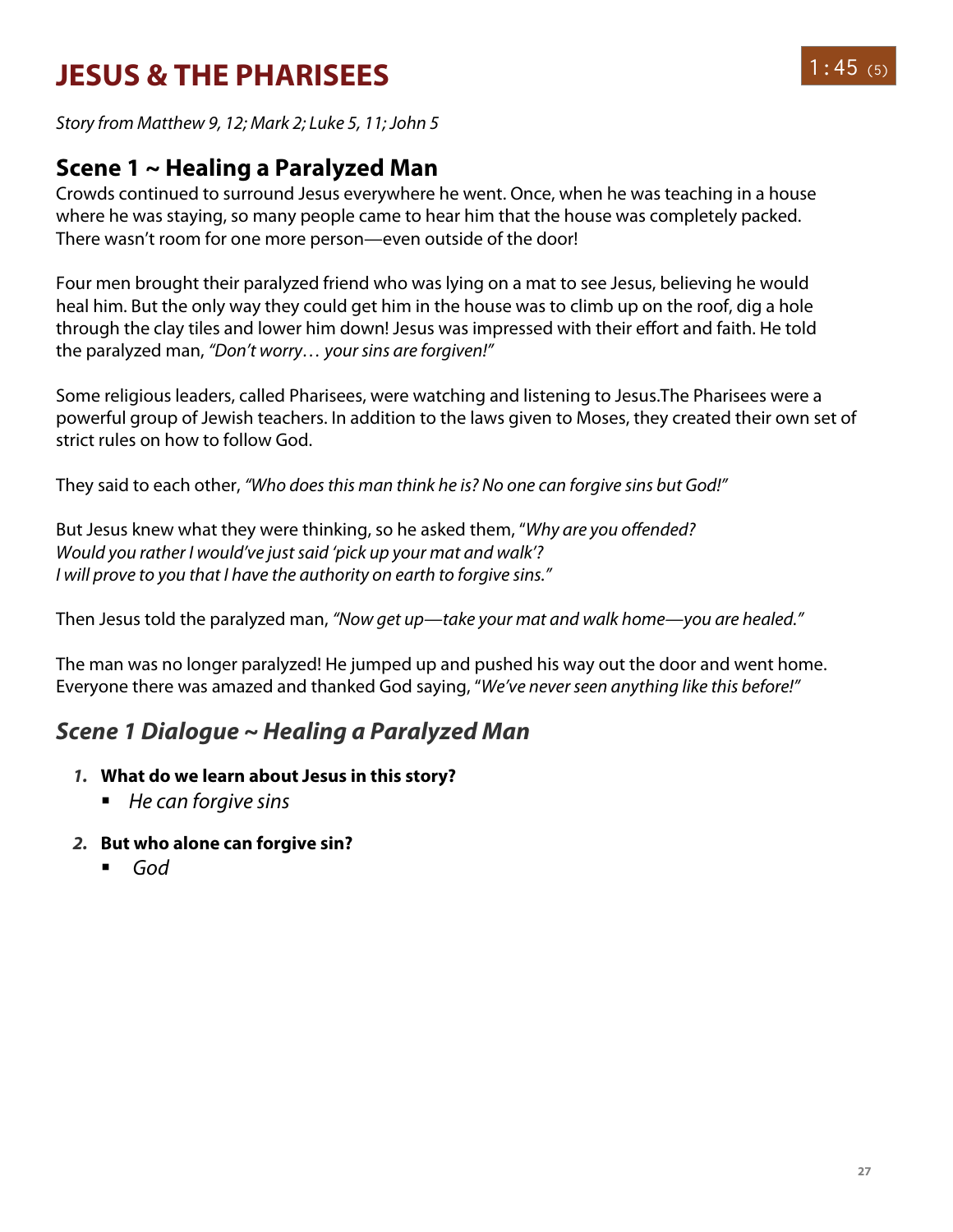# **^ MIRACLES**

Story from Matthew 8; Mark 4,5

# **Scene 1 ~ Calming the Storm**

Evening came, and Jesus was exhausted from teaching all day. He asked his disciples to get into a boat so they could cross the lake and get away from the crowds. As they took off, Jesus went to the back of the boat, put his head on a cushion and fell asleep. All of sudden, a terrible storm came up with strong winds and crashing waves. No matter how hard the disciples tried, they couldn't keep the boat from filling with water.

The disciples ran to the back of the boat in a panic to wake Jesus, shouting, "Teacher, don't you care that we're going to drown?"

Jesus awoke, stood up, and said to the wind and waves, "Quiet! Be still." As soon as he said this, the wind stopped blowing and the sea became calm. Then, Jesus asked them, "Why are you so afraid? Don't you believe in me yet?"

The disciples just sat there—filled with wonder! They asked each other, "Who is this? Even the wind and the waves obey him!"

### **Scene 1 Dialogue ~ Calming the Storm**

- **1. Which of our other stories talk about the wind and the waves? What happen in those stories? Who was in control?**
	- When Israel crossed the Red Sea and God brought a strong east wind to open the sea and returned it by bringing a strong west wind in order to kill the army of Pharaoh. Noah and the ark...
- **2. What do we learn about Jesus from this scene? Who is this man?**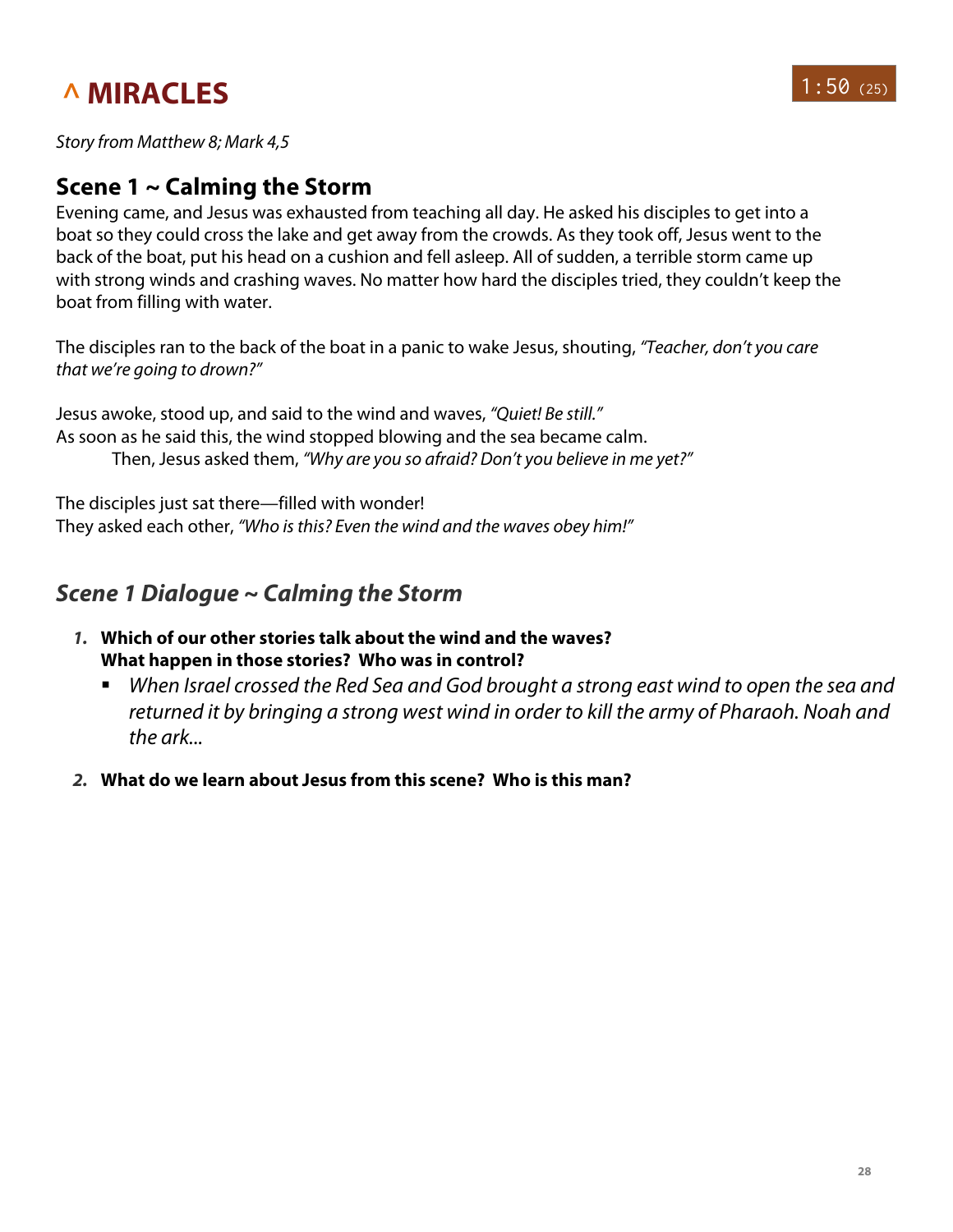# **Scene 2 ~ Recognized by Demons**

When Jesus reached the other side of the lake, a wild man, filled with demons ran towards him from a nearby cemetery. This man had been chained to some of the tombs to keep him from hurting people, but he snapped the chains from his wrists and ankles. Now he wandered around all day and night, screaming and hitting himself with stones. No one could control him because he was too strong!

As he approached Jesus said to him, "Come out of this man you demons!"

The man fell down in front of Jesus and screamed, "Why are you bothering me Jesus, Son of God? Please, don't torture me!"

Then Jesus asked, "What is your name?" "Legion," the man replied, "because there are many of us inside of this man."

Over and over the demons begged Jesus to not send them far away. There happened to be a heard of pigs feeding on a hillside nearby. "Send us into those pigs!" the demons pleaded.

Jesus replied, "All right, go!" And the demons came out of the man and entered the pigs.

The entire heard of two thousand pigs immediately rushed down the steep hillside into the lake where they drowned!

Those who witnessed what had happened ran into town to tell everyone they could find. Soon, the entire town came out to see what had happened. They were astonished when they saw the man fully clothed and no longer insane! Then the crowd begged Jesus to go away and leave them alone.

So Jesus and his followers went back to their boat. As they were leaving, the man who had been filled with demons asked if he could go with them.

Jesus said to him, "You need to go back to your friends and tell them the great things the Lord has done for you and how he showed you mercy."

So the man went and visited towns all over that region, telling people about the great things Jesus had done. Everyone he talked to was amazed by what had happened.

# **Scene 2 Dialogue ~ Recognized by Demons**

- **3. What do we find out about the man who met up with Jesus in this scene? (Describe everything that comes to mind)**
- **4. What are demons? Where did they come from?** 
	- Fallen angels, created by God.

#### **5. How did God treat the demons in our first story?**

- God judged them and cast them out of his presence.
- **6. How do you think the demons knew who Jesus was? Why were they afraid of him?**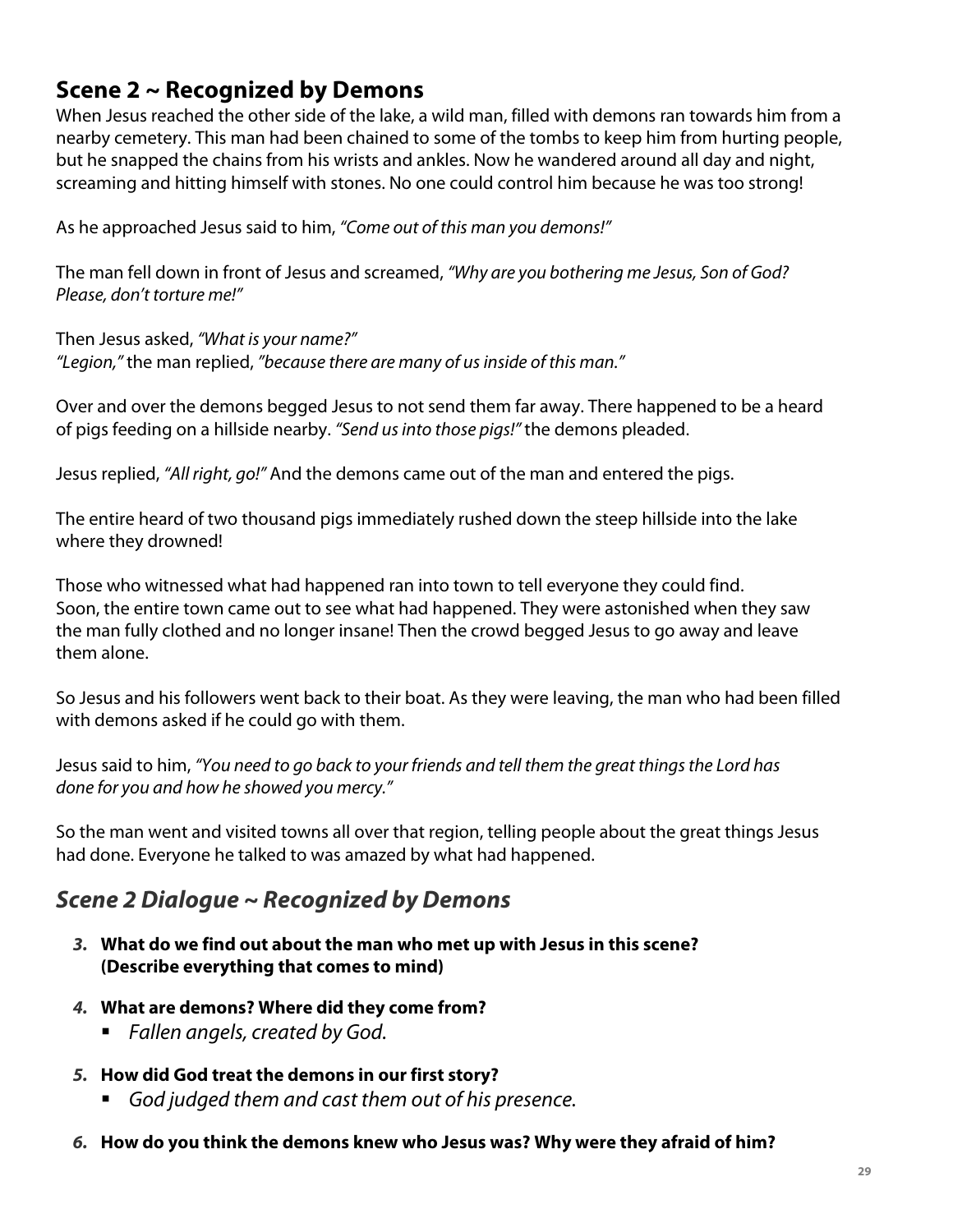# **Scene 3 ~ Power over Death**

When Jesus and his disciples went back across the lake, a large crowd was already waiting for him on the beach.

One of the local Jewish leaders named Jairus (JAY-rus) ran to Jesus and fell down at his feet. He begged Jesus to heal his twelve year-old daughter. "My little girl is very sick and about to die," he cried. "Please come and heal her so she can live."

Jesus went with Jairus towards his house and the crowd followed behind them. Along the way some of Jarius' friends stopped him saying, "We just came from your house. Your daughter has died. There's no use bringing the teacher to your house now."

But Jesus ignored them and said to Jairus, "Don't be afraid—just trust me." Then Jesus told the crowd to stay back, and he only let three of his disciples, Peter, James and John, come with them.

When they arrived at Jarius' house there was a crowd of people inside weeping loudly. Jesus asked them, "Why are you crying? The girl is not dead—she's sleeping." The crowd laughed at him. Then Jesus sent everyone outside except for the girl's parents and the disciples that were with him. When they went into the girl's room, Jesus took the girl's hand and said, "Little girl, get up!"

Immediately the girl jumped out of bed and began walking around! Her parents were absolutely amazed! Jesus told them to give her something to eat, and asked them not to tell anyone about what they'd just seen.

# **Scene 3 Dialogue ~ Power over Death**

- **7. Why do you think that people doubted Jesus in this scene?**
- **8. What do we learn about Jesus from this scene?**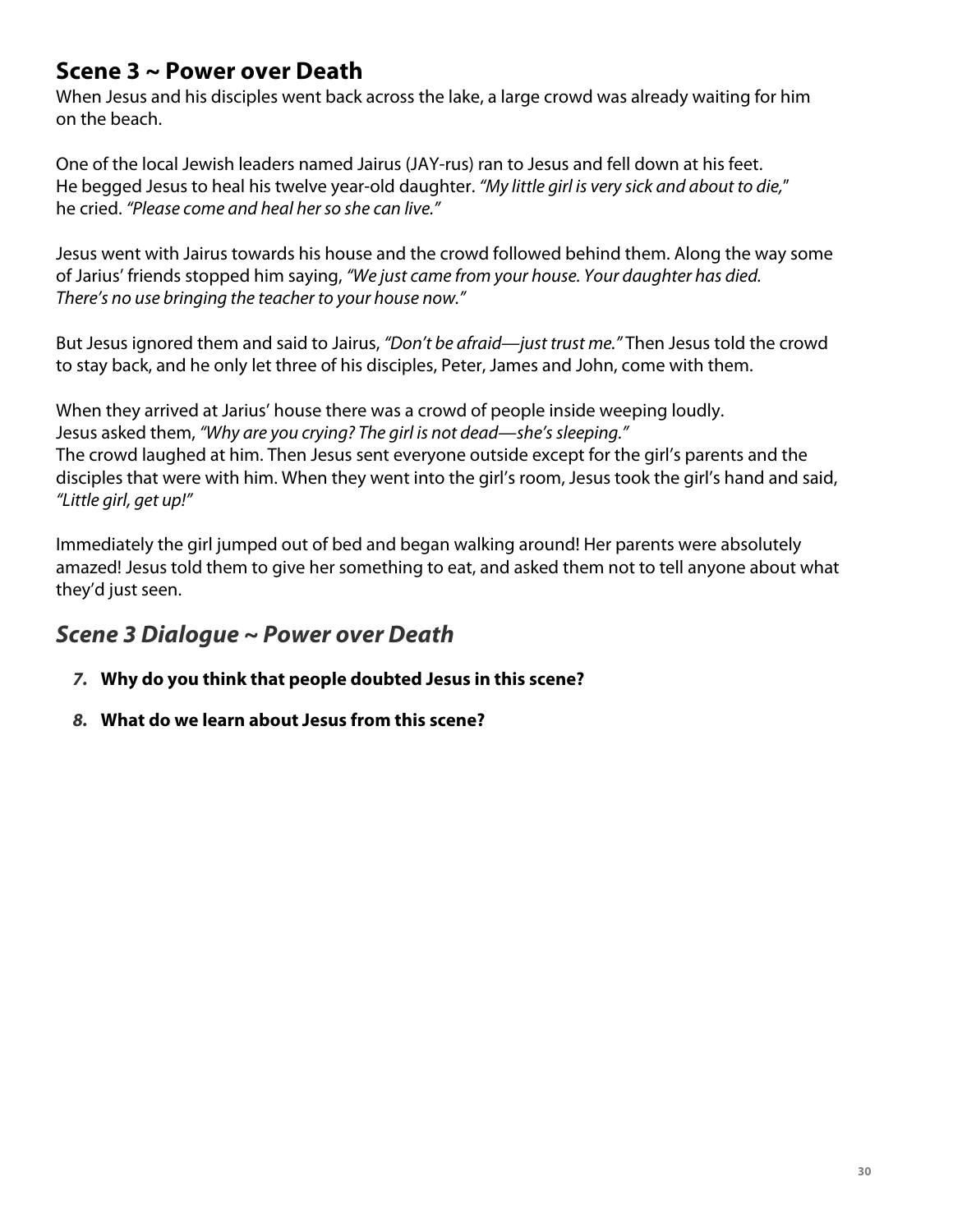# **THE KINGDOM**

# 2:15 (15)

### **Scene 1 ~ Kingdom Message**

Jesus continued to teach people, "The Kingdom of God has come—turn from your sins and turn to God!"

One day, he climbed up a hill with a group of his closest followers. They sat down together and Jesus began to teach them about God's Kingdom.

He said, "God blesses those who realize their need for him;

the humble and poor, the gentle and merciful—the Kingdom of God belongs to them. God blesses the pure in heart and those who hunger and thirst to be with Him. You'll be blessed when you are hated, mocked and excluded because you are my followers. Be happy about it—you will get great rewards in heaven!"

Then Jesus went on to teach about God's laws that were given to Moses.

Jesus said, "Don't think I came to get rid of the laws of Moses and the writings of the Prophets. I have come to fulfill them! God's laws are alive and will last forever—live by them and show others the way. That's how you'll find honor in the Kingdom."

He went on to teach, "The laws and commands tell you not to murder, but I say if you hate someone or insult them, you are just as guilty as a murderer. Your words and actions bring judgment on you." "The laws also tell us to never have sex with someone else's spouse. But I say anyone who even looks at a woman lustfully has already committed adultery in his heart."

He also taught them, "If someone steals your shirt from you, offer them your coat too. Live generously! Love your enemies. Anyone can love their friends, but you are to love the unlovable. You must live differently, doing what is good, right and perfect—just like God your Father."

The people were amazed at Jesus' teaching; he had real power and authority—unlike their teachers of the law.

Later the Pharisees asked Jesus, "When is this 'Kingdom' that you are teaching about going to come?" Jesus replied, "The Kingdom of God is not something you can predict. People will not say, 'here it is,' or 'there it is,' because the Kingdom of God is within you."

### **Scene 1 Dialogue ~ Kingdom Message**

**1. In your own words, what is Jesus teaching his followers in this scene?**

The Pharisees had created a way for humans to be accepted by God by their actions. Jesus took the commands and laws that God gave Moses and revealed the inner attitudes behind the actions—showing that outward actions are not enough. Our heart is more important than our actions to God.

**2. What do you think Jesus meant by saying "I have come to fulfill the laws of Moses and the writings of the Prophets?"**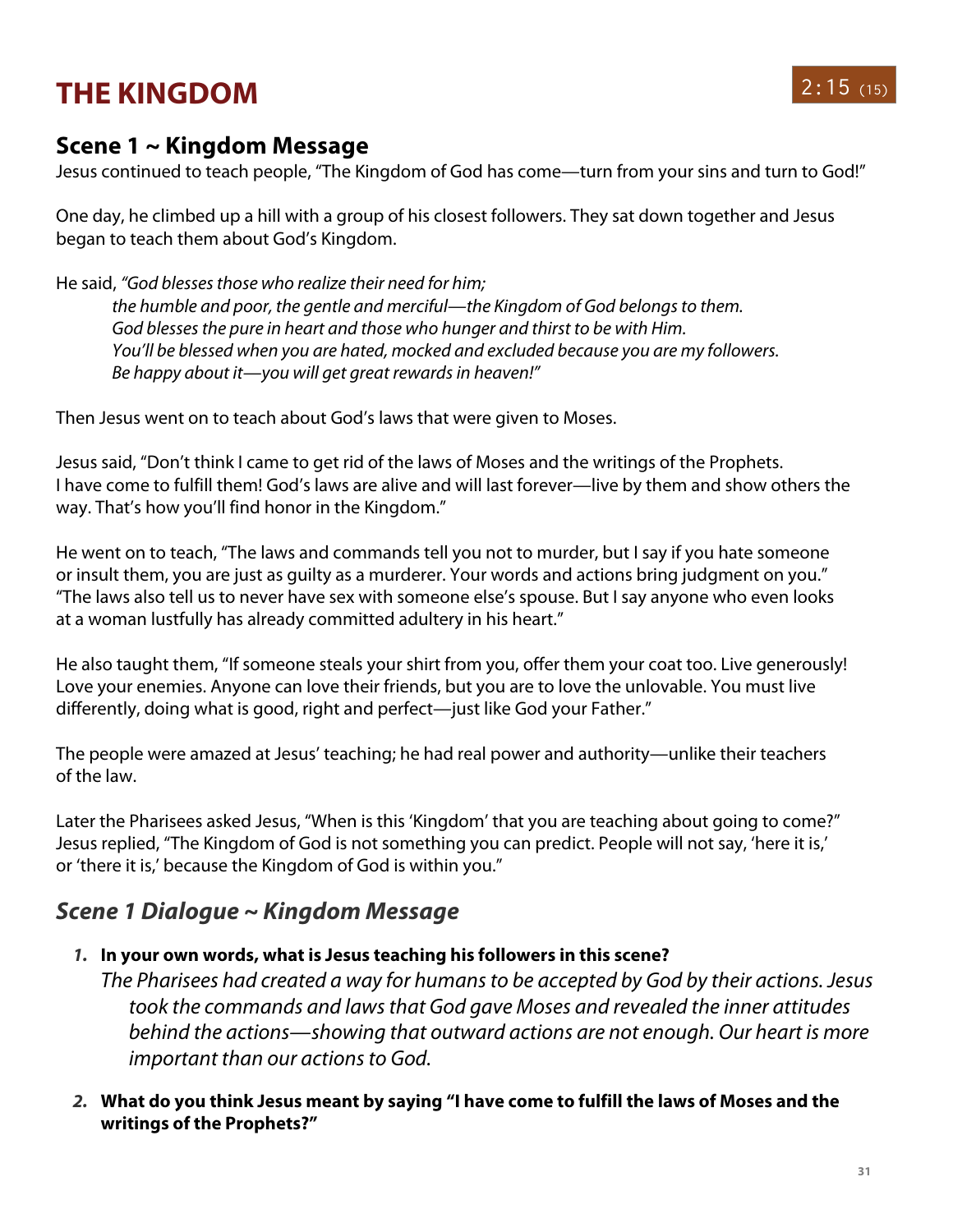# **Scene 2 ~ Parables of the Kingdom**

Jesus continued to teach about the Kingdom of God using short stories that had powerful meanings, called parables.

He said, "The Kingdom of God is like a tiny seed that is planted in a field. This seed may be small at first, but it grows into a large tree where birds can come and find shelter."

Jesus told dozens of stories like this to the crowds. He said the Kingdom is… Like a hidden treasure buried in a field — worth diligently searching for. Like yeast spread in a large ball of dough — just a little will change a lot. Like a precious pearl — worth trading everything for. Like a great feast — where the poor and the outcast all get invited, and on and on…

People were amazed at Jesus' teaching and wisdom. They understood some of these pictures, but others remained a mystery to them.

A young man came up to Jesus and asked, "What good things must I do to get into the Kingdom?" Jesus replied, "God is the only one who is good. Follow his commandments." The man said, "I have obeyed his commands—what else must I do?" Looking at the man, Jesus felt genuine love for him and said, "Go and sell everything you have and give the money to the poor. Then, come and follow me."

When the man heard this, he went away very sad because he didn't want give up his great wealth and possessions.

Jesus told his disciples, "It's very hard for a rich person to enter the Kingdom of God—it's easier for a camel to fit through the eye of a needle!"

"Then who in the world can enter the Kingdom?" asked his disciples.

Jesus replied, "If you try on your own you won't make it. But if you rely on God, everything is possible! The entrance to the Kingdom of God is narrow—only a few will find it. But the road that leads to destruction is very wide and many will chose this way and live only for themselves."

# **Scene 2 Dialogue ~ Parables of the Kingdom**

- **3. Why do you think Jesus taught in parables?**
- **4. What do you think the Kingdom of God is? What does it look like? Where is it? Why is it so hard to describe?**
- **5. What kind of king / kingdom do you think the Jewish people were hoping for? What did they want to conquer?**
- **6. What kind of kingdom was Jesus establishing? What do you think he was he looking to conquer?**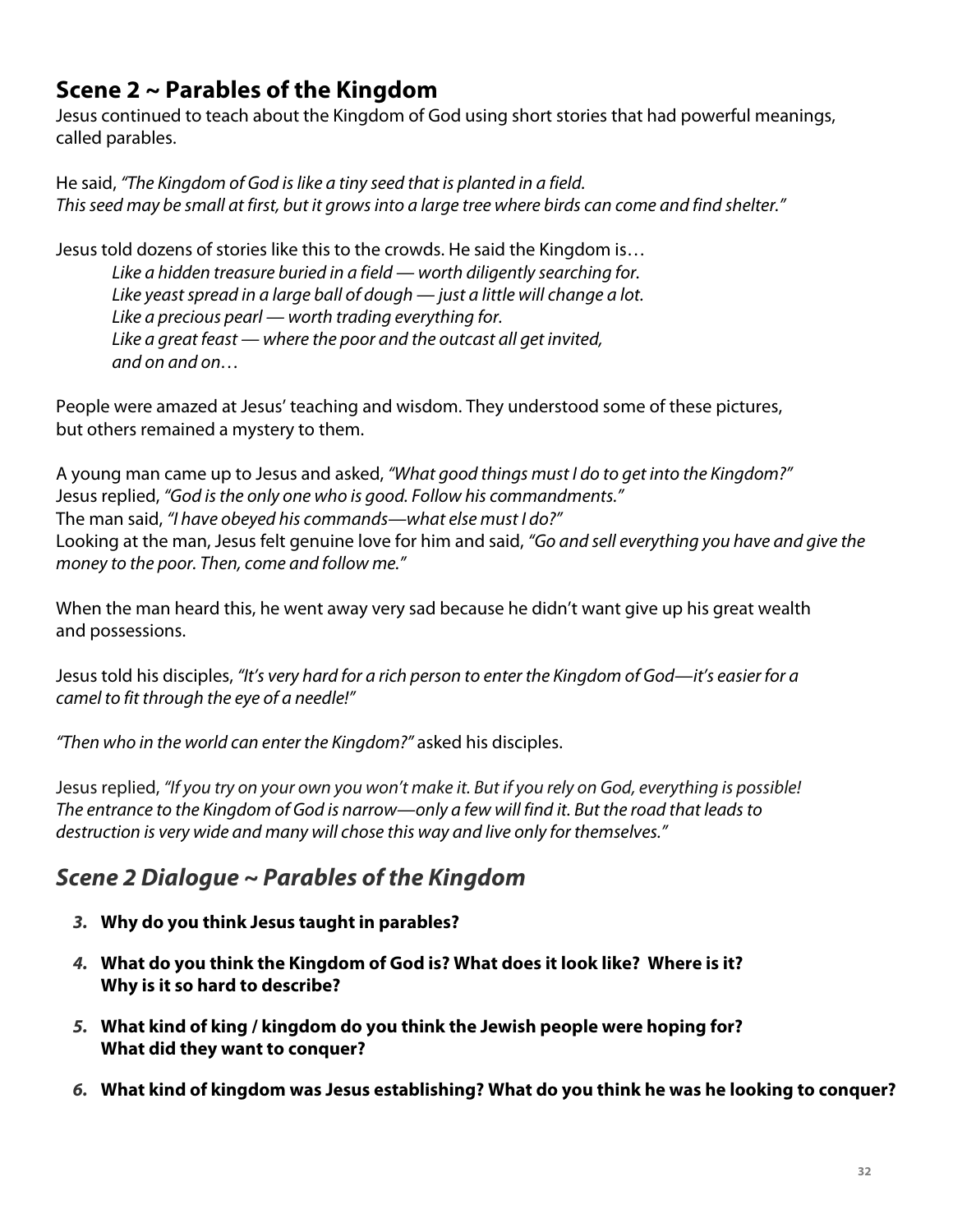# **Scene 3 ~ Jesus & Nicodemus**

One night a Pharisee named Nicodemus came to Jesus and said, "Rabbi, we know you were sent by God to teach us. Your miracles haven proven to us that God is with you."

Jesus replied, "You're right—but unless someone is born a second time they will never understand God's Kingdom."

"What do you mean?" Nicodemus questioned, "How can someone who is fully grown climb back inside their mother and be born a second time?"

Jesus answered him, "The truth is, no one can enter the Kingdom of God unless they have been born a second time by God's Spirit. Humans can only give human life, but God's Spirit gives new life in the Kingdom."

"How can this happen!?" Nicodemus asked.

Jesus replied, "You are a respected Jewish teacher, but you don't know this simple truth? If you won't believe me when I teach you about everyday things, how will you believe me when I tell you about God's Kingdom?"

"What I am telling you is true. God showed his great love for people by sending me—his only son—to this world. Anyone who believes in me and lives in my ways will find life that is complete and eternal! He sent me here to save people—not to judge them. Those who want to live in sin and darkness will reject me and bring God's judgment on themselves. But those who want to live in God's ways will trust me and live forever!"

### **Scene 3 Dialogue ~ Jesus & Nicodemus**

- **7. Why do you think what Jesus was teaching was hard to understand for Nicodemus (or anyone)?**
- **8. How does someone "enter the Kingdom" according to these three scenes?**
- **9. What do we learn about Jesus from these stories?**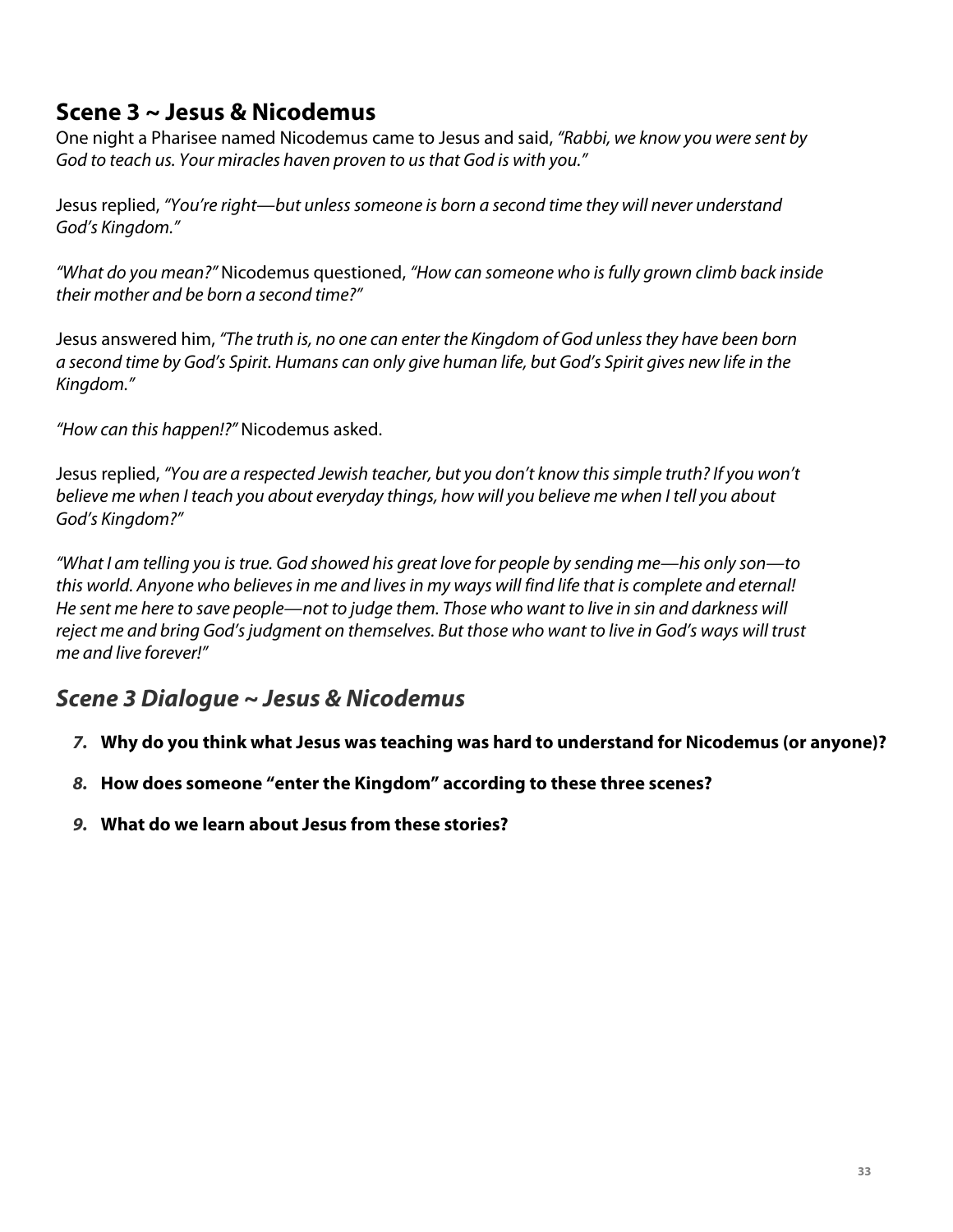# **^ DEATH & RESURRECTION**

# **Scene 1 ~ Death and Resurrection**

Story from Matthew 26—28; Mark 14—16; Luke 22—24; John 13,17—20

Jesus and his disciples traveled to Jerusalem for the Passover Festival. Everywhere he went he had compassion on people and met their needs. The Pharisees and other Jewish leaders were becoming increasingly upset with Jesus and his claims.

He continued to tell people that he could forgive their sins. This enraged the Jewish leaders—they saw this as the ultimate disrespect to God. They looked for ways to trap Jesus into saying something they could arrest him for, but Jesus was too wise for them.

Many of his stories pointed out the hypocrisy of the Jewish leaders. Jesus said, "When the Pharisees and teachers share with you God's commands, listen to them—but don't follow their example. They don't live out what they teach."

The High Priest met with these leaders to discuss capturing Jesus and putting him to death. "We can't arrest him during Passover," they agreed, "or it will create a huge riot."

Jesus and his 12 disciples met together in a home to celebrate the Passover. During the meal Jesus picked up some bread, thanked God for it, and broke it into pieces. Giving it to his disciples he said, "Take this and eat it, this is my body given for you."

Then Jesus picked up a cup of wine and thanked God for it. He gave them the cup and said, "All of you, drink this. It is my blood given for you—a new covenant between God and his people. It is poured out to forgive the sins of many. Remember me when you continue to eat and drink these things together."

Jesus told them, "When you see what happens tonight you will all abandon me. It is part of God's plan that I will be betrayed and die. But don't fear, I will rise again from the dead!" He knew that his disciple Judas would betray him, bringing Jewish soldiers to capture him later that night when no one was around.

After the meal, when it was dark, Jesus went to pray. Filled with pain and sorrow, he pleaded with God, "Father, if there is another way besides my death, please let that happen—but I will do whatever you ask."

Just as he had fnished praying, Judas showed up with an armed mob. He greeted Jesus with a kiss—a sign to show the guards which one they should arrest.

Jesus said to them, "Am I a dangerous criminal that you need weapons to capture me?

Why didn't you arrest me in the Temple where I've been teaching everyday?

No! This is part of God's plan, just as the prophets predicted long ago."

When the guards arrested Jesus and dragged him away, the disciples ran away and hid. The guards beat Jesus and brought him before the Jewish leaders for questioning.

They asked, "Are you the Messiah, the Son of God?" Jesus answered, "I am, and you will see me seated next to God in power—coming back on the clouds of heaven."

When Jesus said this, the High Priest tore his clothing in horror and said, "Any man who claims to be God must be put to death." Then they slapped Jesus in the face and spit on him.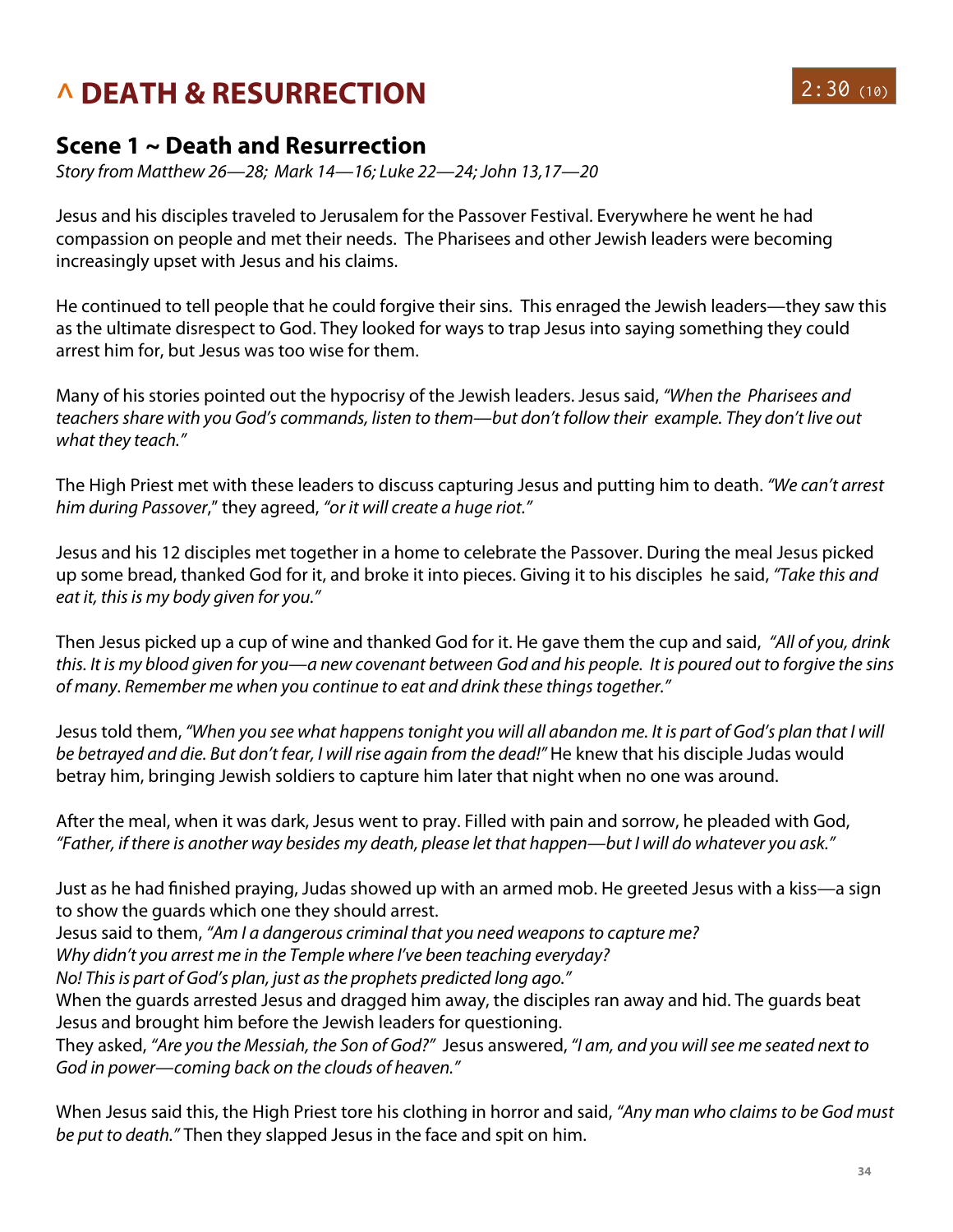Jesus was brought to the Roman governor, Pilate, since Jews could not execute anyone without offcial approval. The Jewish leaders stirred up the crowds and pressured Pilate to have Jesus put to death. They shouted, "CRUCIFY HIM! CRUCIFY HIM!"

Pilate feared a riot would break out, so he handed Jesus over to the Roman soldiers to be crucifed. Crucifxion was the most cruel and humiliating way to die. Jesus was brutally beaten and whipped by the soldiers. They put a crown of sharp thorns on his head and a purple robe around his shoulders. "Hail the King of the Jews!" they laughed. All night, the Roman soldiers continued to beat Jesus and mock him.

When morning came, they led Jesus to a place called Skull Hill. Like a criminal, Jesus was nailed to a heavy wooden cross between two thieves. Hanging there, he cried out, "Father, please forgive them, they don't know what they're doing."

At noon, darkness flled the skies—blocking out the sun for three hours. Suddenly, the thick curtain hanging in the Temple tore down the middle! At that moment Jesus shouted, "Father! I give you my life... it is fnished."

Then Jesus breathed his last breath and died.

The soldiers broke the legs of the criminals crucifed next to Jesus to speed up their death. When they found that Jesus was already dead, they didn't break his legs. To be sure, one of the soldiers stabbed him in the side with a spear—blood and water poured out.

Late Friday afternoon, Jesus' body was taken down from the cross, wrapped in long strips of cloth, and buried in a rich man's tomb. A large stone was rolled over the entrance to the tomb and Roman guards were posted to make sure nothing happened to his body.

#### **(Pause for a moment…)**

Early on Sunday morning, some of the women who followed Jesus went to prepare his body for burial. When they arrived at the tomb, they saw the stone rolled away and the soldiers were gone!

Suddenly, two angels appeared. They said, "Why are you surprised? You are looking for Jesus, but he is not here, he's been raised from the dead."

The women were excited but afraid and hurried to tell the disciples the amazing news. Some of them ran back to the tomb and looked inside for themselves…

Jesus was not there!

In fact, Jesus appeared to his disciples many times over the next 40 days. They touched him, saw him eat food and perform miracles again. Jesus reminded them of his teaching about the kingdom and opened their minds to understand how the whole Story has led up to him. Over 500 people saw him alive.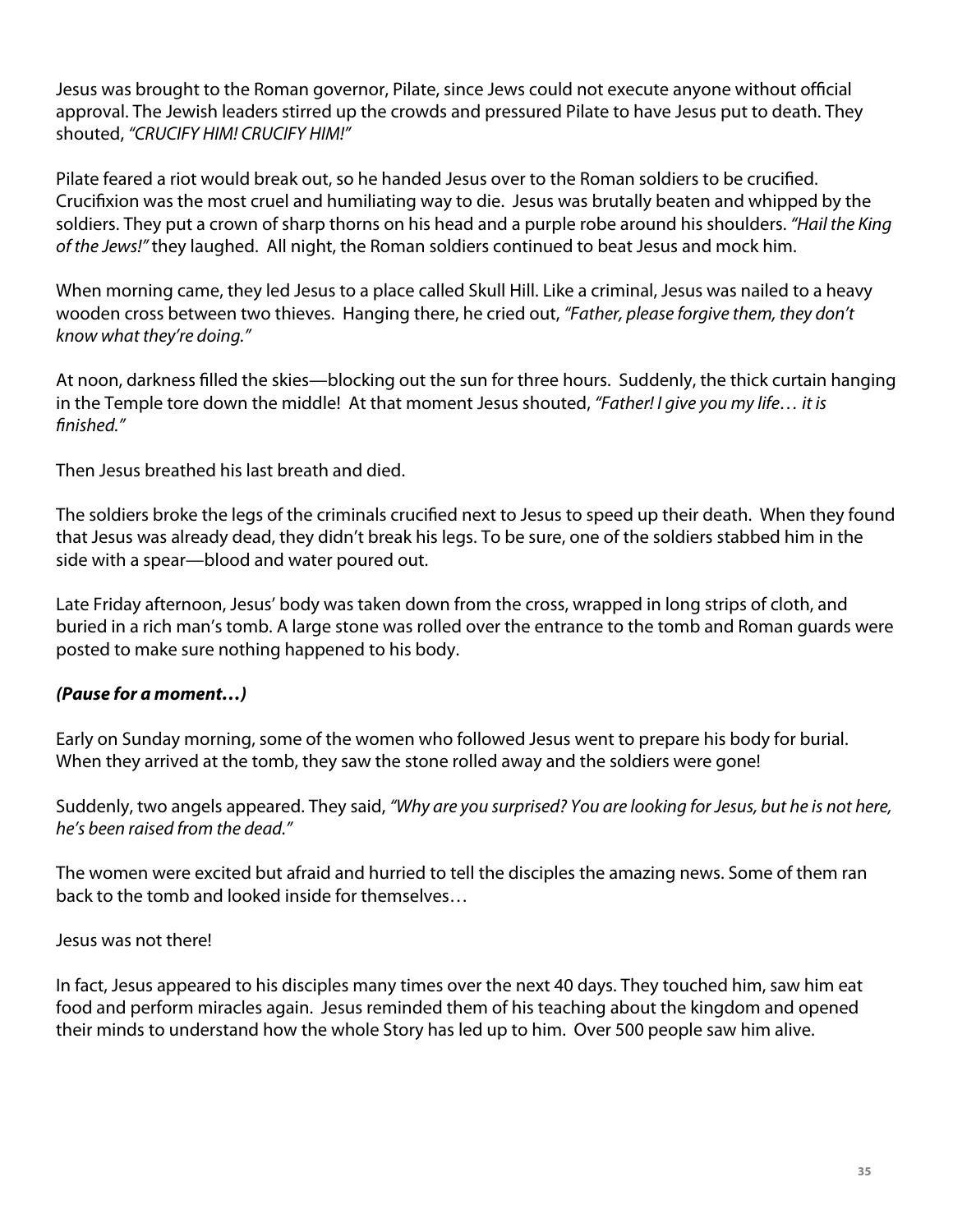# **Scene 1 Dialogue ~ Death and Resurrection**

Remember **this is a dialog, not a quiz**. The "answers" below each question are there to help you as a leader guide the discussion toward some key ideas.

- **1. Why was Jesus going to Jerusalem? What do we know about this celebration?**
- **2. How does the Passover story we heard earlier remind you of Jesus' death?** You may need to guide the discussion toward:
	- Jesus is the Passover Lamb that takes away the sins of the world...
- **3. Why do you think the Jewish leaders want to kill Jesus?**
- **4. What did Jesus mean when he said, "Take this and eat it, this is my body given for you" and "…drink this. It is my blood given for you—a new covenant between God and his people?"**
- **5. What was God's Old Covenant with his people? What do you think this "New Covenant" is?**
	- The covenant was originally given to Abraham...I will be your God and you will be my people.
	- I will be your God AND I will enable you to be my people. To keep your end of the covenant. God will keep both sides of the new covenant.

#### **6. How did Jesus fulfll the prophet's predictions about the coming Messiah?**

**Use this question only if you have time or people are questioning Jesus being the Messiah.** You may need to guide the discussion toward:

- He would fulfill every promise God made to Abraham, Isaac and their descendants.
- $\blacksquare$  He will be beaten, whipped, and wounded
- $\blacksquare$  He will be put on trial and thrown in prison.
- His hands and feet would be pierced.
- $\blacksquare$  He will be killed like a criminal and then buried in a rich man's tomb.
- God will lay the punishment and quilt for all of our sins on him.
- His life will be made an offering for us.
- Because of Him, many will be made right with God.
- **9. Do you remember what Jesus said when he was hanging on the cross?** You may have to remind them…
	- Father forgive them, they don't know what they are doing!

#### **10.How could Jesus possibly forgive those who were killing him?**

#### **11.Do you believe that God can forgive what you have done in your life?**

#### **12.Do you believe he has forgiven you?**

- **13.How is Jesus being raised from the dead signifcant? What does it show us about him?**  You may need to guide the discussion toward:
	- He conquered death—the results of human sin and rebellion! He didn't just exchange his life for ours to atone for our sins, he also secured new life for us!

2:40 (30)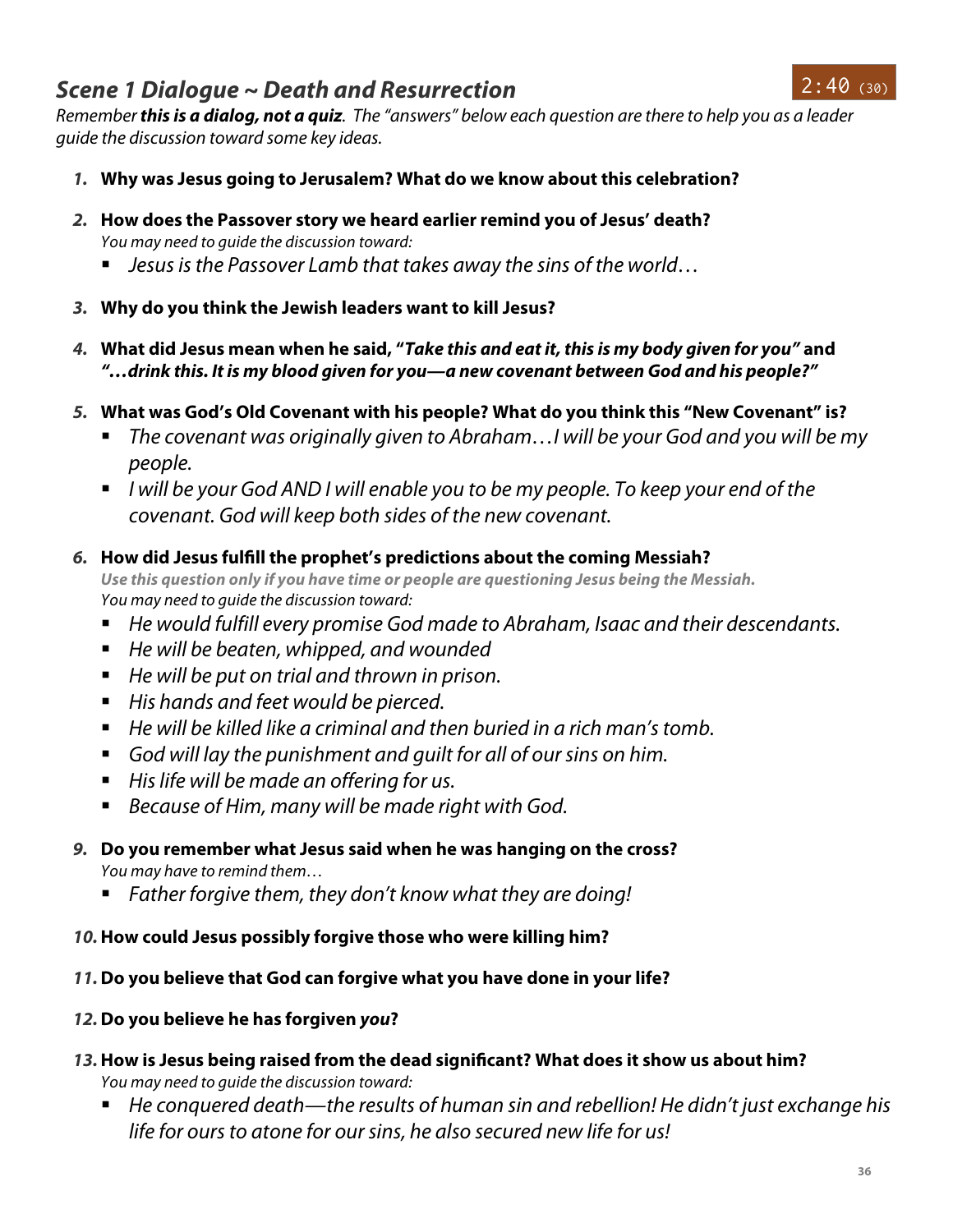- **14. From what we now know of Jesus and what he taught, how could humans be set free from the penalty of sin… set free from death and separation from God?**
	- By putting their faith and trust in the work of Jesus' death and resurrection on behalf of them. To allow Jesus atone for their sins and exchange his righteousness for their unrighteousness.
	- To move from a life lived determining right or wrong for ourselves and turning to God, through Jesus, trusting in his ways for our life.

# **EXTENDING THE DIALOGUE**

## 3:10 (10)

We talked earlier about the Kingdom of God, and that Jesus was the perfect king, the only king that always did was good, right and perfect.

Another word that the Bible uses for Jesus as king is Lord. In fact, the word LORD is used thousands of times referring to God and Jesus throughout the Bible.

#### **Let's review, what we have seen that Jesus is in fact king or Lord over?**

- **LORD OVER DEMONS** (All Authority/Dominion in Heaven and Earth is given to me (Matthew 28:18)) **Where do you see that in the Story? What does his Lordship over the demons mean for our lives?**
- LORD OVER **HUMANITY** (Jesus was the "Perfect Adam", the only perfect man!) **Where do you see that in the Story? What does his Lordship over the humanity mean for our lives?**
- LORD OVER **RIGHTEOUSNESS**

(Because he perfectly did what we do not do (obey and submit to the Father), he sits as the righteous Judge—he declares what is righteous and is alone perfectly righteous so that makes him the only perfect Judge as to right and wrong—what is righteous.) **Where do you see that in the Story? What does his Lordship over the righteousnes mean for our lives?**

#### **What kind of judge is Jesus ?**

Gentle, loving, forgiving savior. But absolute—sin will be judged by Jesus' words, commands.

### LORD OVER **SALVATION**

(Jesus said, "I am the way and the truth and the life. No one comes to the Father except through me. (John 14:6)) **Where do you see that in the Story? What does his Lordship over the salvation mean for our lives?**

 LORD OVER **SIN & DEATH** (In Him we can overcome sin and death.)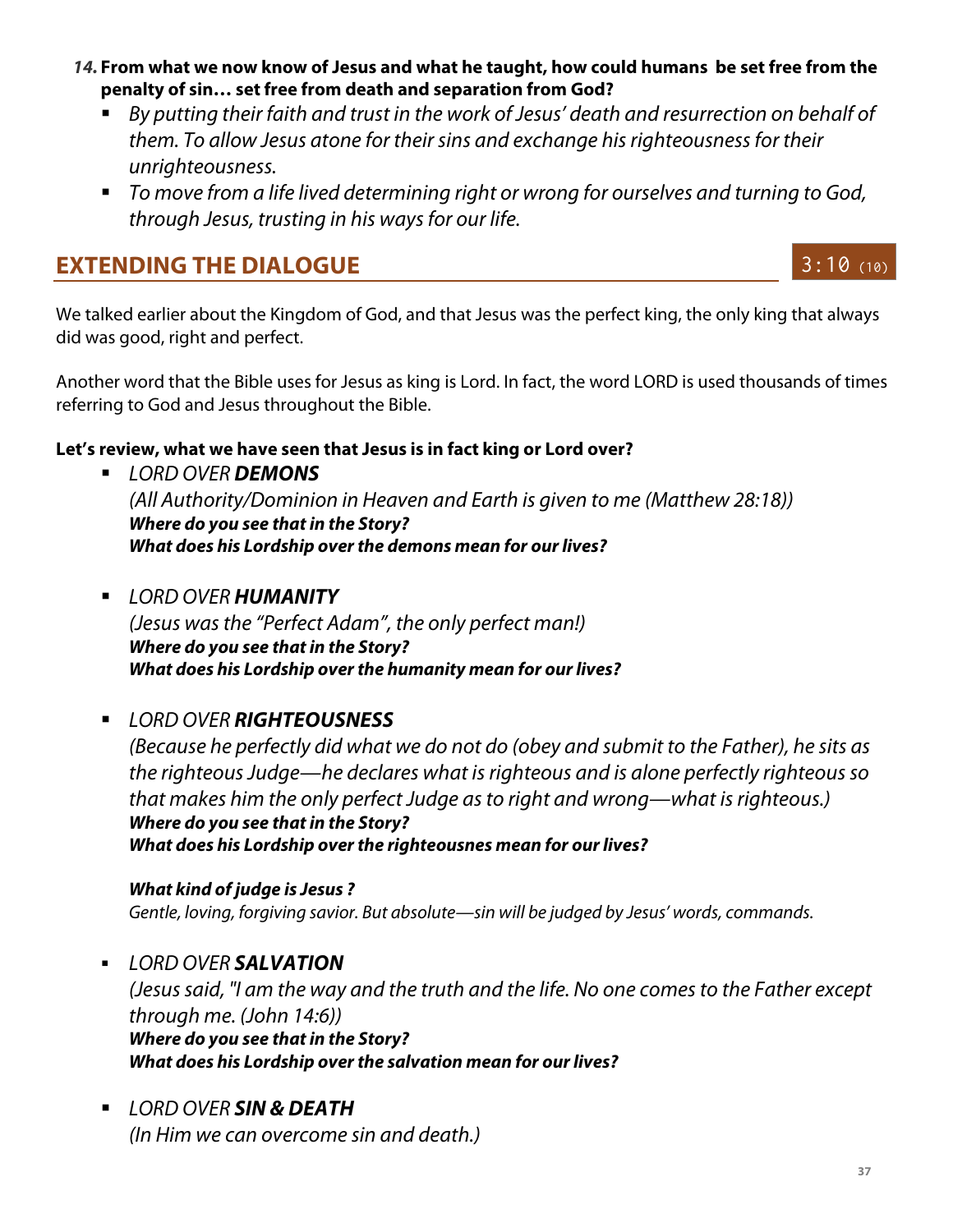**Where do you see that in the Story? What does his Lordship over the sin and death mean for our lives?**

# **We see that Jesus is Lord over ALL things and people!**

#### **Which area of Jesus' Lordship that we just discussed is hardest for you to submit to?**

The key question before us then is:

# Is Jesus Lord over your life?

#### **Do you submit to his reign and accept his righteousness in exchange for your unrighteousness?**

This can begin today, you can receive his forgiveness for a life of self-rule and ask Jesus to be Lord and King in your life from this point forward. Ask him to fill you with his own Spirit that will lead you into all the ways of truth.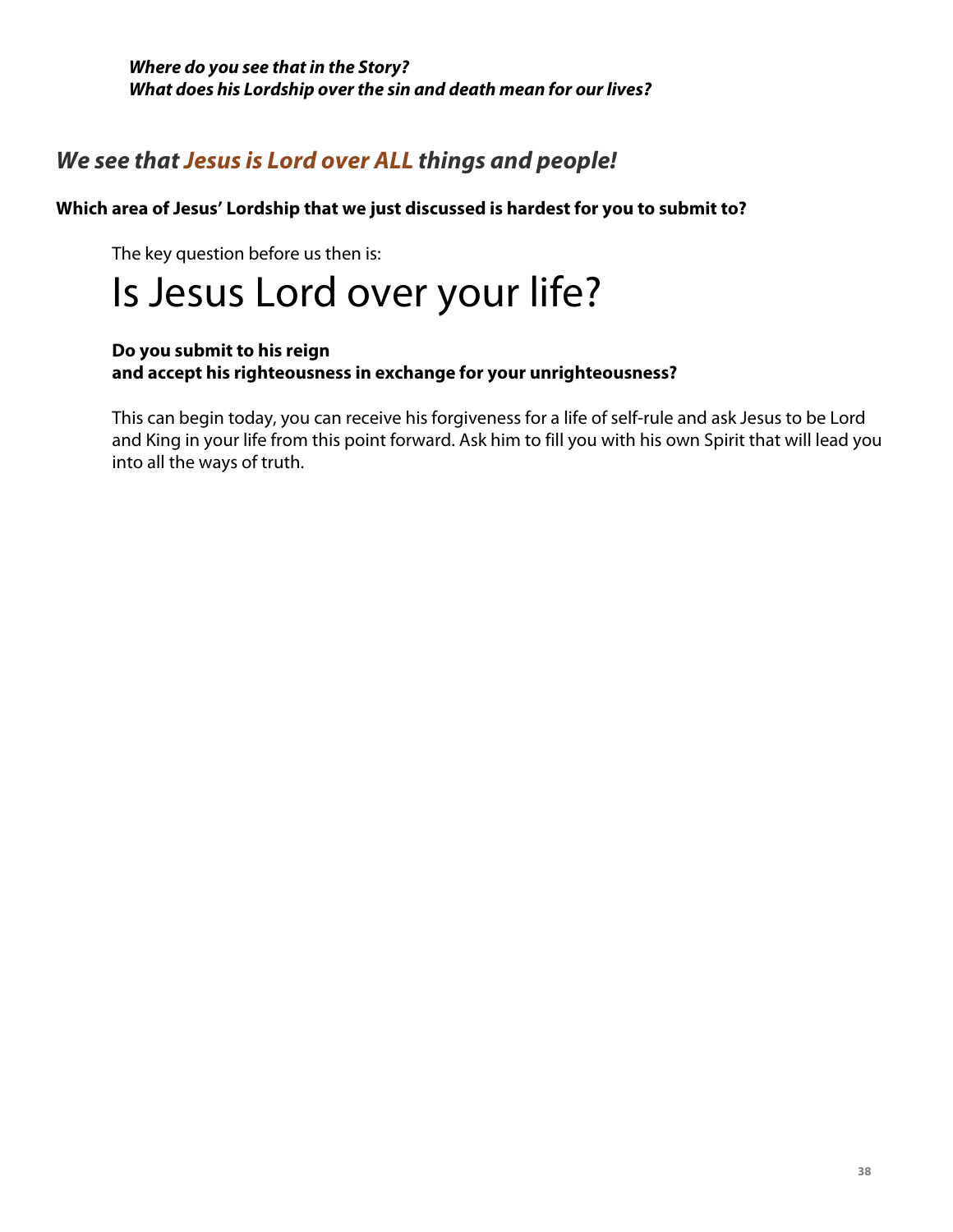# **THE CHURCH**



### **Scene 1**

Story from Matthew 9; Mark 2; Luke 5, 11, 17; Acts 3; 1 Corinthians 15; Revelation 21

In the weeks that followed Jesus death, he appeared to his disciples many times and was seen by over 500 eyewitnesses. Quickly, the news about his resurrection spread throughout the land.

One of Jesus' disciples named Thomas said, "I won't believe he is alive unless I can put my fingers into the holes where his hands were nailed to the cross."

A few days later, Jesus appeared to his disciples and said to Thomas, "Put your fingers here— feel the hole in my hand. Put your hand into the wound on my side." Thomas shouted, "It is you, Jesus—my God!" Then Jesus said, "I will bless those even more who haven't seen, but still believe!"

Soon after that, Jesus met with his disciples over a meal. He said, "John baptized you in water, but in a few days, you will be baptized with God's Spirit. This will give you power to live in my ways and tell the entire world about me."

Jesus commanded them, "Go! Make disciples all over the world. Teach them to walk in my ways and obey me. I am leaving now to be with my father in heaven, but you will never be alone. God's Spirit will come and live inside of you—giving you peace and leading you in all the ways of truth."

As the disciples watched, Jesus went up into the sky, disappearing in the clouds right in front of them! (Pause)

A few weeks later, a group of 120 of Jesus' followers gathered to pray together in Jerusalem.

All of sudden, they heard a loud sound—like a roaring windstorm—that filled the house where they were meeting. Each of them was filled with God's Spirit and started speaking in languages that were not their own! They went out into the street and began to tell people about the great things that Jesus had done.

At that time, Jews from all over the world were living in Jerusalem. This roaring sound was heard throughout the entire city, and a large crowd had gathered outside the house to see what was going on.

When the people heard Jesus' followers speaking, they said, "How can this be? They're from Galilee, but they're speaking in our own languages. This is amazing!"

One of Jesus' disciples, named Peter, stepped forward to explain to the crowds what was happening. He said, "This is part of God's prophecy being fulfilled. We are eyewitnesses of the fact that Jesus was raised from the dead and is the true Messiah!"

Then Peter explained how Jesus had fulfilled everything the prophets said about the Messiah. He told the crowd, "Each of you must turn from your sins and turn to God. In Jesus, you will find forgiveness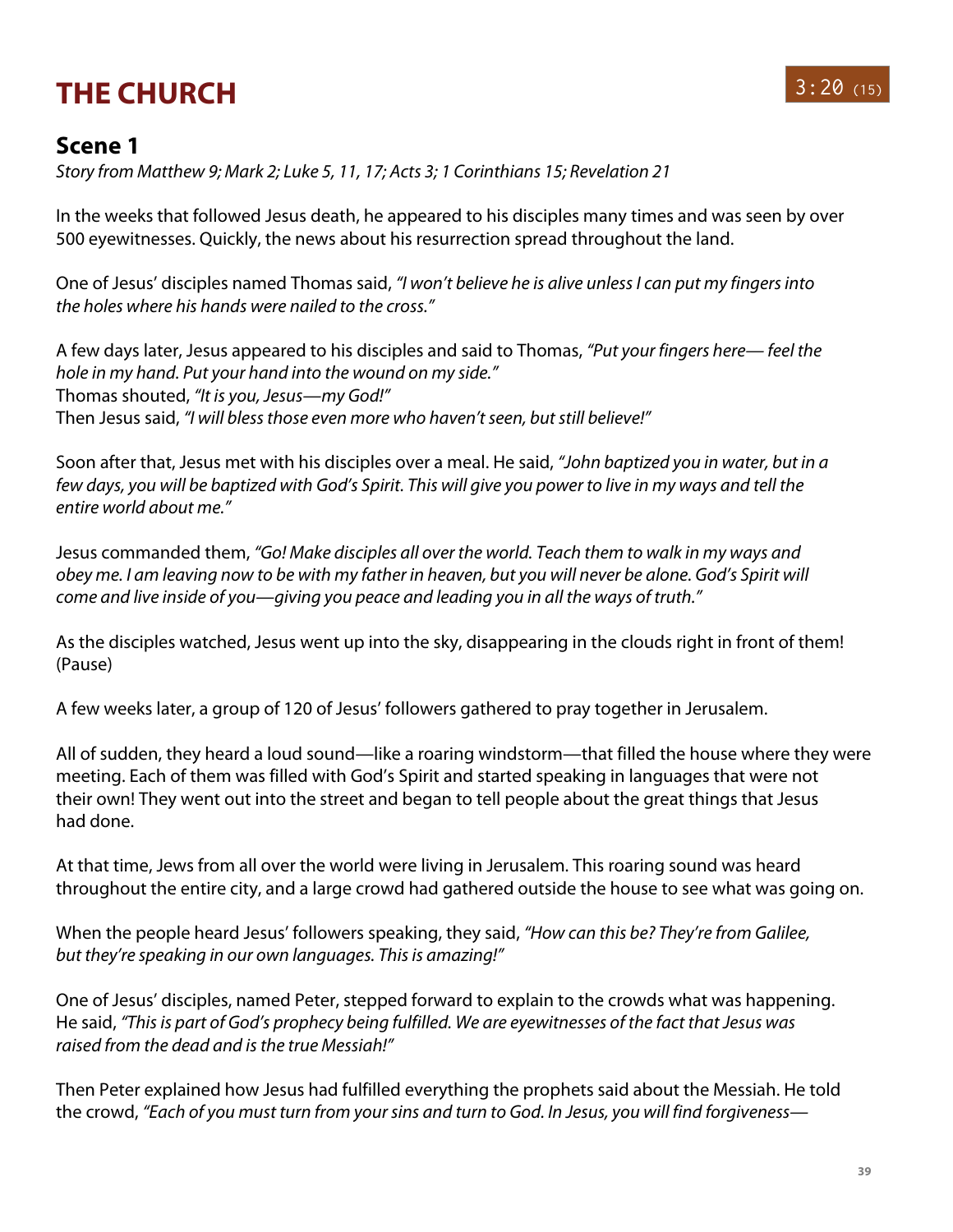he is the final sacrifice everyone's sin. This is God's new covenant offered not just to the Jews, but to all who want to be part of God's family."

That day, thousands believed what Peter had said and turned from their sins to follow Jesus. They were baptized and became a part of God's family—once again empowered to live out God's promise to be a blessing to all people.

God's new covenant was not written on tablets of stone like before, but on the hearts and minds of his people, so they would always know how to live in his ways.

These followers of Jesus were deeply committed to God and each other… sharing everything they had, praying, learning God's ways together, and helping anyone in need—all with great joy and generosity. Daily, they ate together to honor and remember Jesus' life given for them.

They saw God do amazing things through them—miracles and healings—as he added people to their group each day.

This was the beginning of what the Bible calls the Church—a community of people all over the world who, because of Jesus, once again enjoy a life that is full and complete—as they follow in the ways of God.

We can join this great story... the story can continue with us!

#### **(pause)**

Jesus promised to come back one day, saying, "When I return again, everyone will know I am here. It'll be like a huge flash of lighting that fills the sky!"

Jesus will return to destroy all evil, sin and rebellion. There will be no more sickness, pain, or death— He will wipe away every tear from our eyes. The world as we know it will be gone forever.

God will once again live with his people and enjoy a close relationship. Humans will receive new bodies and live on a new earth, restored back to the way God designed it. God's Kingdom will come in fullness, and everything will live under his rule.

As God's community on earth, we wait with great anticipation for this amazing day.

Until then, may we live in God's ways, giving people a glimpse of what life is like in the coming Kingdom.

# **Scene 1 Dialogue ~ The Church**

- **1. Do you think Jesus was really raised from the dead?**
- **2. What do you hear in this story that makes you believe this?**
- **3. What was Jesus' command right before leaving his disciples?**
- **4. Is this command also for us today?**
- **5. What is a disciple? How do you make a disciple?**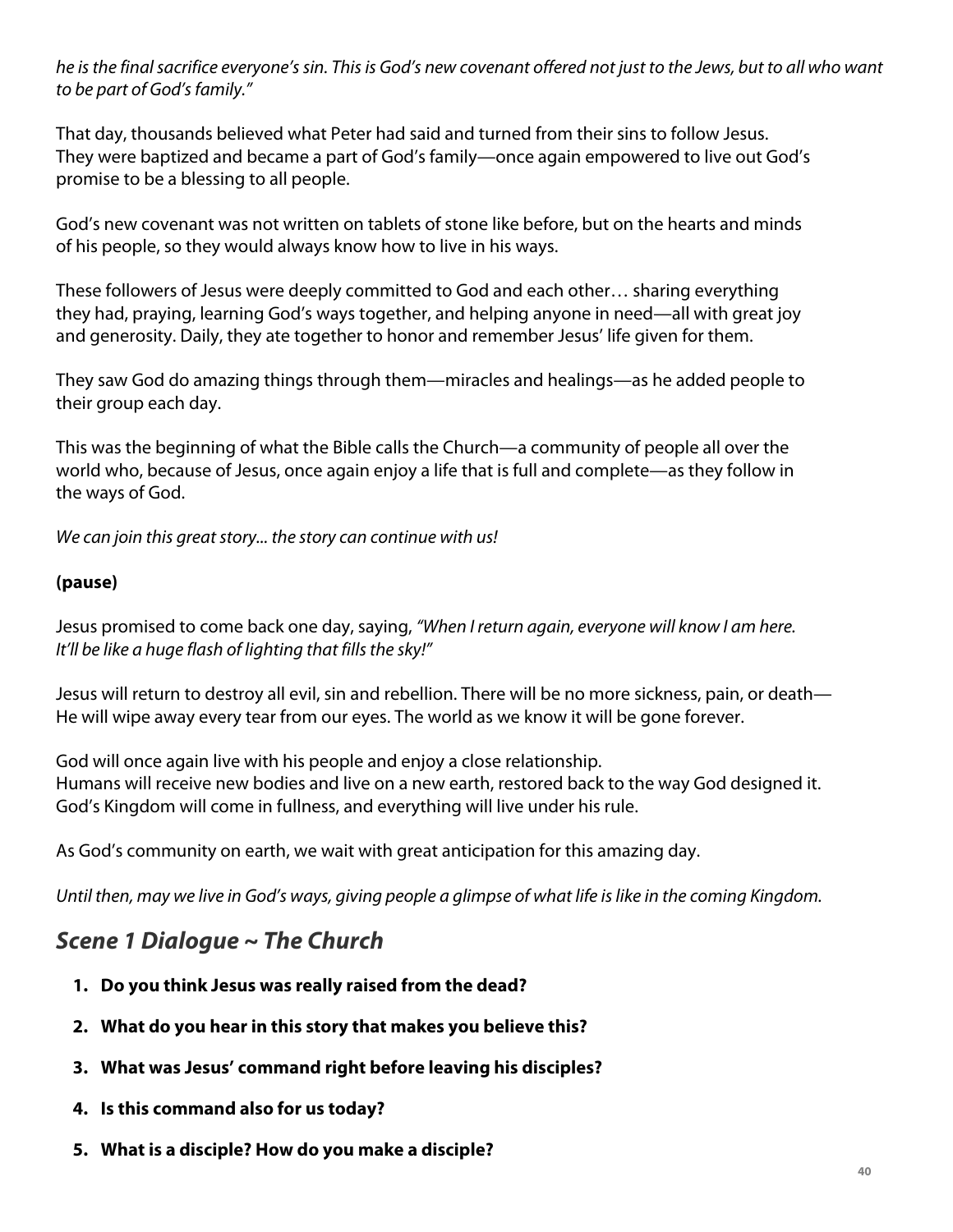- **6. What did he say about God's Spirit?**
	- God's Spirit will come and live inside of you giving you peace and leading you in all the ways of truth.

# **CONCLUDING THE STORY & DIALOGUE**

**We've spent several hours looking at this story…it is the true Story. This is a story about a Holy God that has pursued sinful and rebellious humans with the desire of restoring them to a close and loving relationship.** 

**1. If that is NOT your story… what is your story?**

**Is the story primarily about you or about God?**

**Which story do you currently live by?**

(Pause here for a moment to reflect)

- **7. How has the Story affected your heart today?**
- **8. Who do you know that desperately needs to see life in light of God's Story?**

#### 3:35 (10)